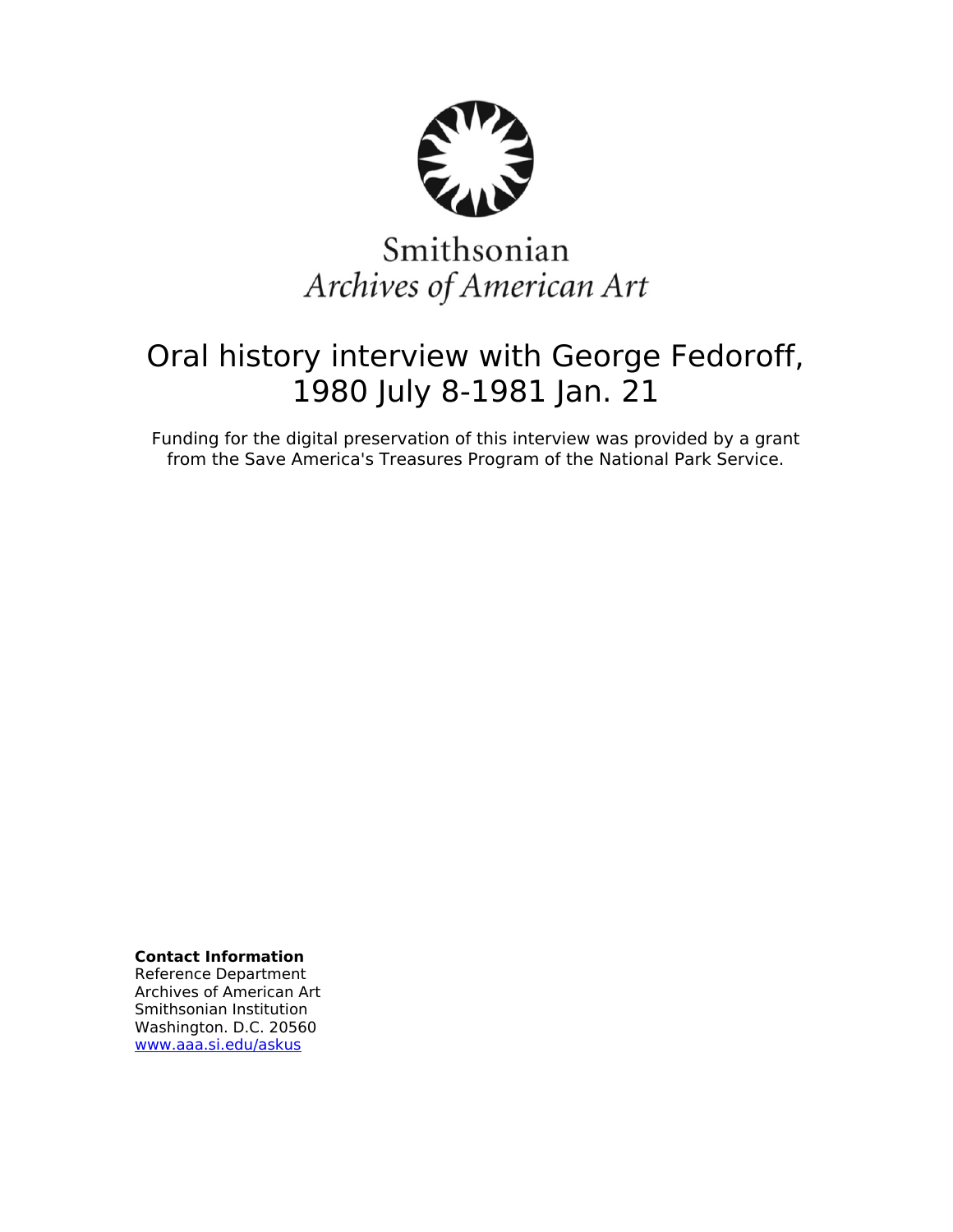# **Transcript**

# **Preface**

The following oral history transcript is the result of a recorded interview with George Fedoroff on July 8, 1980 and January 21, 1981. The interview took place in Brewster, Massachusetts, and was conducted by Robert Brown for the Archives of American Art, Smithsonian Institution.

The Archives of American Art has reviewed the transcript and has made corrections and emendations. This transcript has been lightly edited for readability by the Archives of American Art. The reader should bear in mind that they are reading a transcript of spoken, rather than written, prose.

#### **Interview**

ROBERT BROWN: —interview on July 8, 1980, in Brewster, Massachusetts, with George Fedoroff. Robert Brown interviewing. I would like to begin by asking you how you did come to be interested in the fine arts, the visual arts. And you were born in Russia.

GEORGE W. FEDOROFF: Mm-hmm [affirmative].

ROBERT BROWN: Is there anything in your childhood—I mean, I believe your grandfather was an architect. Your father also was an architect.

GEORGE W. FEDOROFF: Was an architect, yeah.

ROBERT BROWN: What are some of your early memories that may relate to your later interest in the arts?

GEORGE W. FEDOROFF: It was largely through the environment. My family, my relatives, they were all interested in the arts. Of course, it was an interest, as far as I was concerned, of a child, practically, in creative things. It was not an understanding of an adult, what art means and what the periods are, et cetera, et cetera. But I suppose I was compelled sometimes to be interested in the arts when I was young, all the arts.

ROBERT BROWN: How?

GEORGE W. FEDOROFF: Particularly by my maternal grandfather, who was practically a dictator.

ROBERT BROWN: He compelled you? You mean he would take you in hand and say, "You must know this"?

GEORGE W. FEDOROFF: Right. He was dictating it through his homes or house, or even taking me to the museums; us, not me, generally. He would take two or three of us. I mean, we had a large family: cousins, brothers, et cetera.

ROBERT BROWN: This was when you were very small. [00:02:00]

GEORGE W. FEDOROFF: I was very small. And my mother was interested in the arts.

ROBERT BROWN: This was in Petrograd?

GEORGE W. FEDOROFF: Right.

ROBERT BROWN: Yeah. And where would you go, then? Which museums were they that you could see?

GEORGE W. FEDOROFF: Well, you would go to the palaces, et cetera, you know, where they had things.

ROBERT BROWN: Oh, they were open then?

GEORGE W. FEDOROFF: Oh, yes. Well, you see, my grandfather was at one time one of the palace architects under Alexander III. That's twice removed, practically, in generations. I suppose he had permits, et cetera. When the palaces were unoccupied and so on, you could really go there if you had the right access through somebody, and again, my grandfather had it.

And then, of course, he would take us on special occasions, but even when I was very young, to an opera or a ballet, et cetera. In other words, all the arts were there. My family was not necessarily musical, but they all played piano, and mostly Chopin, you know, but sentimental Russian music, et cetera.

ROBERT BROWN: Do you recall any paintings or anything that stood out?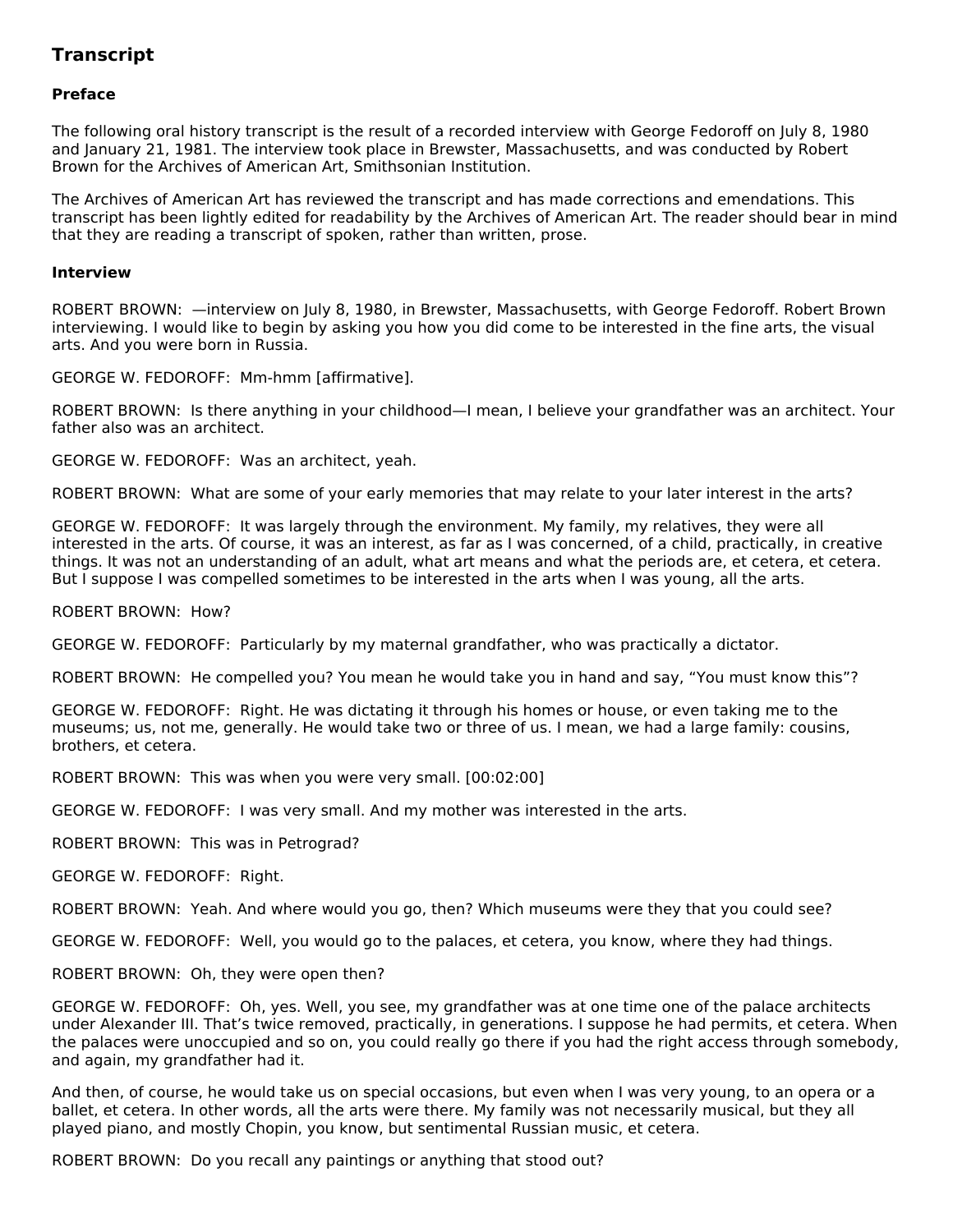GEORGE W. FEDOROFF: Oh, there were Russian historical paintings. I know my grandfather had some by a chap named Repin. I still remember the name. And I don't remember Russian painters. To me they are essentially nothing now. Universally, they are not necessarily in the upper echelon of artists. But they had folk artists, if you will, of historical paintings. [00:04:02]

### ROBERT BROWN: This was Repin?

GEORGE W. FEDOROFF: Repin, his name was, a genre type of paintings. He would paint a peasant or a landowner, whatever, but realistic. They were academicians. That's more the type. But they're not great artists of any sort. I don't think my grandfather had great sensibility for understanding of all the arts, because he was an academician himself, architecturally speaking, if nothing else. But he was just a rich man who could do all these things, collect these things. He had a lot of them around his house. But it's a habit of seeing things which are above the average.

Then my father, too—you see, my father was, of course, younger. He collected Oriental art himself. As a consequence, I developed an interest in Oriental art. He used to travel in China and came back, et cetera, brought these things back to St. Petersburg. So all these things accumulated an interest in me in the arts. Not that I wanted to be an artist, in particular, but after all, I was only about 10, and I had no aspirations of any sort. I hated mathematics when I was about six. [Laughs.]

ROBERT BROWN: But you remember looking at these things that your father would bring back.

GEORGE W. FEDOROFF: Oh, yes, right.

ROBERT BROWN: What do you think there was in that Oriental art that struck you?

GEORGE W. FEDOROFF: I don't know. Today it's another story. But for a child, I suppose it's the exotic rather than the actual form or a style or whatever it happened to be, color, that sort of thing. For instance, beaded embroideries or bronzes, et cetera. They fascinated me without knowing why, really. But it's a habit. These things were introduced into my life at one time or another. Later on, as I matured, et cetera, they became rather important in my life. I suppose I understood them better. I knew why I liked them. [00:06:29]

ROBERT BROWN: Why did you like them, as you think about it?

GEORGE W. FEDOROFF: You know, all these things that, of course, describe why one likes anything, you just do. Of course, to make liturgy [ph] you would naturally have a reason for liking these things. But they interested me for form, color, you name it. You can't pinpoint it.

ROBERT BROWN: Now, these were very exotic to you.

GEORGE W. FEDOROFF: When I was a child, they were.

ROBERT BROWN: Was that because your lifestyle was pretty much a Western one?

GEORGE W. FEDOROFF: My life was indeed Western, even—it wasn't particularly Russian, excepting we've got that religion, you see. And that was a little bit overbearing. Of course, at that time, at that time I just accepted that it was part of my life. You had to go to church on Sundays, and you had to celebrate Easter, Christmas, you name it, you know. And my grandparents and my parents were all very religious. I was not.

#### ROBERT BROWN: Even as a small child?

GEORGE W. FEDOROFF: Well, not—yes, as a small child I went to church, but to me it was the pageantry more than the substance. And I was afraid of God, the saints, you name it, you know. But it was the thing to do, all of my cousins, and we used to travel in hordes, you know. On Sundays, you go—all of us go to church. We lived nearby, you see, so—I mean, in the church and after the church, et cetera, but I suppose the church was an important factor in our family's life. And I rebelled against it later on. At the age of 14, I saw the light. And it was not a question of philosophical or political predilection. I simply gave it up. [00:08:47]

# ROBERT BROWN: Why do you think you did?

GEORGE W. FEDOROFF: Well, I just questioned it. Well, to me it was pagan, and I can't remember why, where or when it happened. That was during the revolution, you see, and I had seen a lot of death, et cetera, around as a child. And even then I was still going to church. And I've seen a priest murdered, et cetera, the bishop, I remember, in a town where we were trapped. We were trapped there for about a year on our way from actually, it was on our way from St. Petersburg to Vladivostok in Siberia. And we became good friends of the bishop in that particular town. Well, the poor man was disposed of by the Reds.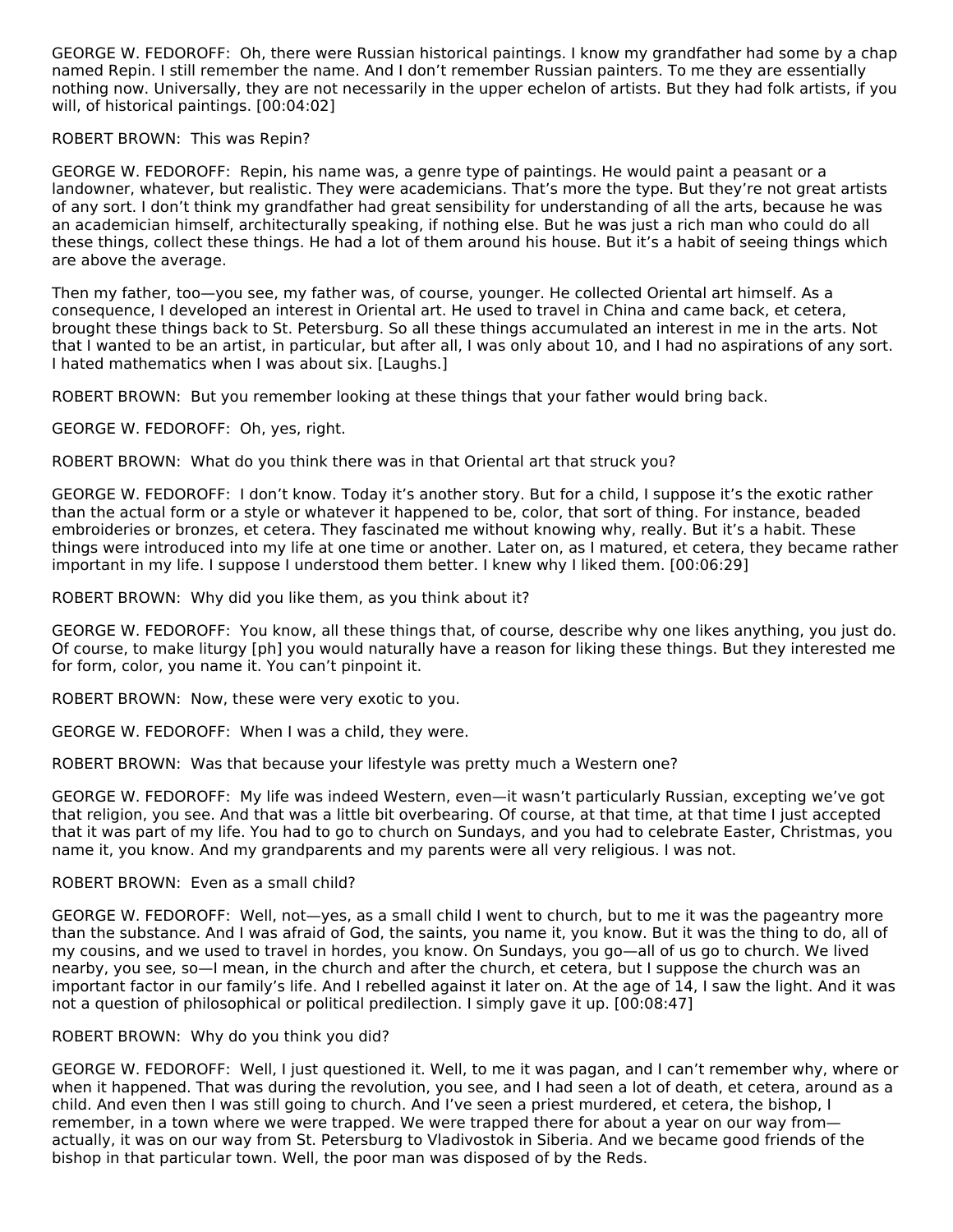ROBERT BROWN: Your family, then, was thoroughly in the establishment, so that—[0:10:00]

GEORGE W. FEDOROFF: Oh, they were.

ROBERT BROWN: So you had to flee.

GEORGE W. FEDOROFF: Right.

ROBERT BROWN: Do you have any fairly vivid memories of that, or as a child, were you just brought along as part of the baggage?

GEORGE W. FEDOROFF: Well, it was more or less that. Of course, I remember all of the things that happened. It was a difficult period for everybody. My grandfather is the one who engineered our escape first. He escaped shortly afterwards. But he told us where to go and where to end up. We were supposed to meet in Paris about a year or two later, which didn't happen. He did get to Paris. But anyway.

ROBERT BROWN: Well, your father was an architect; is that right?

GEORGE W. FEDOROFF: Yes. My parents were divorced in 1914.

ROBERT BROWN: Was that quite an astounding thing in that day?

GEORGE W. FEDOROFF: I didn't feel—you see, we were brought up rather differently from children in the United States, you see. We were brought up by governesses, et cetera. We were not in the family's presence all the time. We were fond of our mother and father, but to us they were almost like mythical creatures whom you saw only on certain occasions, until the revolution. Of course, when the revolution came, our mother took me and my younger brother, and she became a mother who was with us all the time. But in normal times, we very rarely saw our mother or our father. We saw less of our father than mother. Of course, after they divorced, we hadn't seen our father at all. He remarried early. So we were with our mother. Well, anyway, it's a long story. [00:12:09]

ROBERT BROWN: You have written about going and finally ending up in Shanghai, and then eventually getting to Paris. And your mother remarried in China to an Austrian who was also an architect.

GEORGE W. FEDOROFF: Right. He was an architect.

ROBERT BROWN: But actually, she married him in Siberia before they went to China, just before. And then they married in a little town called Nikolsk-Ussuriysk, which was on the border of China and near Vladivostok. That's after they escaped from a town near the Ural Mountains. That was, let's see, I believe it was 1918, I believe, or '17. It was '17 and '18. They were married in 1919. They went to China. We followed—we escaped with our father, my brother and I. And as soon as my mother and stepfather were established in Shanghai—you see, they were going to France, but things didn't work out or they had good fortune in finding employment. My stepfather did, anyhow.

ROBERT BROWN: In China?

GEORGE W. FEDOROFF: In China he found it. He was working for a British firm as an architect, and he was able to support his wife and two stepchildren. So we went to join him.

ROBERT BROWN: Did your father, then, stay back in Russia?

GEORGE W. FEDOROFF: Oh, yes. Well, he was remarried, you see.

ROBERT BROWN: I see. And he stayed in Russia? [00:14:06]

GEORGE W. FEDOROFF: He stayed in Siberia. I didn't know where. But that was the last time I saw my father, which was in 1919. And we had two, three contacts since, but very brief. I don't know what happened. I know he was in China in 1940.

ROBERT BROWN: Of course, your relationship with your parents had been rather formal until the revolution.

GEORGE W. FEDOROFF: Yes.

ROBERT BROWN: And then afterward, when your mother remarried, now you were sort of like a little bourgeois family. While you were in China, you were much more with your parents, your mother and your stepfather.

GEORGE W. FEDOROFF: Yes, our stepfather, right, right, normal family.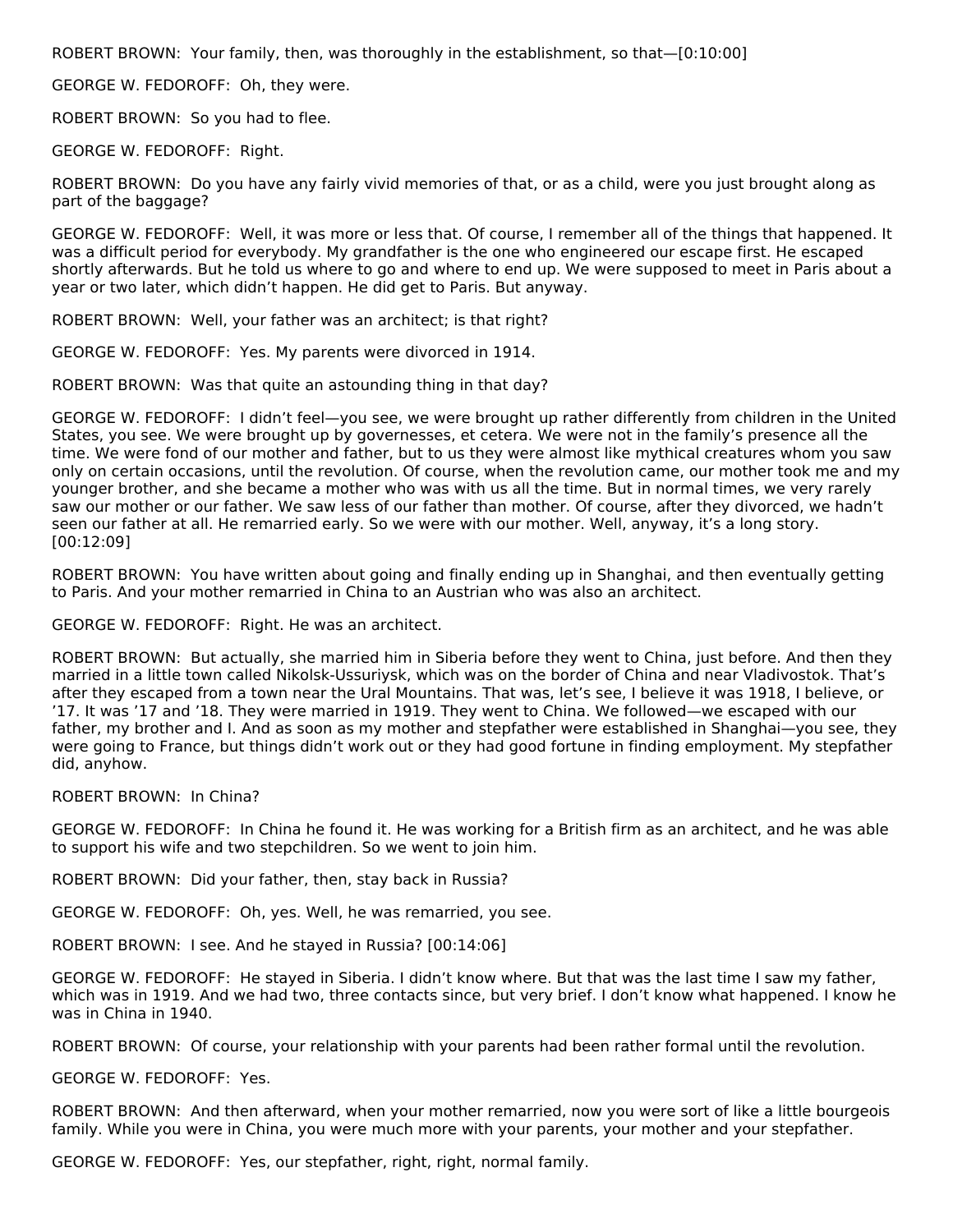ROBERT BROWN: And you went on and finished most of your schooling.

GEORGE W. FEDOROFF: I was schooled in China. I went to an English school there for many years. But I went through what is equivalent to high school plus. Then, of course, my stepfather just thought I should be an architect. Well, I couldn't make it in mathematics. I was awful. I hated it since I was a baby. So they decided—I was interested in the arts, so I was sent to Paris by my stepfather and my mother.

ROBERT BROWN: From China?

GEORGE W. FEDOROFF: From China, to study in Paris. By then, my grandfather was in Paris.

ROBERT BROWN: Was that a tremendous change for you; I mean to leave China?

GEORGE W. FEDOROFF: It was a change, but—

ROBERT BROWN: You went on your own, by yourself.

GEORGE W. FEDOROFF: I went there all by myself, right. I was about 16, 17 years old. In Paris, my grandfather kept an eye on me, but we were already separated by a lag in interests, and the same sort of a thing like in religion and the roots, et cetera. By then, I became already interested in internationalism. I don't mean countries, international like that, but I simply didn't believe in labels or extreme attachment to any one particular culture. I felt that the world was much more than that. It was still immature, you know. It was just forming in my mind that I simply could not remain a hundred-proof Russian and lament about the lost past, et cetera. [00:17:07]

ROBERT BROWN: Whereas your father did—your grandfather did live in the past.

GEORGE W. FEDOROFF: Oh, yes. And of course, he immediately established the Russian university in Paris. And he was quite burdened by me, I suppose, because I did not show an adequate interest in old Russia, or the language, or religion, et cetera. So we had a rift of sorts.

ROBERT BROWN: What were you interested in when you lived in Paris?

GEORGE W. FEDOROFF: I went to study art, and I lived—of course, I worked with French students. And I was interested in art. I didn't give a damn about the Russian politics and the preservation of something that was gone forever, you know. They still had illusions that they were going back. Of course, their losses were much more vivid than mine in their lives. I still had a whole life in front of me, whereas they had lived their life. They accumulated whatever they accumulated already in Russia, and my grandfather was a rich man. And all of his all of my relatives had suddenly found themselves in a position where they were considered as refugees. They didn't drive taxicabs, but nevertheless, they were poor. They went from multimillionaires. My grandfather had to scrape up whatever he had invested in Europe, which was very little, and most of it went to this university, whatever he had left. He was a great patriot, and uh—[00:19:14]

ROBERT BROWN: So he put most of his resources into this Russian university in Paris.

GEORGE W. FEDOROFF: All of it into this university. Of course, his wife was—he escaped alone, you see. My grandmother was trapped, caught, and most of my relatives were caught in Russia. I don't know what happened to them. Some of them died, of course, but a few escaped. I have relatives in France and England. But to me, it was not a vital link with the future, my past. I was looking ahead, you know. [00:20:05]

ROBERT BROWN: You felt that was outmoded, what your grandfather was trying to do.

GEORGE W. FEDOROFF: Right. And realistically, it was impossible to recapture the past, you know. I mean, it was a sentimental thing. And with years, for instance, very often you wonder whether you should have or shouldn't have kept up with old traditions, et cetera. Well, I never have. I adjusted myself to wherever I happened to be, like a chameleon.

ROBERT BROWN: Now, in Paris, though, you went to the—you studied partly the decorative arts and other things?

GEORGE W. FEDOROFF: That's my first school, the School of the Arts Applied to Industry, l'Ecole des Arts Appliques a l'Industrie. It was a very good school. Because I was rather influenced by the then-building of Exposition of 1925.

ROBERT BROWN: Oh, yes, the exposition—[inaudible].

GEORGE W. FEDOROFF: It was, you know, Art Nouveau, Art Moderne. But modern art had its birth during that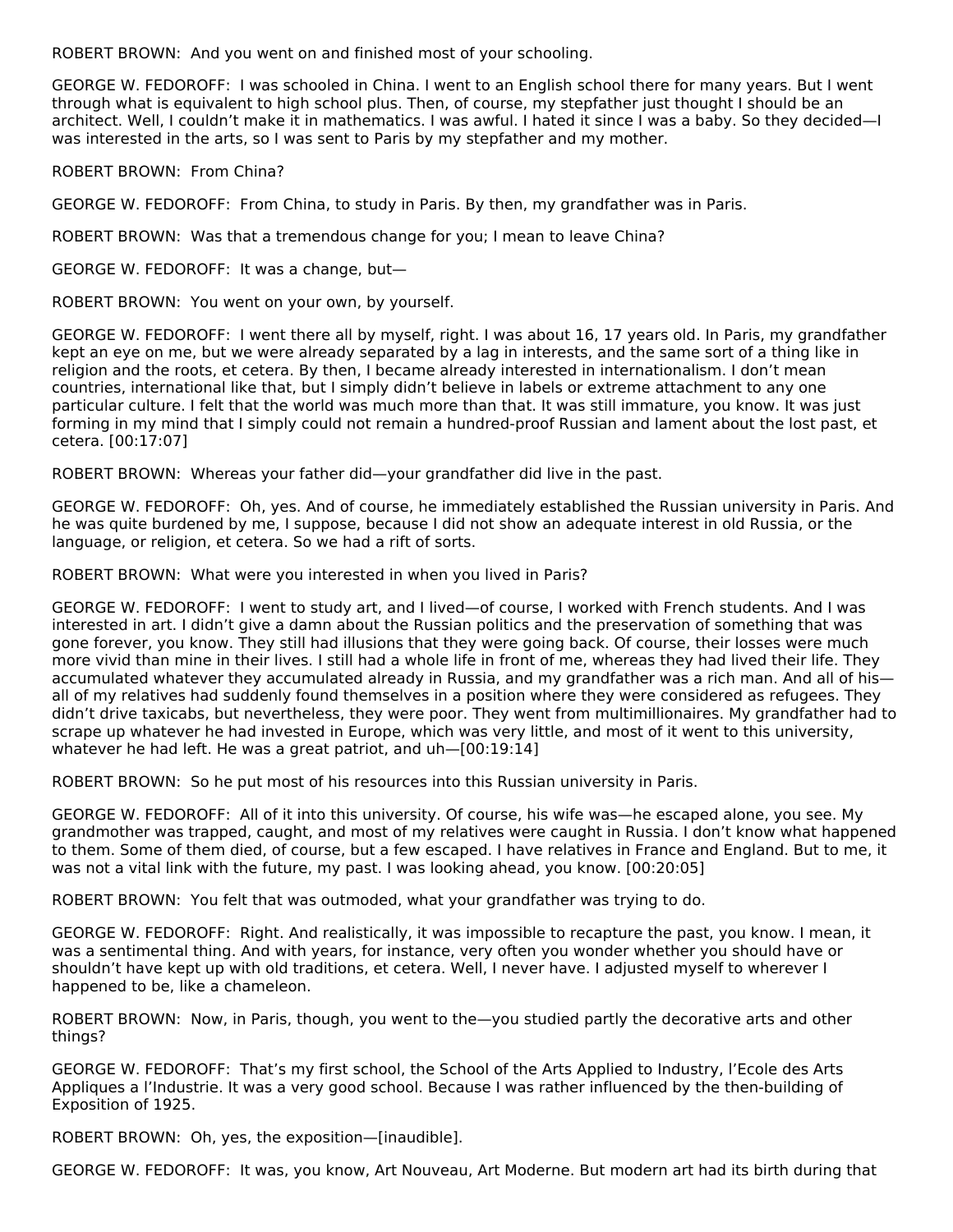exhibit. And my school happened to be exhibiting there, and that's how I got involved in it all. I was interested in everything that had to do anything with the arts—applied arts or fine art.

ROBERT BROWN: Were you studying drawing and painting?

GEORGE W. FEDOROFF: Oh, yes, all of that, drawing, painting, and also design. I worked in ceramics, and I worked in architectural sculpture. I worked in commercial art at the same school. But all of it brought me back to realizing that I—essentially I was interested in fine arts, not in the practical end of it, like the design or commercial art. And through that environment, I became involved in a group of students from Ecole des Beaux-Arts, for instance, which had a certain prestige even at that time, and they convinced me that that was the school to go to because it was a national school, so for a foreigner, it was difficult to enter it. So anyway, I managed to get in. [00:22:35]

ROBERT BROWN: You did manage to get into it.

GEORGE W. FEDOROFF: Oh, yes, by producing work and, I suppose, talking to the professors there, et cetera, who felt that I probably could make some sort of a contribution to the school. At that time I thought so, too, but within a year or so I realized it was another mistake.

ROBERT BROWN: It was what?

GEORGE W. FEDOROFF: It was another mistake.

ROBERT BROWN: That you really weren't cut out to be a painter, or—

GEORGE W. FEDOROFF: Well, no, I still thought I would be a painter at that time, but I felt it was too confining. And it was, with me, you know. It was a traditional school which took you from A to Z.

ROBERT BROWN: And yet you were on your own a bit, weren't you? You were simply under the—

GEORGE W. FEDOROFF: Yes, you were in the studio. The professor came once or twice a week, as I remember. And this particular professor—his name was Lucien Simon—he was considered as a liberal of the whole school in painting. Of course, there were studios in painting, architecture and sculpture. And he's the only one who refused to accept the membership in the academy, which at that time was unheard of. So immediately, younger artists accepted him as the man to work with. [00:24:14]

ROBERT BROWN: What was he like as a teacher?

GEORGE W. FEDOROFF: Well, he was still an academician. He was an old man. He was about 60-some then. And he took you through the paces, the normal thing. You spent so many days drawing, so many days painting, so many days studying anatomy, et cetera, et cetera. And it might have been useful, and I suppose so, if you had a whole lifetime to spend in bloody school. Well, I didn't have that much time. I didn't think so, anyway.

ROBERT BROWN: You felt it was rather tedious.

GEORGE W. FEDOROFF: Hmm?

ROBERT BROWN: You thought it was rather tedious?

GEORGE W. FEDOROFF: Oh, yes. And creatively, it was lacking. But at that time I didn't appreciate the background, the solid foundation which was being provided, regardless of what you happened to be in the future. Whether you became a cubist or not didn't really matter. But associations outside of the school with other artists or students meant to me a lot more than the school.

ROBERT BROWN: Can you describe some of the artists you got to know at that time?

GEORGE W. FEDOROFF: Oh, no. They weren't very important. I met, you know, for instance, Derain, met Lhote, I met Leger, I met—I said "How do you do" to Picasso. That was a great moment in my life, you know?

ROBERT BROWN: Oh, even then he was really a—

GEORGE W. FEDOROFF: Oh, yes. But then, you see, you didn't talk to these people. You just sit in a café. I spent lots of time in cafés. Most of the cafés [inaudible] or something like that, but where you would meet all these people, like [Tsuguharu] Foujita, models like Kiki, one of the shining examples of women who were mistresses, models to—by appointment to various artists, like Foujita or Picasso. But I was only a student, you see. Picassos, et cetera, were already on the way, you know, much more serious, much more dedicated than I was. And the young people I knew were—I don't know what happened to them since. One or two became, I suppose, great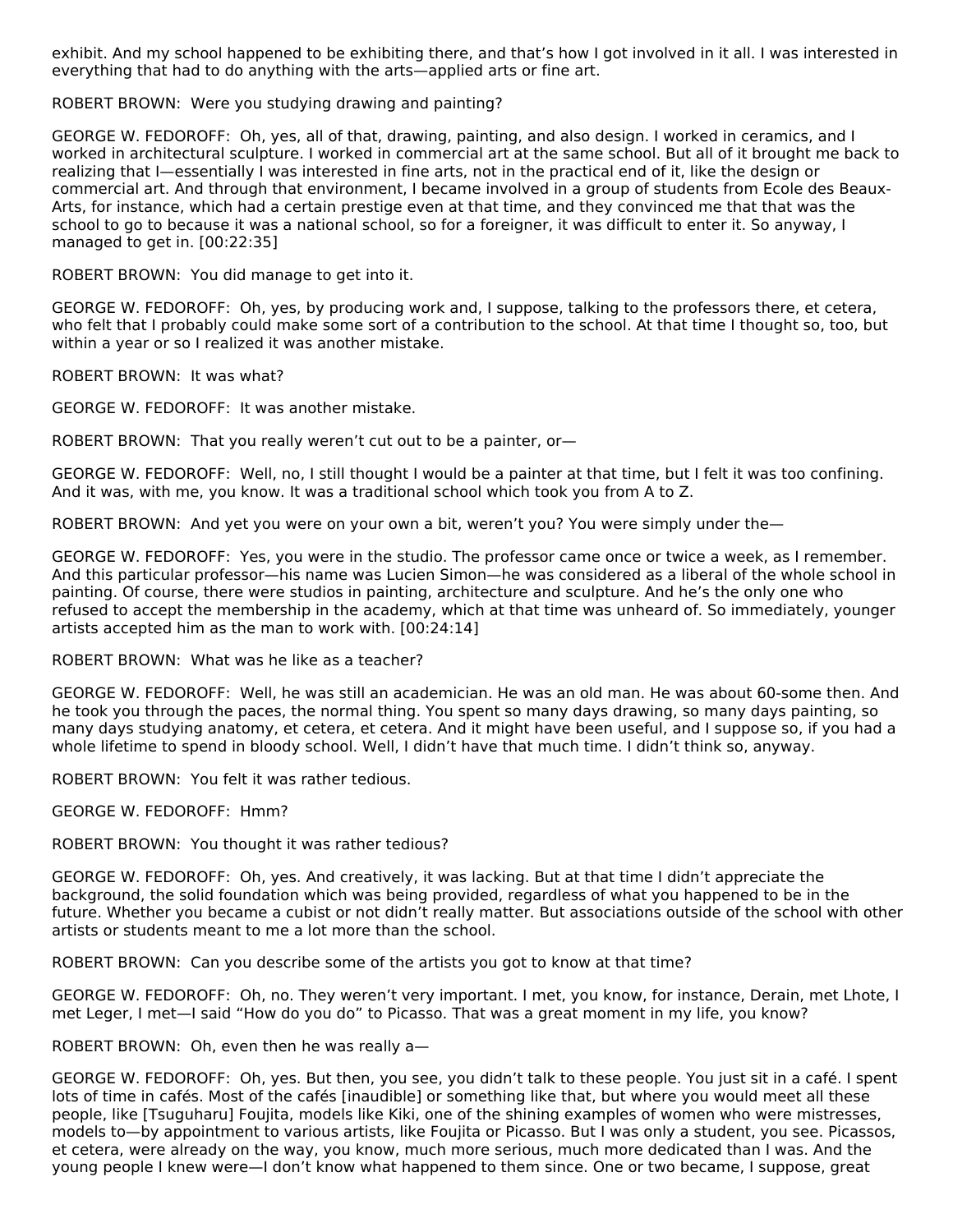painters. But at that time, they looked upon you as that little boy who's trying to draw or paint, whatever it is, you know. I was not a participant in that entourage, you know. I was on the outskirts, a wide-eyed, young student, like all of us were, you know. If even by accident you came face to face, if you do, it's like meeting a—to a lot of people here—meeting a movie star. I mean, you don't wash your hands for a week after, you know. But superficial. [00:27:43]

ROBERT BROWN: In Paris you met, among others, Americans, I gather.

GEORGE W. FEDOROFF: Oh, yes.

ROBERT BROWN: That's how—that was the urge to come to America, to the United States.

GEORGE W. FEDOROFF: And again, though, you see, they were not typical Americans, necessarily. They were the rich or they were intellectually ill-adjusted for this life here, so they were expatriates in Paris. So I was caught between the two, more or less: the rich students who were going back, and the ones who were very competent intellectually, who were not going back because they felt that the United States had—at that time, they were simply living there because they must have had means, but they wanted to develop themselves as either writers, musicians or painters outside the United States because the United States at that time was not very receptive to artists, as you know. [00:28:55]

ROBERT BROWN: Whereas France seemed to be—

GEORGE W. FEDOROFF: Oh, yes. Well, there nobody cared, you know. For instance, if you were a homosexual, or whether you were poor or rich or irresponsible, it didn't matter at all. You were considered, first, if you had something to contribute as an individual, regardless of your social or economic status.

ROBERT BROWN: This was very apparent to you at the time.

GEORGE W. FEDOROFF: Oh, yes, yes.

ROBERT BROWN: This must have been the start of your interest in being a citizen of the world rather than, say, a Russian.

GEORGE W. FEDOROFF: Right. Right. And I was interested in the United States at that time. In fact, before I left China, some people thought I should come to the United States instead of going to Europe.

ROBERT BROWN: Why would they suggest that?

GEORGE W. FEDOROFF: Well, security of sorts. I mean, this was the land of plenty, et cetera, et cetera. Romantic notions, mostly, about the United States. With opportunity, some have, and they made it, I suppose. They just went directly from China, wherever, came to the United States long before I did. [00:30:08]

# ROBERT BROWN: These were?

GEORGE W. FEDOROFF: People—my contemporaries, whom I knew. I mean, I've heard about them since, they've become good, solid citizens, you know. It's not what I wanted, particularly. But America was sort of a pickle [ph] to me. And, of course, the Americans I knew in Paris, you see, were out of my economic bracket entirely. They were rich people, mostly. So I thought, well, they are the sort of people I like, you know. I said, well, that's the way I want to live too. But I couldn't.

ROBERT BROWN: Did you run around with those people quite a bit in Paris?

GEORGE W. FEDOROFF: Oh, yes.

ROBERT BROWN: I imagine you lived pretty high.

GEORGE W. FEDOROFF: I lived pretty high, and spent—of course, I had an income, you see.

ROBERT BROWN: You had what?

GEORGE W. FEDOROFF: I had an income from my family. So I didn't have to earn anything. I was better off than the average Russian was. Not rich. I had enough, but not enough to patronize nightclubs every night. I had to save for a month in order to go to a nightclub. But I did. I did. And I enjoyed it. But it was an awful waste.

ROBERT BROWN: A waste in what terms?

GEORGE W. FEDOROFF: In terms of my work. I mean, I wasn't doing that much work. I enjoyed the people, you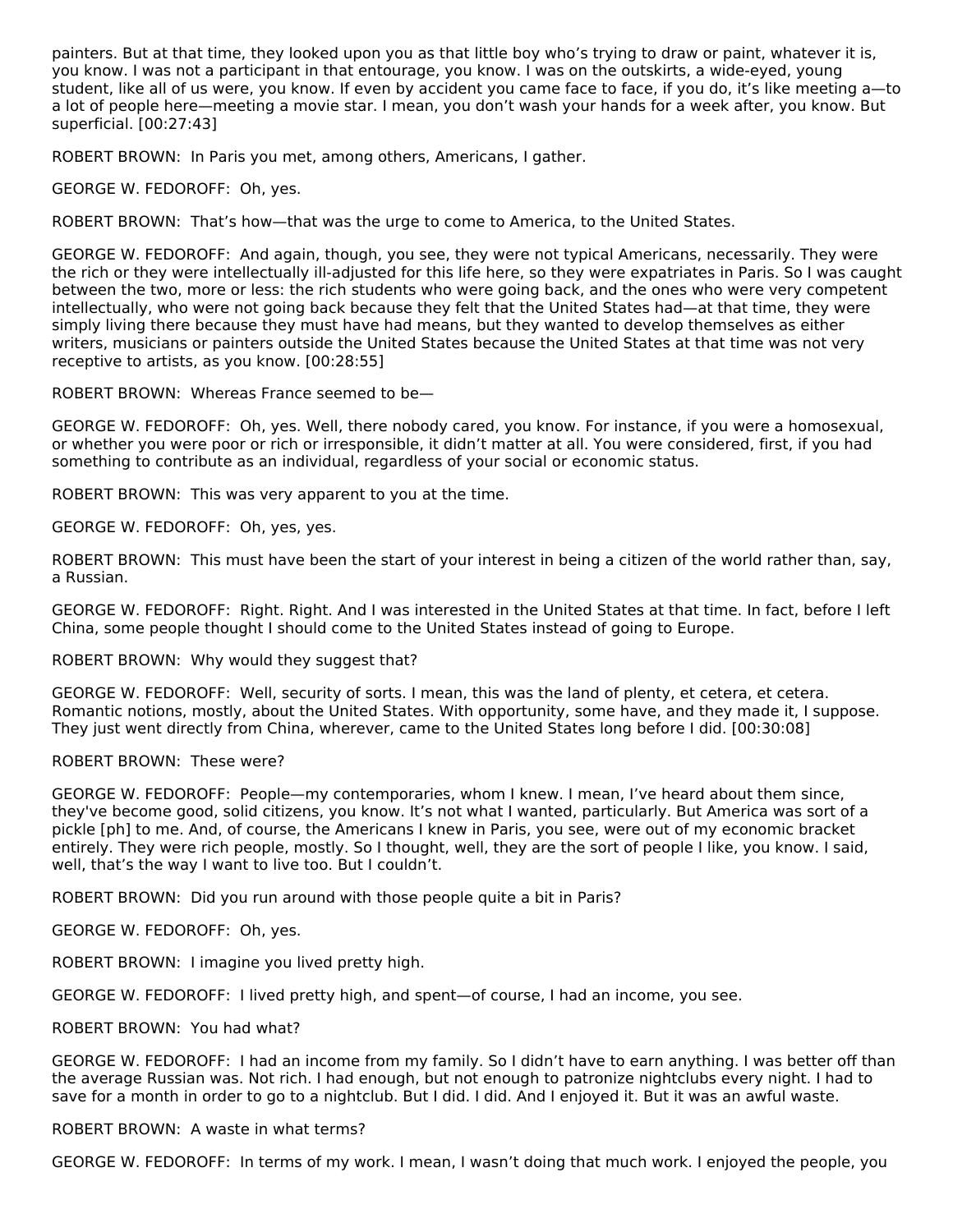see. Of course, a lot of my French friends thought I betrayed them, you see, by becoming one of the—[inaudible] —society members. And then, of course—[00:32:04]

ROBERT BROWN: Why did they think you betrayed them? Because they didn't have the money?

GEORGE W. FEDOROFF: Well, they didn't have the money, and they thought I was one of them, you see. We were all going to be great painters someday, struggle, et cetera. Most of them were poor. Some of them were not poor, but they were not rich, either. But they were dedicated to painting. Here I was, I was supposed to be dedicated to painting, and I became involved in the social life of certain groups of people who were much richer than I was. I mean, I could never really attain that.

ROBERT BROWN: What was it in the social life, do you think, that appealed to you?

GEORGE W. FEDOROFF: I enjoyed the good life, I suppose. I enjoyed going to nightclubs. I enjoyed fine restaurants, et cetera, whenever I could. And I liked American girls. [Laughs.] You know, they were attractive. I don't know why. But I was about 18, 19 years old now, or 20 years old. And of course, I learned about life in general later on when I came to Boston.

ROBERT BROWN: Because you didn't learn about it there. [Laughs.]

GEORGE W. FEDOROFF: Not there, no. It was sad to see.

ROBERT BROWN: Very superficial?

GEORGE W. FEDOROFF: Oh, very.

ROBERT BROWN: Then your mother and stepfather came over to see you in Paris—

GEORGE W. FEDOROFF: They did.

ROBERT BROWN: —in 1928 or so.

GEORGE W. FEDOROFF: Right, before I left for the United States.

ROBERT BROWN: By that time you had made up your mind that—

GEORGE W. FEDOROFF: Oh, yes.

ROBERT BROWN: You had already met this director of the art school in Boston, Miss Child, Katherine Child.

GEORGE W. FEDOROFF: Right, Katherine B. Child.

ROBERT BROWN: She offered you a—

GEORGE W. FEDOROFF: —a scholarship and a teaching sort of a job.

ROBERT BROWN: Did you have some idea of what it would be like?

GEORGE W. FEDOROFF: No, not the slightest. [00:34:00]

ROBERT BROWN: But it was at least a chance to come over here.

GEORGE W. FEDOROFF: Right. So I took the chance, and I thought that—I simply didn't think about the practical end of it at all. I suppose I like to travel and change countries, et cetera.

ROBERT BROWN: What was your impression when you first got here?

GEORGE W. FEDOROFF: I liked it. I had a wonderful time. No, the first impression was awful. I landed on Ellis Island. That was my first impression. I was about ready to go back.

ROBERT BROWN: You mean your papers weren't in order or something?

GEORGE W. FEDOROFF: Something, yes. As I remember, I didn't have a guarantee from my parents that I had the support for a certain number of years before my permanent visa was granted. See, I went as a student. It was all very complicated. Of course, I had this awful Nansen passport from the League of Nations, you see, so I was a man without a country sort of a thing.

ROBERT BROWN: What's it called, a Nansen?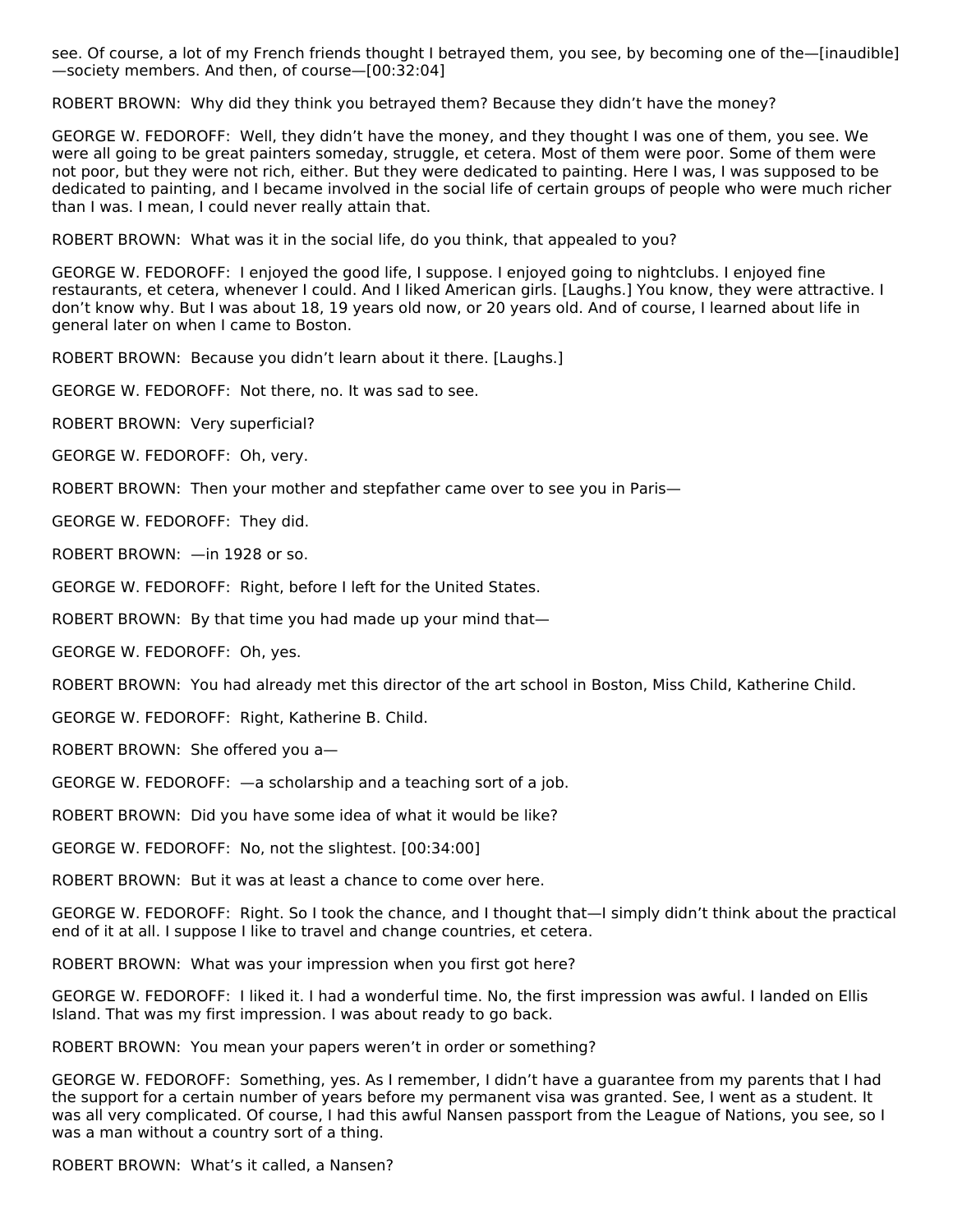GEORGE W. FEDOROFF: Nansen it was called. He was a Scandinavian—

ROBERT BROWN: The explorer?

GEORGE W. FEDOROFF: No, it's not the same one. No, but he had something to do with providing for refugees, giving them some sort of document and identity of sorts, people who were without a country, and I was without a country.

ROBERT BROWN: So you went to Sweden?

GEORGE W. FEDOROFF: No, it was after. It was issued through Geneva.

ROBERT BROWN: But you went from Paris, then, to—

GEORGE W. FEDOROFF: To Boston.

ROBERT BROWN: —to Ellis Island.

GEORGE W. FEDOROFF: To Ellis Island.

ROBERT BROWN: And to Boston.

GEORGE W. FEDOROFF: And then I was rescued there because I had some friends who were meeting me in New York from Louisville. [00:36:00]

ROBERT BROWN: These were people you met in Paris?

GEORGE W. FEDOROFF: Right. And I couldn't even see them. I was whisked away from the boat to Ellis Island. And I was furious. They were rude, and I was livid. I was obstinate. I just told them, "I'm not used to being talked to like this." And of course they said, "Shut up" and all that sort of thing. There was a black woman there who took me aside. She was one of the officers, the immigration officer. She said, "Don't talk to them. They don't understand. They are like this, they are"—et cetera, et cetera, et cetera. So she gave me a long lecture on how to behave in the presence of bureaucrats, small fry in immigration. So at that time, it was anything but liberal, you know. Well, anyway, so my friends immediately called Washington. They had powerful friends there. They had Mr. Barkley, who was then a senator. He became vice president eventually. Then Davis—I can't remember his first name—he was secretary of labor. So they talked to both of them, and they wired Ellis Island to let me off immediately. So it was very fine of them, but it took two or three days before all of it came through.

ROBERT BROWN: Meanwhile, you were incarcerated.

GEORGE W. FEDOROFF: Oh, it was awful. I was livid. I was mad. I just wanted to get a ticket back home, back to Paris. Anyway, so the wires came through or whatever, telephone calls, from Barkley and Davis to Ellis Island, and they changed their tune. They were polite. They were apologizing for the inconvenience and all that sort of thing. In fact, they gave me flowers as I was leaving, you know. So I got out. And that was the first round. Then, of course, then I went south to Louisville, where I was dined, wined, and dined. [00:38:28]

ROBERT BROWN: By these people you had met in Paris?

GEORGE W. FEDOROFF: Those people.

ROBERT BROWN: What was their name, the family you knew?

GEORGE W. FEDOROFF: MacLean. They were Canadians who—there was a thing called Wood-Mosaic Company. It was a great establishment for manufacturing flooring or something, in lumber. They were extremely rich people. They were very nice to me. The boys I had met in Paris, they were supposed to be in Cape—no, Oxford, but they didn't spend much time in Oxford. They were in Paris most of the time. And we met through a classmate. They went to Yale, all of them, and one of the classmates—or maybe he was not a Yale man. I think he was a bit older. In Paris he was a serious student. He was writing. He introduced me. So anyhow, we became fast friends.

ROBERT BROWN: So you went to Louisville for a bit and visited with them.

GEORGE W. FEDOROFF: So I spent two or three months—

ROBERT BROWN: And then you came back—

GEORGE W. FEDOROFF: —in Glenview, Kentucky playing tennis, and attending mint julep parties, and all that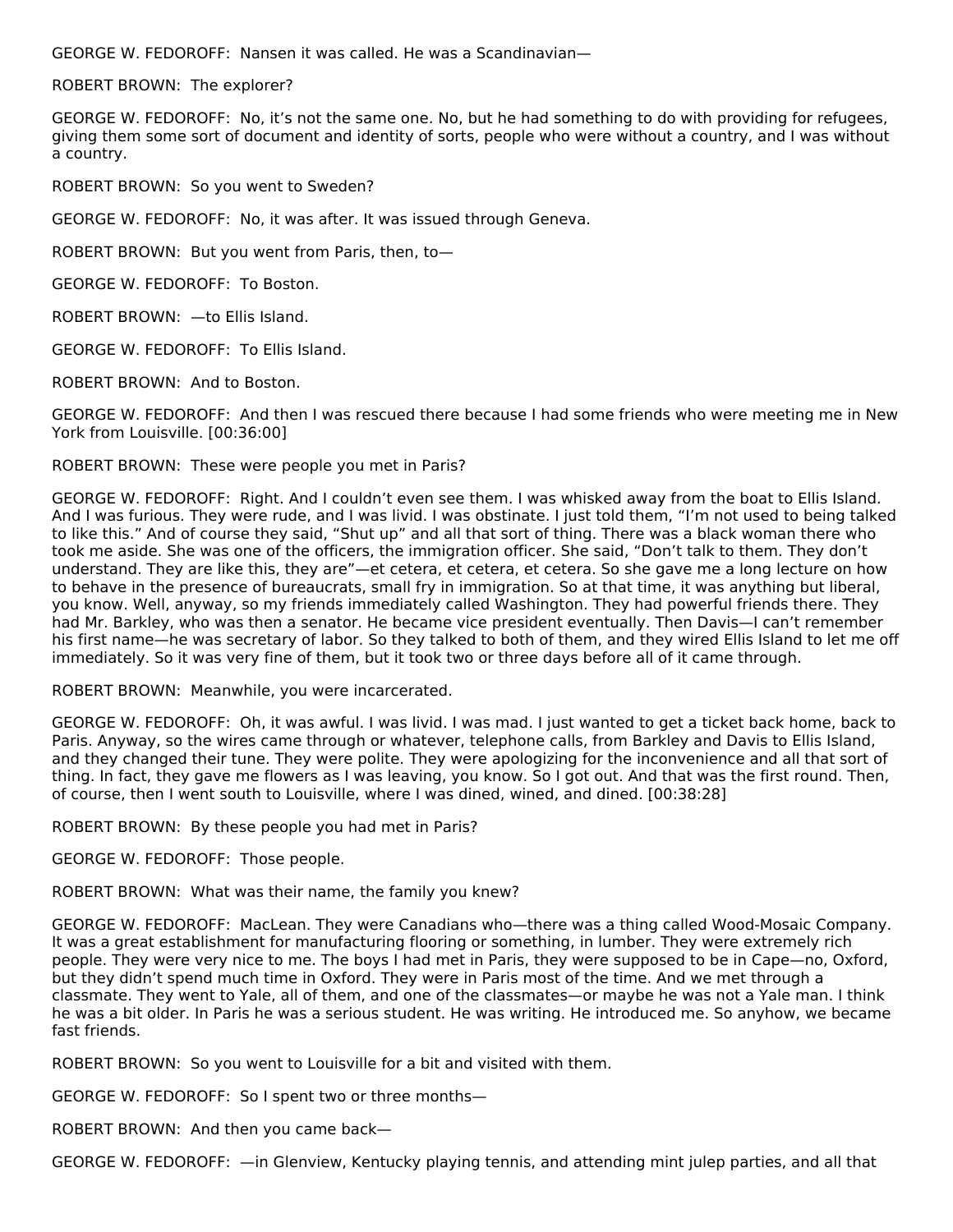sort of thing. It was just one glorious holiday. I mean, the Southern hospitality was overflowing, you know. Then they took me to [inaudible] line, to our camp in Canada to hunt and fish. And I liked hunting and fishing, so I went with them. [00:40:07]

ROBERT BROWN: This was, what, 1929 or '28?

GEORGE W. FEDOROFF: Twenty-eight. You see, I landed in April in '28, and just to later go to school in Boston. And I didn't care, really. So I went to Louisville, and then from Louisville, I went to Canada. I hunted and fished at the camp, which was some hundred miles from Ottawa. It was a long trip by all sorts of transportation—train and boat, horses, you name it.

ROBERT BROWN: Did you develop close friendships there?

GEORGE W. FEDOROFF: Well, with the same people. They had guests from everywhere. It was a tremendous camp, you know, luxury. They had everything, including a company store, that sort of thing. And they used to fly in and out, but we went there the long way out. On the way out, I flew out. Of course, at that time there weren't many people who had planes. And that was a nice time. Then they suddenly realized that I was irresponsible financially.

ROBERT BROWN: Well, did you have any funds, or had your parents cut you off?

GEORGE W. FEDOROFF: They cut me off. The minute I landed in the United States, no more. They didn't want me to go.

ROBERT BROWN: So the MacLeans—it wasn't irresponsible, it was—

GEORGE W. FEDOROFF: No, it was irresponsible because I couldn't support—

ROBERT BROWN: They realized you had no money.

GEORGE W. FEDOROFF: Well, they didn't do anything. I mean, they simply dropped me.

ROBERT BROWN: No. But the MacLeans, I mean, saw that you had no money. [00:41:57]

GEORGE W. FEDOROFF: Right. They knew that. They paid for my transportation to Canada. Of course, we drove from Louisville to Ottawa, but on the way back, they paid my fare to Boston, and that was the end of it. No, I went there once about 10 years later. They found me or something and they asked me to come and visit them in Louisville. By then I was working in the theater already. And I spent a few days. It was not very satisfactory, and I didn't get along with them at all. I had no big respect for multimillionaires, et cetera. I liked those particular friends. One of them was a particularly good friend of mine. I liked his wife too well, and that didn't work out.

ROBERT BROWN: [Laughs.]

[Audio Break.]

GEORGE W. FEDOROFF: Well, should we start here?

[Audio Break.]

ROBERT BROWN: Second interview with George Fedoroff, in Brewster, Massachusetts, January 21, 1981. Robert Brown, the interviewer. We talked about your coming to America, staying for a while with a wealthy Canadian family, but your original reason for coming here was through a scholarship you got from Ms. Katherine Child to come to Boston to teach at her school in Boston, an art school. About when did you come to Boston?

GEORGE W. FEDOROFF: I came to Boston in the fall—I came to this country in 1928, and I spent several months in Louisville—[00:43:57]

ROBERT BROWN: You mentioned—you described that.

GEORGE W. FEDOROFF: —with a family which originally came from Canada. They had the Wood-Mosaic Company in Louisville. It was a hardwoods manufacturing plant. Anyway, I met them in France. One of the sons went to Oxford University, and he spent most of his time in Paris rather than London—I mean Oxford.

ROBERT BROWN: We talked a bit about them.

GEORGE W. FEDOROFF: Right.

ROBERT BROWN: When did you finally then come to Ms. Child's school in Boston?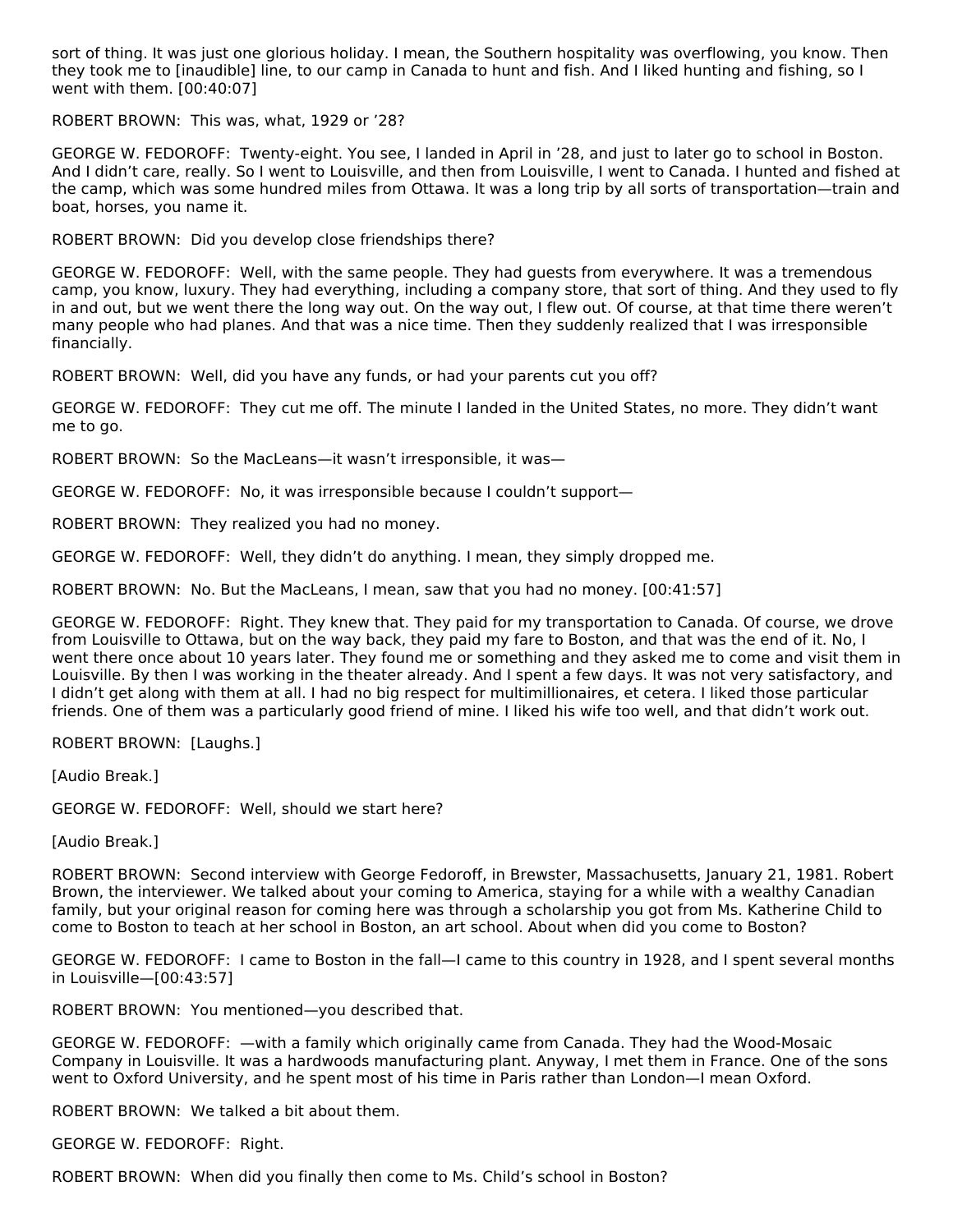GEORGE W. FEDOROFF: Well, then went to Canada. And I returned to Boston in 1928. It was in September or October. I would say October. And then I went to school immediately.

ROBERT BROWN: You were also meant to be a teacher at her school, right?

GEORGE W. FEDOROFF: Yes. I had a sort of working scholarship there. I had to teach drawing, and simultaneously I was a student in painting.

ROBERT BROWN: Did you enjoy teaching drawing?

GEORGE W. FEDOROFF: Yes, I liked it.

ROBERT BROWN: How did you go about it? Do you remember?

GEORGE W. FEDOROFF: Well, I was rather traditional in my approach there, I suppose. Having studied at the Beaux-Arts in France, I had a certain routine. But we didn't have the antique plasters which we had to copy the first year or two at the Beaux-Arts.

ROBERT BROWN: Right, because she didn't have it at her school.

GEORGE W. FEDOROFF: No. We started immediately with live drawing, the nude and the heads, et cetera.

ROBERT BROWN: Were the students quite good?

GEORGE W. FEDOROFF: The students were rather talented. Most of them were—developed, I suppose, into dilettantes [laughs], but they had considerable talent. There were two or three who carried on after they left school. Of course, I was out of touch with them since I left there in Boston, so I had—[00:46:05]

ROBERT BROWN: Was Ms. Child pretty serious about—

GEORGE W. FEDOROFF: Ms. Child was. Oh, yes, she was quite serious.

ROBERT BROWN: What was she like?

GEORGE W. FEDOROFF: She was rather old-maidish, rather demanding. She had a sense of quality, but in the antiquities, mostly [laughs].

ROBERT BROWN: Ah.

GEORGE W. FEDOROFF: She was a classic student, I suppose.

ROBERT BROWN: And you studied painting yourself. Who with?

GEORGE W. FEDOROFF: In Boston I studied with Charles Hopkinson, who was a portrait painter, essentially, but he allowed you certain freedom. And at that time, I was not really gelled in any one school of painting.

ROBERT BROWN: Did you go out painting with him, or mainly in school?

GEORGE W. FEDOROFF: No, mainly in school. I visited him in Manchester, where he lived with his father.

ROBERT BROWN: I know he followed various color theories.

GEORGE W. FEDOROFF: Right.

ROBERT BROWN: Did he have you students to follow those?

GEORGE W. FEDOROFF: Oh, yes. Yes. He followed—it was a spectrum which was based on spinning a disc which gave you a number of values in color rather than black and white. However, it was based on the shadings of black and white. There was a group of followers, and I believe Hopkinson and a chap by the name of Cutler. Robert Cutler? I can't remember. He was a painter too, in Boston, during that period. Both of them were older men even then. I believe Hopkinson died perhaps 15 years ago.

ROBERT BROWN: Yes, a very old man.

GEORGE W. FEDOROFF: He was almost a 100 then, and Cutler was roughly his age when he died, or if he died. And then there was a man name of Giles, Howard Giles, who was a proponent of dynamic symmetry in design and painting. He was essentially a technician. He painted, but he was not really a painter in the full sense of the word. He probably wished he was Buckminster Fuller or something of that sort. [00:48:26]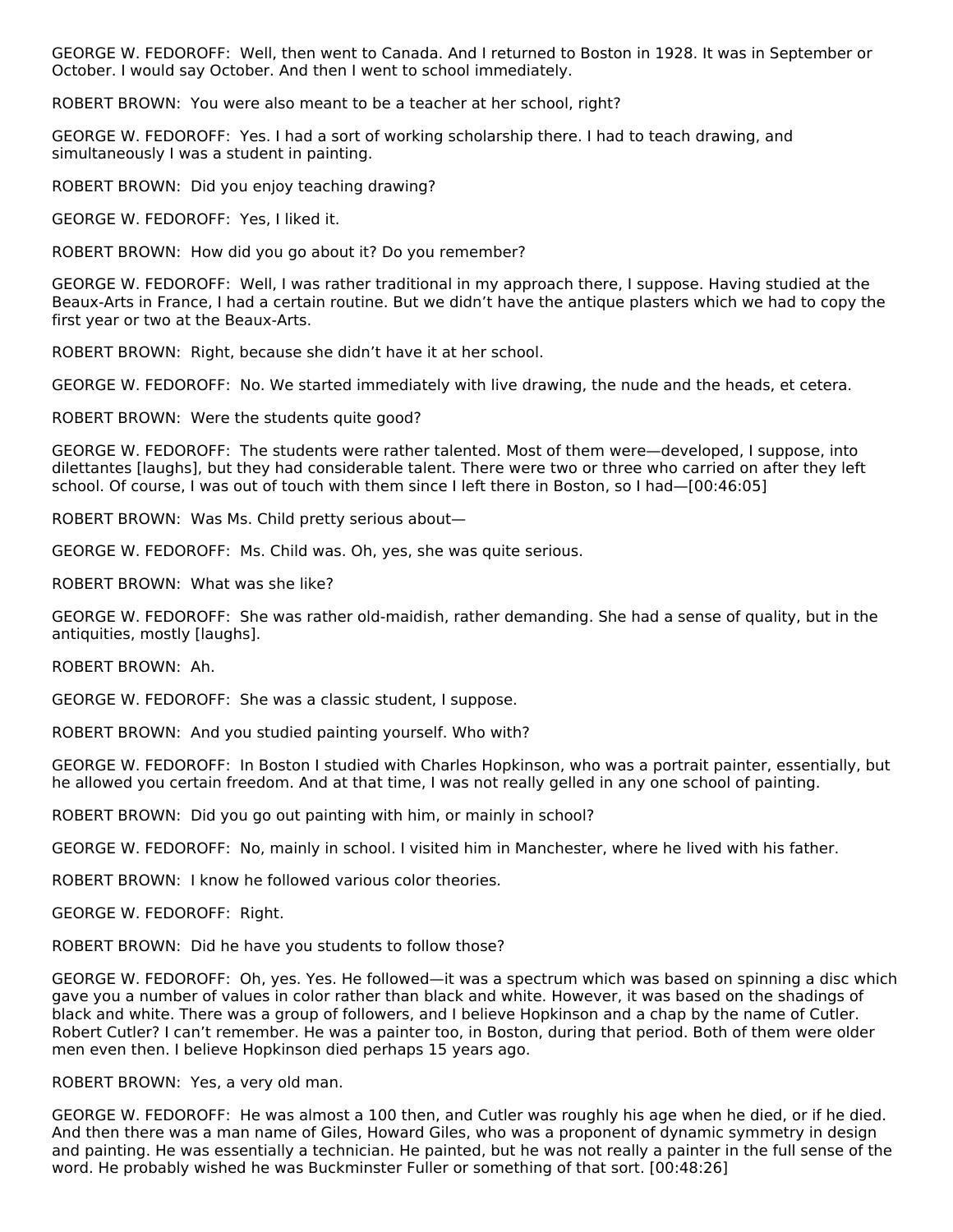ROBERT BROWN: Did you take to these things? Were you enthusiastic?

GEORGE W. FEDOROFF: Oh, yes, I was interested in all of it. So I studied. I studied dynamic symmetry and colors theories, et cetera, which were superseded later on, of course. And then you had people like Albers or Itten from the Bauhaus, who developed this to the finest degree.

ROBERT BROWN: Did you paint quite enthusiastically? Did you get to know other young artists?

GEORGE W. FEDOROFF: In Boston area, yes, I got to know them. I can't remember who they were. There were a couple of Italian boys I remember, [Joseph] Butera and Peter Pezzati. And then there was a chap the name of Cummings, or Cumming, who was a portrait painter. He is dead now. He became quite successful. He opened his own school. Then there was a young woman by the name of Esther Williams, who was very talented. She was perhaps a year or two my senior. But she was exceptionally good, and she became a professional painter. She moved to New York. I don't know what happened to her now.

Then—

ROBERT BROWN: Was Boston very exciting to you after being in Paris?

GEORGE W. FEDOROFF: Well, at that time, yes, because for me it was a new experience, and I got to know a lot of people. And being a Russian at that time, I was sort of lionized by the local people. You know, a Russian refugee was not exactly the scum of the earth. [Laughs.] And that was a rather good period. Socially it was rather interesting. But then, unfortunately, I didn't continue. I gave up shortly after I joined the University Players. [00:50:28]

ROBERT BROWN: How did you get into that?

GEORGE W. FEDOROFF: Well, in 1929, I was told that in order to be an American citizen in the full sense of the word, one had to knuckle down and work at any kind of a job.

ROBERT BROWN: Who told you this?

GEORGE W. FEDOROFF: Ms. Child.

ROBERT BROWN: She didn't think you were—

GEORGE W. FEDOROFF: No, she thought I was a snob, which I might have been. So through one of the students of the school, I met Charles R. Crane, who had a summer home in Woods Hole. One of his grandsons, a chap the name of Charles Crane Leatherbee, was involved in the theater in Falmouth at the time. They had a company of young university people who were interested in theater as careers, possible careers, in future. So they gave me a job as—a jack-of-all-trades sort of thing, as they all were. I was essentially interested in design and construction of stage scenery, et cetera. So that's how I got there. So I worked with that group perhaps for three years on Cape Cod as well as in Baltimore. [00:52:13]

ROBERT BROWN: Baltimore. You mean south in the winter—

GEORGE W. FEDOROFF: Winter. We played one and a half winters, or something of that sort, in Baltimore.

ROBERT BROWN: Did you act very much?

GEORGE W. FEDOROFF: No, very little. I had to. Everybody had to act. I was an extra in a number of productions. [Laughs.] But I never wanted to act, never cared to, but in order to survive, we all had to pitch in and do whatever had to be done. We had about 40 members, I believe, altogether.

ROBERT BROWN: In your staging time, did you check out what was being done elsewhere, or did you sort of—

GEORGE W. FEDOROFF: Oh, more or less.

# ROBERT BROWN: —start from scratch?

GEORGE W. FEDOROFF: Well, I suppose I started from scratch. Generally, I was rather bored with conventional interiors, and I felt that theater was due for a change. But unfortunately at that time when they were beginning, the commercial theater consisted of rather realistic interiors, with a change in proportions, for instance, like the height of the room, instead of being 10 or eight feet, would be 16 feet, et cetera. But interiors were interiors, you know: color, detail, furniture and so on and so on. But with the University Players, we had certain leeway, and we had a number of experimental plays, which I enjoyed doing. And following that, of course, I worked with other companies, usually small theaters, stock companies, summer and winter. I didn't like the commercial theater at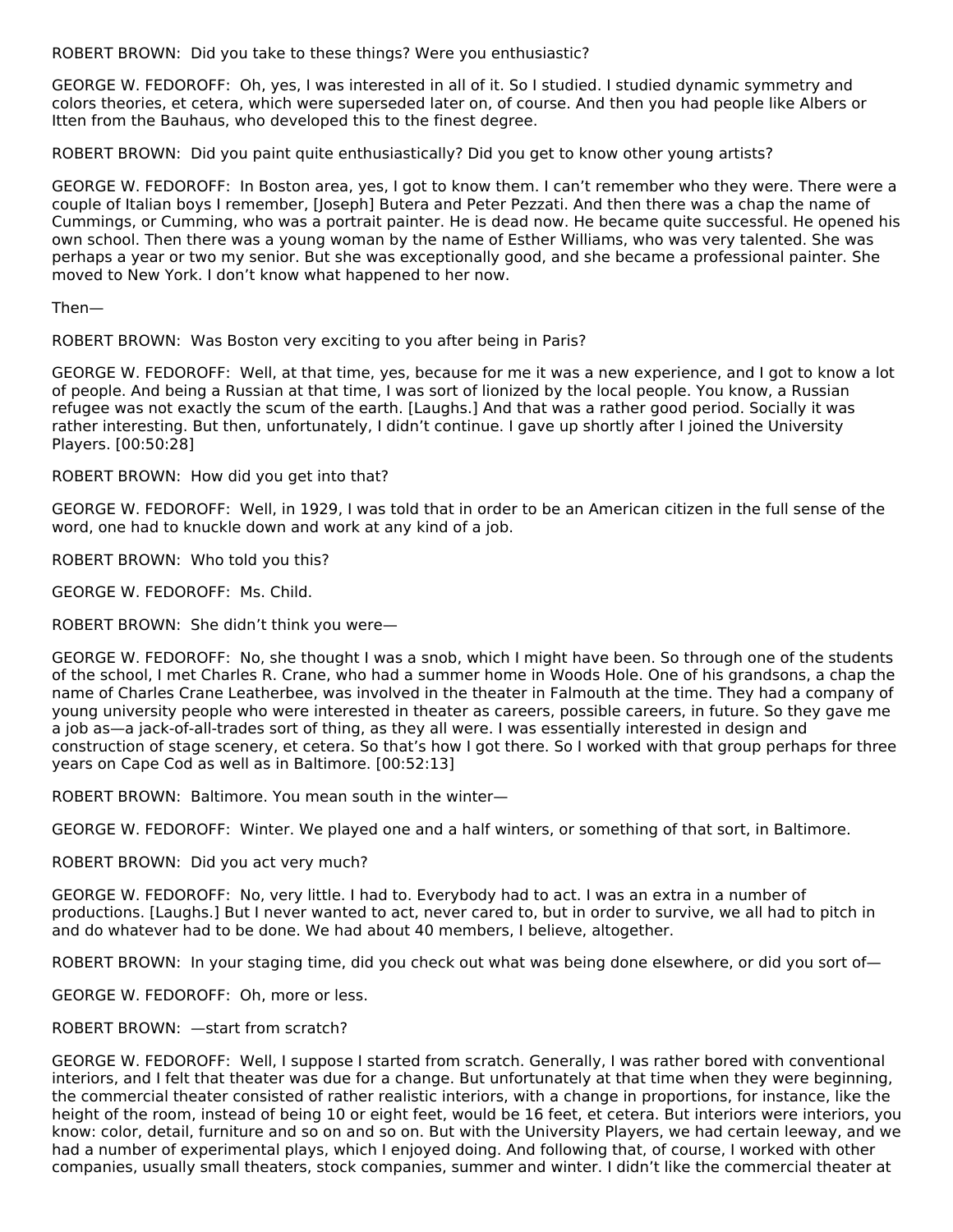all. [00:54:01]

ROBERT BROWN: Why not?

GEORGE W. FEDOROFF: For the same reason, that you were under obligation to produce what was in demand at the time, unless it was a musical. Even that, I was not particularly interested in.

ROBERT BROWN: You mentioned earlier that as a boy in Russia, you would have seen innovative theater.

GEORGE W. FEDOROFF: Yeah, but I was a baby then. I was only about eight years old when I left.

ROBERT BROWN: Oh, that's true. And possibly in Paris you would have been aware of some innovative—

GEORGE W. FEDOROFF: Well, in Paris, yes, indeed, in Paris I have seen—

ROBERT BROWN: Then you came here and had to do very conventional—

GEORGE W. FEDOROFF: Right. Right. In Paris I did see some. Of course, when I lived in Paris, I had no professional interest in stage design. I just enjoyed theater, ballets in particular. So when I become involved in the theater, I thought, well, maybe that's a career, rather than becoming a painter. At that time I was young and inexperienced, so I changed rather rapidly and very easily from one thing to another. And then, of course, I did some industrial designing and—

ROBERT BROWN: And this would be in the 1930s?

GEORGE W. FEDOROFF: Yes, commercial designing, that type of thing, and furniture, et cetera.

ROBERT BROWN: Did you get to know some artists at this time in New York or Cape Cod?

GEORGE W. FEDOROFF: Well, important artists, not—well, later, yes, much later in New York I did meet some better-known artists, but that came perhaps in 1940, et cetera, when there was an influx of European artists, like Legér and Seligmann and Yves Tanguy, and who else? Not Miro. Duchamp was here. Of course, he traveled back and forth. But that came in—most of them I met just before the war, and upon my return after the war. See, I served in the army during. [00:56:18]

ROBERT BROWN: But when you were here on Cape Cod in the '30s, did you—

GEORGE W. FEDOROFF: Well, Howard Gibbs was, of course, a close friend of mine.

ROBERT BROWN: How did you happen to know him?

GEORGE W. FEDOROFF: I met him in Paris in 19—just before I sailed for this country. It must have been 1928, very early, because I came to this country in April, so it must have been February or March, something of that sort, just briefly. I met him and a chap named Littlefield, also from the Boston area. Then Howard—both of them returned to Boston, so we had this bond of sorts by then, and so I used to see them quite frequently. Howard lived on Cape Cod and so did Littlefield. He lived in Falmouth, and Howard used to come to Harwich Port.

ROBERT BROWN: Did you discuss painting a lot or—

GEORGE W. FEDOROFF: Oh, yes.

ROBERT BROWN: —paint together?

GEORGE W. FEDOROFF: We used to paint together quite frequently; draw mostly, actually. And that was before 1931, I would say. Then I decided to make a go of it in New York. Of course, the Depression was in full swing, and I was still in the theater then. I believe it was in 1931, I moved to New York hoping to find a job in stage design in New York. And Fonda, who was in our county at the time, also came to New York, and so the two of us got an apartment from our producer, Charlie Leatherbee, who went to Russia to study under Stanislavsky. And Josh Logan, the two of them—Joshua Logan and Leatherbee—went to Russia. While they were in Russia, we had this apartment in New York, Fonda and I, but that's all we had—no jobs. So we had a rather rough time of it that winter until finally we did get jobs. Fonda got a job as a clerk in some flower shop, My Florist, as I remember the name of it. [00:58:50]

#### ROBERT BROWN: My Florist.

GEORGE W. FEDOROFF: My Florist, on 57th Street. And I got a job with an interior decorator, who happened to be a Russian, who was doing a mansion, even during the Depression, on Long Island. So we did a lot of—he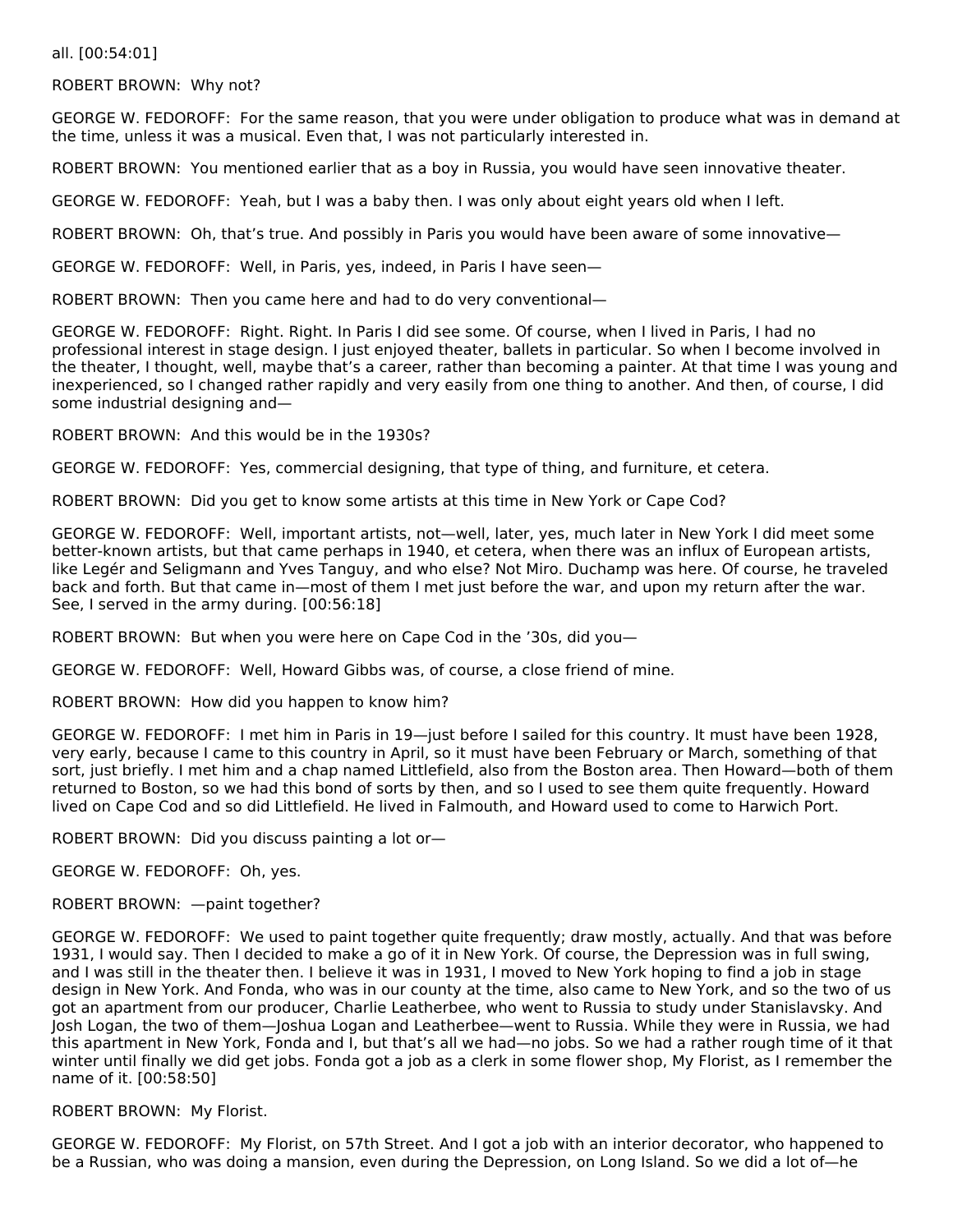employed two, three other chaps, and we did a lot of work around the mansion, like painting suit closets, et cetera, with inlaid mother-of-pearl ceiling, and God knows what. It was a luxurious establishment. I can't remember the name of the woman who owned it.

ROBERT BROWN: But some of your—did you have close, steady friendships during the '30s? You've mentioned Howard Gibbs.

GEORGE W. FEDOROFF: Well, Howard was one. And, of course, I met Bouchard, Tom Bouchard, in 1934—Horton O'Neil was a very close friend.

ROBERT BROWN: And Tom Bouchard was what?

GEORGE W. FEDOROFF: I met him in 193—

ROBERT BROWN: What was he at that time?

GEORGE W. FEDOROFF: He was a photographer, and he was doing mostly commercial photography at the time, just going into dance photography. And whom else did I know? Well, they were mostly theater people, actually, like directors. But Windust was my closest friend. [01:00:13]

ROBERT BROWN: Windust.

GEORGE W. FEDOROFF: Bretaigne Windust, right. He was the director of—one of the directors of the University Players. Then he went to work for the Theater Guild as a stage manager before he became a full-fledged director.

# ROBERT BROWN: What was he like?

GEORGE W. FEDOROFF: Windust I liked. First of all, he was a cultured young man, and well-educated. He was a Princeton man but he traveled a great deal. And his father was an English musician, a violinist, in fact, a wellknown violinist in England. His mother was an American. Then the rest of them, like McCormick and a chap named Dalrymple, et cetera, there were quite a few members of the University Players who either lived in New York or around New York. But of the entire group, Windust was my closest friend. And, oh, yes, a Turkish chap by the name of Saeed [ph]Riza.

ROBERT BROWN: How do you spell that, Riza?

GEORGE W. FEDOROFF: R-I-Z-A. His father was a Turkish poet. He looked like an Indian philosopher, long, flowing beard and so on. He was an ambassador to England, I believe. So Riza, of course, was educated in England mostly, I believe, and then he went to Princeton. He was also, like myself, trying to find himself in the United States. He married. He was married then. He married a sculptress, a girl named Jane Belden [ph], whom he met at the Art Students League. He painted. He wrote poetry. He wanted to be an actor. So he did a little of everything. [01:02:10]

ROBERT BROWN: What sort of people do you think you liked at that time? Can you generalize?

GEORGE W. FEDOROFF: Like?

ROBERT BROWN: What sort of people did you have an affinity for at that time, do you think?

GEORGE W. FEDOROFF: Well, I assume most of them had something to do with the arts, mostly visual arts, be they architects or what.

ROBERT BROWN: Would you discuss art quite a lot?

GEORGE W. FEDOROFF: Oh, yes, yes.

ROBERT BROWN: What were some of your concerns at that point?

GEORGE W. FEDOROFF: Well, at that point I was—frankly, I was still trying to find myself because I scattered myself in so many fields. I liked sculpture, I liked painting, I liked stage design, liked industrial arts, more or less. I liked to work with my hands. And I did a little of everything. I was master of none. And so I wasn't really sure that I wanted to be a painter.

[END TRACK AAA\_fedoro80\_3731.mp3.]

GEORGE W. FEDOROFF: —New York. You know, I was always sort of on the fringes. I didn't like half-measures or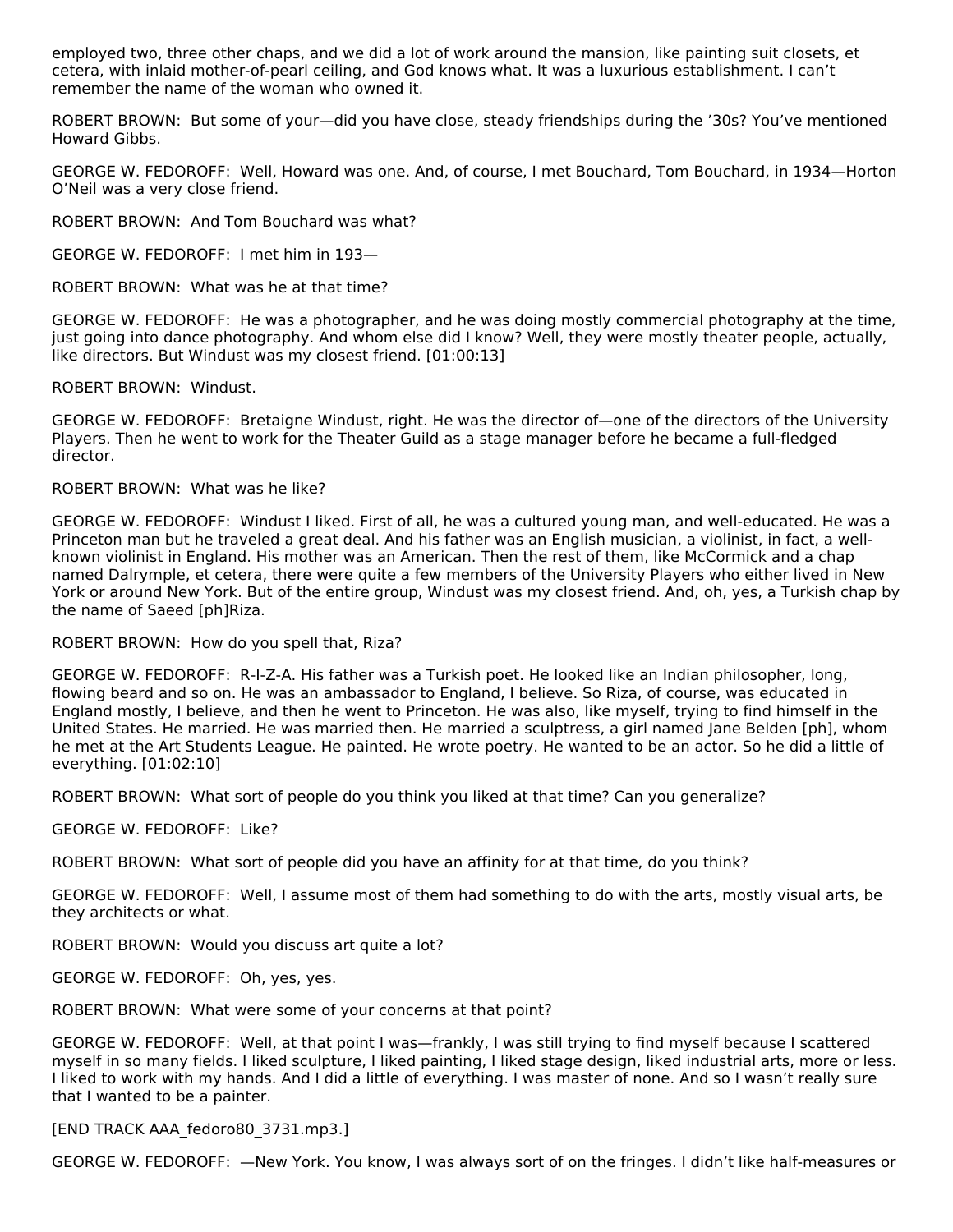being with people whose standards weren't up to snuff, yet personally, I was not at the top of a career in art, you see. So I was really on the fringes. I was learning. For instance, I met quite a few artists through Bouchard and Edgard Varese, for instance. We used to gather either at Varese's or one of the restaurants in Greenwich Village and have discussions.

#### ROBERT BROWN: What sort of things would you discuss?

GEORGE W. FEDOROFF: Well, they would discuss the latest exhibits, styles, politics, you name it. It was not necessarily a super-professional type of a group, but usually about the same people, like Hans Hofmann used be there, or—oh, God, what's his name, he died—Ozenfant, people like that.

#### ROBERT BROWN: What was Hofmann like? Do you recall?

GEORGE W. FEDOROFF: Hofmann was rather methodical. To me, he was very Germanic, a professorial type. However, I didn't know him intimately. I just met him there. I didn't know much about his private life.

#### ROBERT BROWN: What about Varese?

GEORGE W. FEDOROFF: Varese was an outgoing, gourmet type. He had a great appetite for all the arts, the foods, good living, et cetera. And Bouchard was much like that, very gregarious people, and rather intolerant of mediocrity. [00:02:00] So in order to be with them, you had to keep up a certain standard of living as well as professional standard. Well, I didn't have much of either, frankly speaking, simply because I was, well, rather young, and I simply hadn't discovered myself. And I also had this conflict of leading a rather social life outside, the nightclub life, et cetera, which my other group despised, like Bouchard, Varese, et cetera. They liked certain phases of it, but not the average cocktail party or the theater groups, et cetera, which was a waste of time, essentially. And I later on realized I probably wasted many, many years in that particular environment, the café society, and much of it I could ill-afford.

ROBERT BROWN: So that's pretty much what you had done in Paris also?

GEORGE W. FEDOROFF: In Paris, yes, but however, in Paris I had—first of all, I had certain means, and being younger or something, and I knew what I wanted in terms of schooling and art, et cetera.

ROBERT BROWN: But here, you weren't quite certain.

GEORGE W. FEDOROFF: No, I wasn't quite sure of it. I was rather shaken by the American civilization, in a sense, that there was so much materialism. In order to be a part of the civilization, I felt I simply had to achieve this financial security above the needs. And I've taken this particular course, and which was a mistake to begin with. I should have concentrated more exactly on my work rather than on making impressions on the capitalistic world. [Laughs.] And it was materialistic, you see, and materialism and I had never mixed too well. However, I liked to live well myself. I always did and I still do. [00:04:24]

ROBERT BROWN: But about the only thing you could do in the '30s was to—

GEORGE W. FEDOROFF: It was rather difficult.

ROBERT BROWN: —[inaudible] out and to live beyond your means.

GEORGE W. FEDOROFF: Oh, yes, right. I mean, I would go to a nightclub and spend my entire earnings for a week on one night, you see, without letting people know that I couldn't, oh, buy their expensive clothes, for instance, which I did do, even if I had one suit or something like that, but I had to have a suit. But I had to have tails and I had to have a dinner jacket so I would be able to attend all the social functions if an opportunity arose and I wanted to, because some of the women I courted at the time were in that particular circle. And it was sort of a superficial life, and I spent too much time on it, you know.

ROBERT BROWN: Well, at the end of the '30s, you had—

GEORGE W. FEDOROFF: Then I dropped. I returned to the Cape.

ROBERT BROWN: You returned to painting, you say.

GEORGE W. FEDOROFF: Yes. I decided New York was not for me. I simply had to escape this artificial life, so I returned to the Cape.

ROBERT BROWN: Oh, you did, to paint.

GEORGE W. FEDOROFF: To paint, right. That was just before the war, you see, about two years before the war.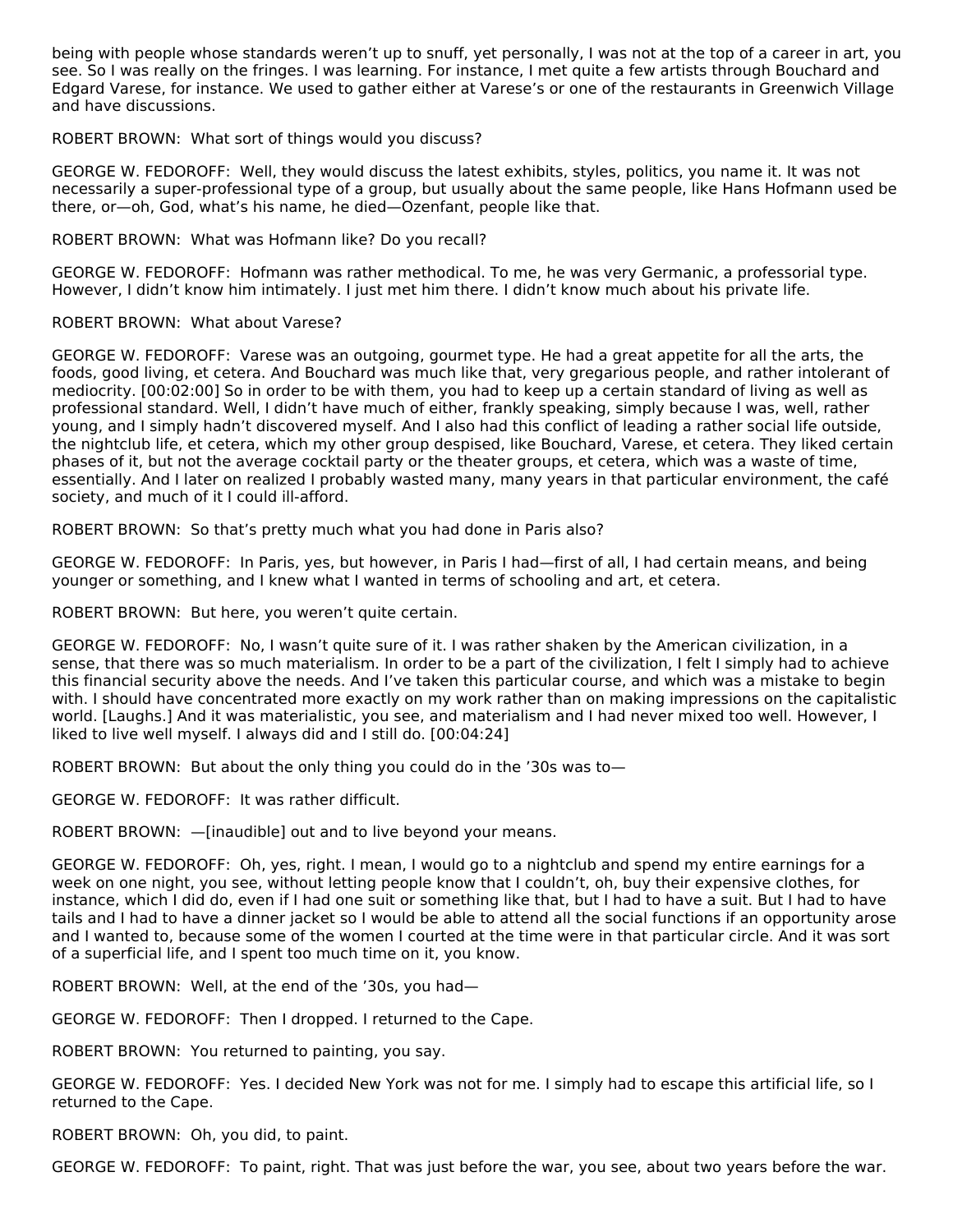ROBERT BROWN: What sort of paintings were you doing?

GEORGE W. FEDOROFF: I worked—well, semi-realistic sort of things. I was trying to break away from realism. But I was very concerned with techniques, which was unfortunate. I became a slave to being secure in the technical fields. And similarly, my feeling for three-dimensional work interfered with my painting considerably. Of course, in Paris, I did both sculpture and painting. Even there I couldn't quite make up my mind, simply through accident of meeting painters and sculptors. I was torn between the two. I looked up to certain artists there and, let us say, like Despiau, Noguchi or somebody else, or—what's his name—Brancusi. And then you suddenly go to an exhibit and see a Picasso, a Matisse, and you say, "No, I'm going to be a painter. I like color better." Of course, I was then, what—[00:06:45]

ROBERT BROWN: And you still had this conflict, say, in the 1940s.

GEORGE W. FEDOROFF: That conflict persisted throughout my life, until finally I decided I was going to be a painter. And so I moved to the Cape to escape all the fringes, you see. And then, of course—

ROBERT BROWN: You lived pretty much in isolation?

GEORGE W. FEDOROFF: Yes, I lived—yes. Of course, I still had my friends here, the Gibbses and the Robinsons. I know you know Walter Robinson, perhaps.

ROBERT BROWN: Yes.

GEORGE W. FEDOROFF: So we used to have a fair social life, but generally speaking, I lived alone, you see. I lived on Stony Brook Road here.

ROBERT BROWN: In Brewster?

GEORGE W. FEDOROFF: In Brewster. And then, of course, the war came and I got into service.

ROBERT BROWN: How did that happen? Were you a citizen by that time?

GEORGE W. FEDOROFF: I became a citizen just then, right. And then they discovered I had a hernia. I always enjoyed building stone walls, so I was building a stone wall on Stony Brook Road, and apparently I lifted too many rocks, and finally I did have a hernia problem. So I was rejected the first round, which was a great disappointment because I thought I was in excellent shape. And I wanted to serve, you see. I felt that to be an American, you had to be a soldier. [Laughs.] And I didn't mind because there was a purpose in that war. Then I went to Boston and had myself examined by a friend of mine, Bartlett Quigley. And he was in the service then. He said he can't do the surgery himself because he was just leaving for the front or whatever. He was commissioned in the medical corps. So a friend of his did perform the surgery, and in two weeks I was out of the hospital. In three weeks, I was in the army. It didn't take very long for them to get me back. [00:09:01]

ROBERT BROWN: What sort of thing did you want to do?

GEORGE W. FEDOROFF: In the army? Well, I wanted to be a soldier, to begin with. But I found myself on the train to Little Rock, Arkansas, in the medical corps. And just the thought of hospitals made me sick. I don't like blood, to begin with. If it's a person killed, it's something else, but if it's an accident or surgery, I practically pass out cold at the sight of it. I've seen dead people, of course, in subsequent years. If people were killed or badly wounded, it somehow didn't touch me the same way as a hospital would. So I fought, trying to get out of the medics. Finally, I got into—I took an exam for Army Specialist Training Corps in languages. I passed it. They said, "Fine, we'll advise you when you'll be moved to a specialist training corps school." Well, every time they would advise me, we were moving from one camp to another, and if your unit is listed for a move from, let's say, Little Rock, Arkansas, to Medford, Oregon, you were frozen. You had to remain with your unit. So that was my misfortune, so—[00:10:40]

ROBERT BROWN: So it was quite a delight for you to—

GEORGE W. FEDOROFF: —get out of the medics. Well, finally, we were shipped out. First of all, we were trained for the Pacific and we went to Europe. [Laughs.] And my languages were completely useful. I spoke, of course, Russian, German and French. Well, we went to England; of course, there was only English there, and we spent, what, a year and a half or so.

ROBERT BROWN: But you've said that you served as sort of a cultural liaison.

GEORGE W. FEDOROFF: Yes. They finally sent me to school. Of course, I wanted to get out in the worst way. My company commander finally relented on that, sent me to a school in Shrivenham. It was Information and Education school, and mostly on current events and that sort of thing. So while I was stationed near Cardiff,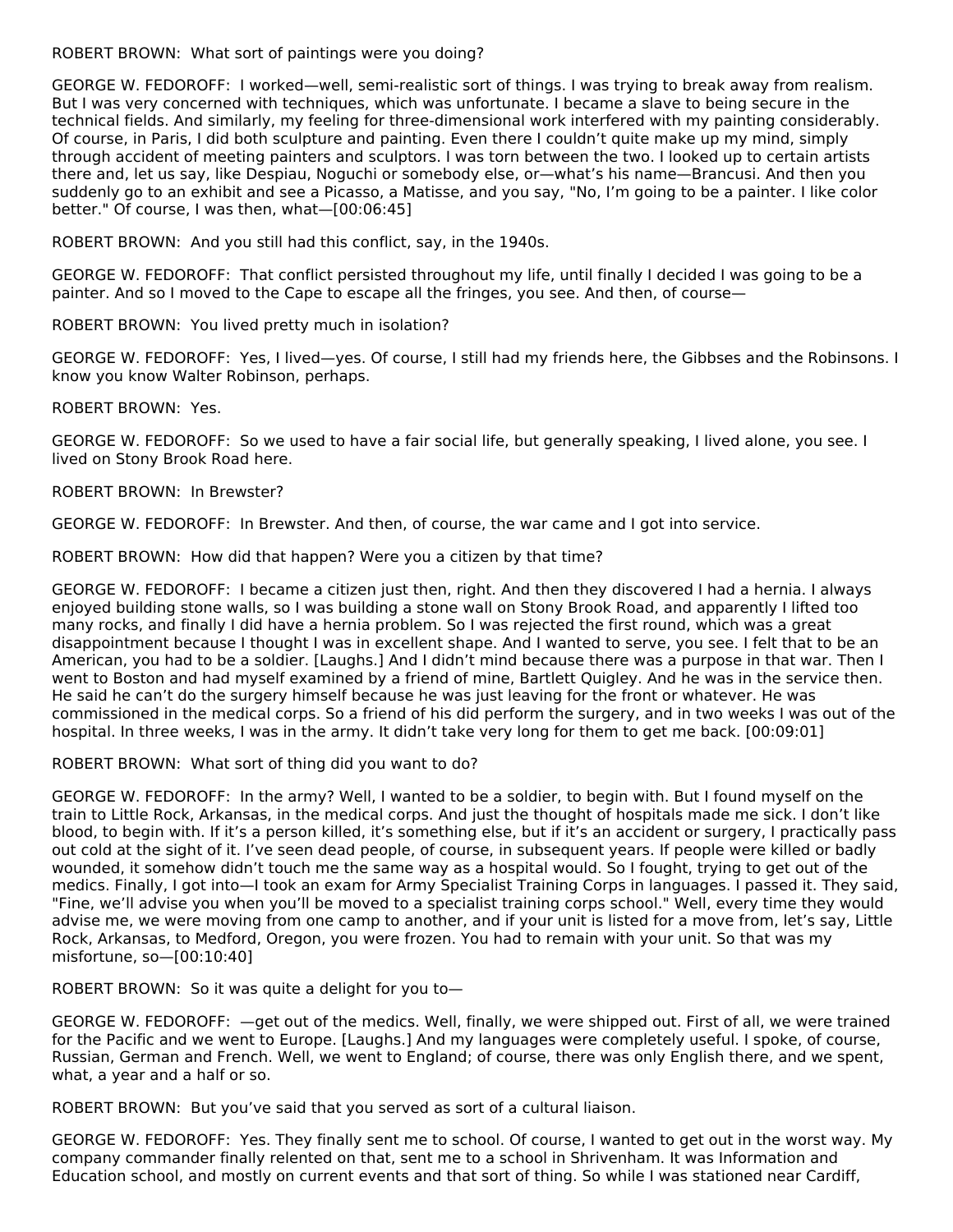Wales, I became involved in British Council somehow. And through British Council, I had various little jobs like being sort of a cultural attaché to my unit and—or the district, whatever it was. I was only a corporal then. [00:12:05]

ROBERT BROWN: What sort of things would you do? Did you organize—

GEORGE W. FEDOROFF: Well, organized. We went to museums, sight-seeing, castles—

# ROBERT BROWN: Mainz?

GEORGE W. FEDOROFF: Mainz, for instance; concerts; all the things I liked. And we had sort of a club where we mixed with the local population, also British servicemen who were either artists in civilian life, or craftsmen, or whatever. And we had exchange of ideas and we found people in our unit, in our organizations, who were also interested, if not active professionally in the fields of art, at least they were interested. So we had sort of cultural evenings where we would have exchange of ideas, perhaps performances, or we would paint murals in the clubs, like I used to paint—I was painting murals in our NCO club, which took me off duty for a considerable time. And we had absolutely nothing to do except we were waiting for the invasion, and excepting bombing, well, that became sort of second nature. And then I traveled a lot in England by virtue of my connections with the British Council or something, or the Information and Education. I would go to London quite frequently, for instance, and had some friends in London.

ROBERT BROWN: You got to make some British friends there.

GEORGE W. FEDOROFF: Oh, yes, and made some very good, lasting friends who happened to be in politics, in the Parliament. Then I had a friend whom I knew in Paris out of the dim past, a chap by the name of Dennis Weaver, who was correspondent of the News Chronicle. And he was in London. He was about my age. And then he was—unfortunately, he was shipped almost immediately to a place unknown. Finally, I tracked him down. He was in Scandinavia then during the balance of the war. [00:14:21]

ROBERT BROWN: So what sort of things—who were some of the British politicians you got to know?

GEORGE W. FEDOROFF: Well, Bevin—

ROBERT BROWN: They were Labourites, mainly?

GEORGE W. FEDOROFF: Labourites. They were all—I met this man by the name of Strauss, George Russell Strauss. He was a Labourite MP, a Cripps—he was a Cripps man.

ROBERT BROWN: Cripps was what in the—

GEORGE W. FEDOROFF: He was prime minister, eventually. Then people who were on British Council, people like Michael Foot, for instance, who was a very liberal man.

ROBERT BROWN: A leader on the left, the Labour Party.

GEORGE W. FEDOROFF: Yes. I got to know them, but not intimately. People like Wilmot, who was one of the heads of the British Council, him I got to know very well. A chap named John Wilson, got to know him very well. Ultimately, he ended up in this country. I ran into him shortly after I was mustered out. He was with the United Nations organization in Boston. He was one of the early British members of the United Nations.

ROBERT BROWN: What sort of things did you do with these people, spend an evening—

GEORGE W. FEDOROFF: Well, evenings. We were at dinner parties, even during the war. I mean, we had bombs falling, but you still go to the theater, for instance. [Laughs.] I stayed there with the staff since they had this big mansion on the palace green. But again, I always had sort of a tendency to be with the rich. And I just met them by sheer accident while I was painting a mural in a club. Mrs. Strauss came over, and she was sort of a liaison of some sort for the press. She had some uniform. I don't remember now what she wore. Well, anyway, she started talking to me. She said, "You must come and visit us in London if you can." So—"and drop us a line or call," so which I did. And then the first time I went to London, I stayed at a motel, and they said, "Oh, you mustn't. You must come immediately." And I had some business to do for our organization, I mean for our unit. So I stayed there, which was rather luxurious, I would say, for a soldier to be in this big mansion with servants and all. [00:17:00]

ROBERT BROWN: So you were given pretty free rein by your—

GEORGE W. FEDOROFF: By my commander. Oh, yes. Well, I always had to bring something back. I remember once—and then I introduced some of my people to that group, my friends in our organization, soldiers. I would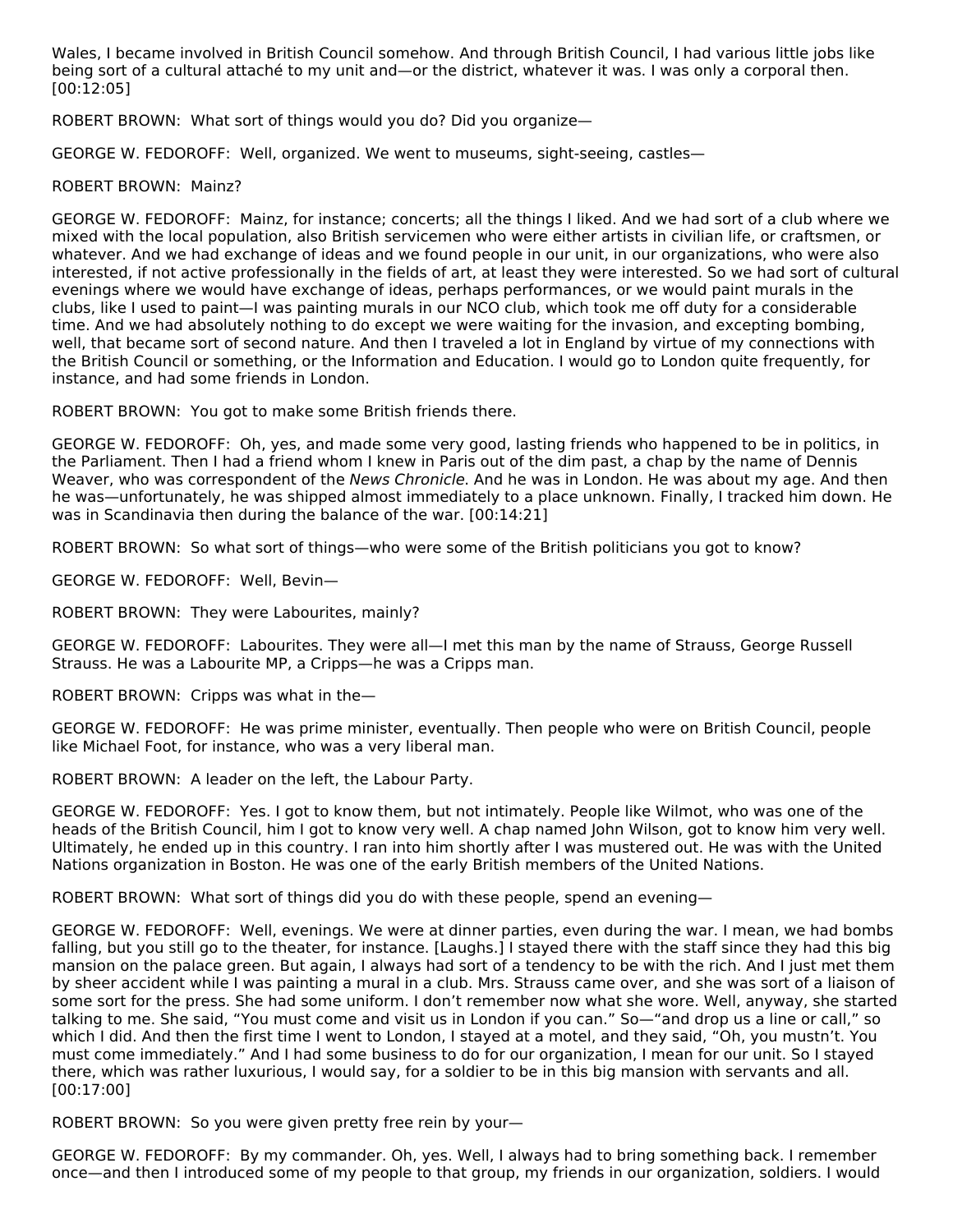go with them to London and get them into the Strauss house, not to stay there, but to visit.

ROBERT BROWN: You were supposed to make reports or you were supposed to be writing? What was your official duty?

GEORGE W. FEDOROFF: Well, of course, I had to write a report, but I was collecting material for lectures, for exhibits, for whatever, connected with cultural affairs, British Council.

ROBERT BROWN: This had to do with morale, I suppose.

GEORGE W. FEDOROFF: Right. People who had—you know, when you are stationed, a soldier stationed in a relatively safe area with very little to do, they become restless, even the best of them. Of course, we had riff-raff there, too, who spent most of the time brawling in bars off the waterfront. But there was a certain strata in our military service who were looking for cultural outlets, you see, or to meet people on that level, because generally they're not accessible, you see. So I tried and made them accessible. For instance, even in Cardiff I got to know a woman and went around with her for quite a while. Her name was Joan Stone [ph]. She was a British Council representative in Cardiff. So through her—you know, she would plan certain things and I would carry them out for our unit sometimes, you see. It wasn't a constant sort of a connection. In other words, British Council was not my job. I was to spend a hell of a lot of time in the hospital, in the lab work, for instance, looking through my microscope. I was in bacteriology, mostly syphilis and gonorrhea. [00:19:20]

ROBERT BROWN: Did this continue right through the end of the war?

GEORGE W. FEDOROFF: No. That lasted for a year and a half or two years, something like that. And of course, the most exciting part of it was indeed being in London, bombing or no bombing, where I met these very interesting—I met people like Eric Sevareid, even, at the Strausses. Then Jennie Lee, who was also a member of Parliament. She was Aneurin Bevan's wife. Of course, he's dead. She's still alive. And artists. I've forgotten their name.

ROBERT BROWN: But again, were you sort of an observer? Were you sort of on the fringe of these people, or did you become a close friend with them?

GEORGE W. FEDOROFF: Well, I became a close friend with many of them, not many, but some of them, like Wilmot and Wilson. And the Strausses, of course, I corresponded till they finally disappeared just two years ago. I think they were in an airplane crash, and I couldn't—I still haven't found out.

ROBERT BROWN: What was their name?

GEORGE W. FEDOROFF: George Russell Strauss. He became minister of supply under Cripps, and Bevin was foreign minister.

ROBERT BROWN: You were transferred to France.

GEORGE W. FEDOROFF: Right.

ROBERT BROWN: How did that happen? Were you still with the medics?

GEORGE W. FEDOROFF: I was still—you see, I was stuck with the medics, but by then, I was not doing medical work. [00:20:54]

ROBERT BROWN: You went to France with that group.

GEORGE W. FEDOROFF: Right, but we were sent after D-Day. It wasn't on D-Day at all. It was towards the end of the war, in fact, and we went to Suippes, Mourmelon. It's all in the RAS [ph] era, where again, I was in Information and Education. By then the war was practically over, and we were getting ready for the Pacific war. So my research had to be in the Japanese era; in other words, Japanese history.

ROBERT BROWN: How were you able to do that in France? [Laughs.]

GEORGE W. FEDOROFF: Oh, yes, I went to—my company commander was awfully good to me. He said, "Now, you go to Paris and bring back research, all you can find, on Japan, modern Japan, part of Japanese history, their military history, and whatever else." You know, it went into one ear and out of another, actually. I did do that. I came back with clippings and God knows what else, and I went to the Information and Education headquarters. By then, you see, Paris was, of course, liberated, and the Information and Education headquarters was established in Paris. And a friend of mine who was also in Information and Education, he was a good driver, so we get a Jeep and drive from Suippes, or Mourmelon, I believe—anyway, all brown, grass. [00:22:43]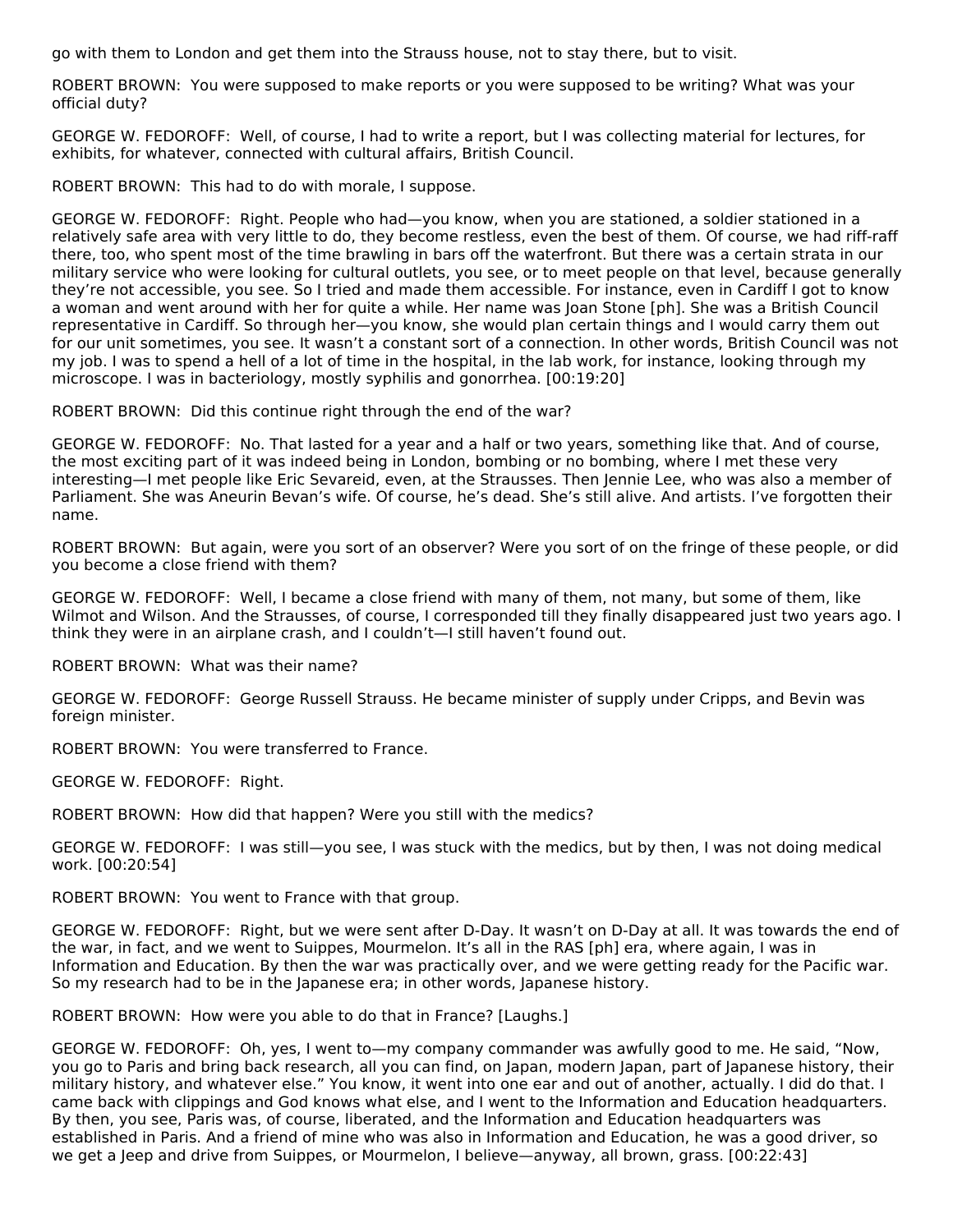ROBERT BROWN: Were your parents in Paris at that time?

GEORGE W. FEDOROFF: No, my relatives. I had some relatives. So the first thing I did, actually, the first time I went to Paris, instead of going to a whorehouse, I went to look for my relatives. Well, I found my cousin, by sheer luck. I knew the school he went to, which was called Ecole Violet. It was electrical engineering school. I knew that before the war, and I figured that he should have either graduated or be in the last year of the school. So as soon as I landed in Paris, of course, I went to the Montparnasse looking for my old friends there, who were gone. [Laughs.] I couldn't even find my house in the Paicee [ph] area, where I used to live.

ROBERT BROWN: But you did find your cousin.

GEORGE W. FEDOROFF: But I found my cousin. And first of all, I found—yes, I found the house where he lived at one time, a year or two before. Because the whole thing was during the war, it was sad to see. Then through that concierge there, I tracked down the new address, and I found them, his mother and my cousin. She was the wife of my mother's brother. And he was just out of school. [00:24:14]

ROBERT BROWN: What did you learn of your family?

GEORGE W. FEDOROFF: Well, my grandfather by then was dead, and my cousin, one of them was dead, another one—I'm speaking of my cousins who lived in Paris at the time I left Paris. The other cousin went to England, a woman. Then her daughter was in the South of France, and I couldn't go there, of course.

ROBERT BROWN: But you couldn't find your mother or your—

GEORGE W. FEDOROFF: No, no. They were in China.

ROBERT BROWN: Oh, they were out.

GEORGE W. FEDOROFF: My mother was in China. No, my brother was in the French Foreign Legion, so I had no way of finding him. He was in Italy by then or something. I think they were—not think, I know, he was in the invasion of Italy. But I didn't know where.

ROBERT BROWN: But you had been away from them a long time.

GEORGE W. FEDOROFF: Oh, yeah.

ROBERT BROWN: So you came back, then, in '45 to this country.

GEORGE W. FEDOROFF: I came back in '45, right, and immediately went to Cape Cod again.

ROBERT BROWN: Now, you decided to return to painting.

GEORGE W. FEDOROFF: Right.

ROBERT BROWN: And you mentioned in here that several of your artist friends advised you to do so.

GEORGE W. FEDOROFF: Well, yes, they encouraged me.

ROBERT BROWN: Léger, Bouchard, and Kurt Seligmann.

GEORGE W. FEDOROFF: But I still don't understand why, because I was a very bad painter.

ROBERT BROWN: What was Léger like? Did you get to know him?

GEORGE W. FEDOROFF: Well, yes, but Léger was, yes, a robust—I mean, he didn't talk much, we didn't discuss art per se, because it was sort of a mixed gathering, like Varese, Léger, and—

ROBERT BROWN: Was he sort of direct and he would say—[00:25:57]

GEORGE W. FEDOROFF: Oh, yes, very direct. Oh, yes. At the same time, he was sort of—to me, he was rather not condescending, he was kind, because looking back in retrospect, looking at my work at the time—I mean, he was a great painter. Whether you like his work or not, he was considered as one of the great painters of that period. And I felt that it was unnecessary for him to do anything about it, you know. I mean, not that we were we weren't intimate friends or anything of that sort. I don't see why he dared to encourage me. He told me to get Guggenheim fellowships. He said, "That will help you." Well, by then, I realized suddenly that it was hopeless because I simply didn't—I mean, I may have, if I had made an effort, produced enough work to qualify, but I was still uncertain of my—I wanted to be the best painter or not at all. That's my life, really.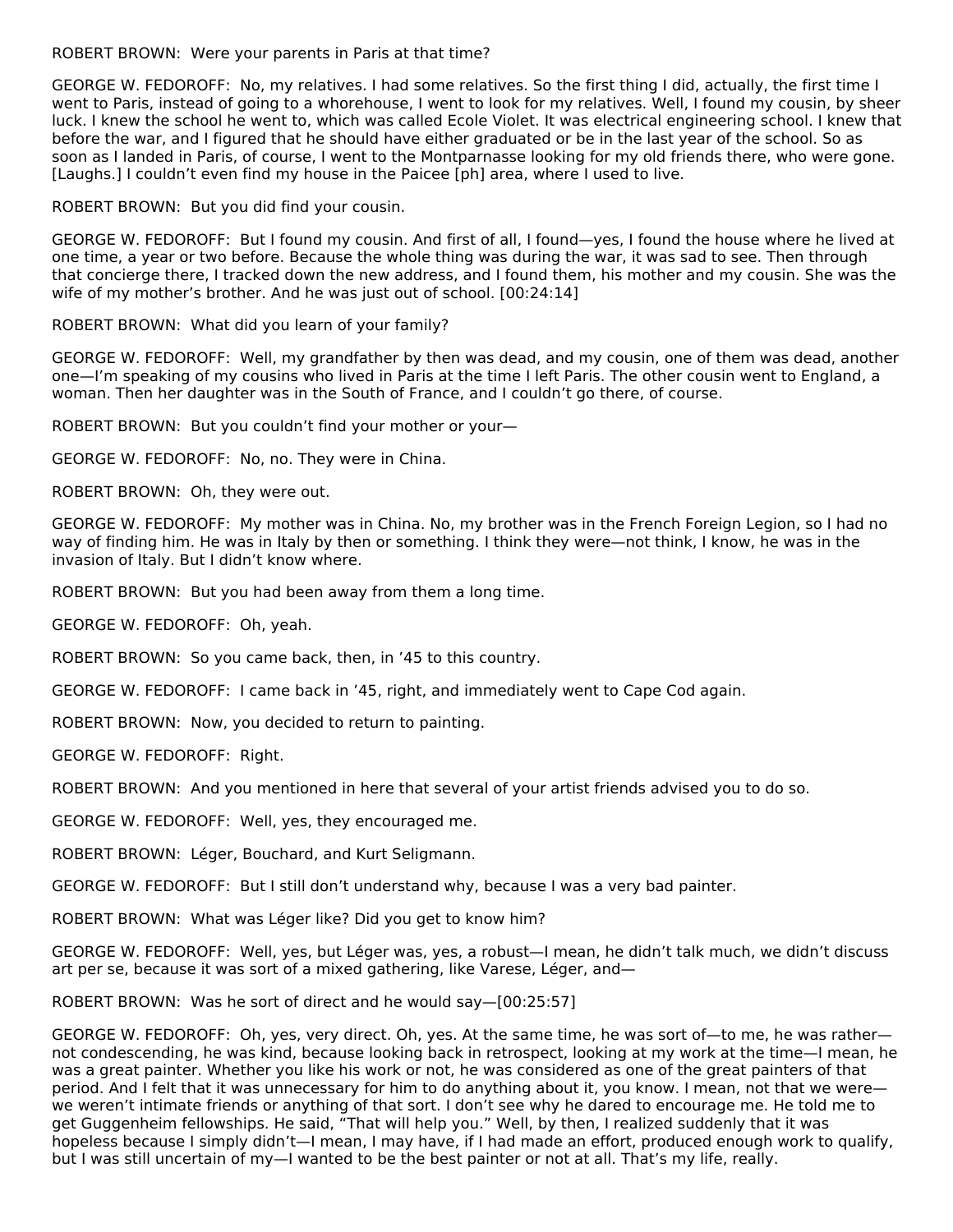ROBERT BROWN: Why did Kurt Seligmann encourage you?

GEORGE W. FEDOROFF: Well, Kurt, I got to know him very well.

ROBERT BROWN: Why did he encourage you to go—

GEORGE W. FEDOROFF: Well, Kurt Seligmann and I were—see, Bouchard was a very close friend of mine, so I'd see him just about every day. And Kurt had a studio below him, so there was constant movement up and down, you know—parties, dinners, lunches, or just talks. And it was an interesting group of people. I was still also on the fringes of it, you know, because I was not there all the time. And I was then on the Cape, more or less. By then, you see, I had a little money saved. During my service I had bonds and whatever else. So I was thinking, well, should I retire on the Cape—not retire, but establish permanent residence on the Cape, buy a lot, build a house, or what should I do? And so I spent maybe a few months in New York after that.

Of course, once on the Cape, I was isolated again. The only person I knew here was Howard at the time, Howard Gibbs. And there was a chap named Lutz [ph], who—I rented half of his—a portion of his house, where I had a little studio, on Stony Brook Road. And I went back to painting. By then, I had the GI Bill of Rights, et cetera, et cetera, you know, so I had no immediate problems financially. And I was looking for a piece of land at the same time.

While all this was happening, I suddenly received this call from Kurt Seligmann to come to New York; he has a very interesting proposition, you see. And that was in '46. So I called him, and he said, "Well, it's about Alaska." I said, "What about Alaska?" He said, "Oh, I have a very, very interesting proposition. A very interesting person is coming here on such and such day. You must meet her and consider this job." And he recommended me for this job in Alaska for the Indian Arts and Crafts Board. And the person who was originating this program was Katharine Kuh, who was—[00:29:52]

ROBERT BROWN: She was an art critic.

GEORGE W. FEDOROFF: Then she was an art critic, of course, and then was one of the directors of the Chicago Art Institute.

ROBERT BROWN: Why did he think you might have been interested?

GEORGE W. FEDOROFF: Well, simply because I liked so many things, you see. I liked wood carving; I liked sculpture; I liked painting. I had general esthetic development which was necessary for that type of a job. I didn't have to be an accomplished painter, necessarily, or a known painter, as long as I had a sense of form, quality, in painting, whatever it was. I had enough exposure in the arts and I also knew how to do certain things, technical things.

ROBERT BROWN: Did he then introduce you to Katharine Kuh?

GEORGE W. FEDOROFF: So he introduced me to Katharine Kuh and we had a long conversation. She in turn recommended me to the Indian Arts and Crafts Board. Rene d'Harnoncourt was then the chairman of the board.

ROBERT BROWN: What did they have in mind to be done?

GEORGE W. FEDOROFF: Well, they wanted to establish a program, and Katharine Kuh was assembling an arts and crafts board to make a survey of the condition of the arts in Alaska during the period of 50, 20 years, something. Anyway, she spent a month making the survey, which was inadequate. But anyhow—

ROBERT BROWN: I read the survey. She did emphasize on the one hand promoting tourism to look at the older art, but in the contemporary Indian and Eskimo art, to develop quality rather than quantity.

GEORGE W. FEDOROFF: Right.

ROBERT BROWN: And she felt also that a luxury market in the States should be developed rather than the curio shops in Alaska and all this.

GEORGE W. FEDOROFF: But she also froze it in the classic sense. [00:32:00]

ROBERT BROWN: She did not advocate basic training in design and—

GEORGE W. FEDOROFF: No, and also producing contemporary Indian or Eskimo art. I don't mean imitation of the Western art, but it should be an art which is a living art rather than—

ROBERT BROWN: Which she didn't—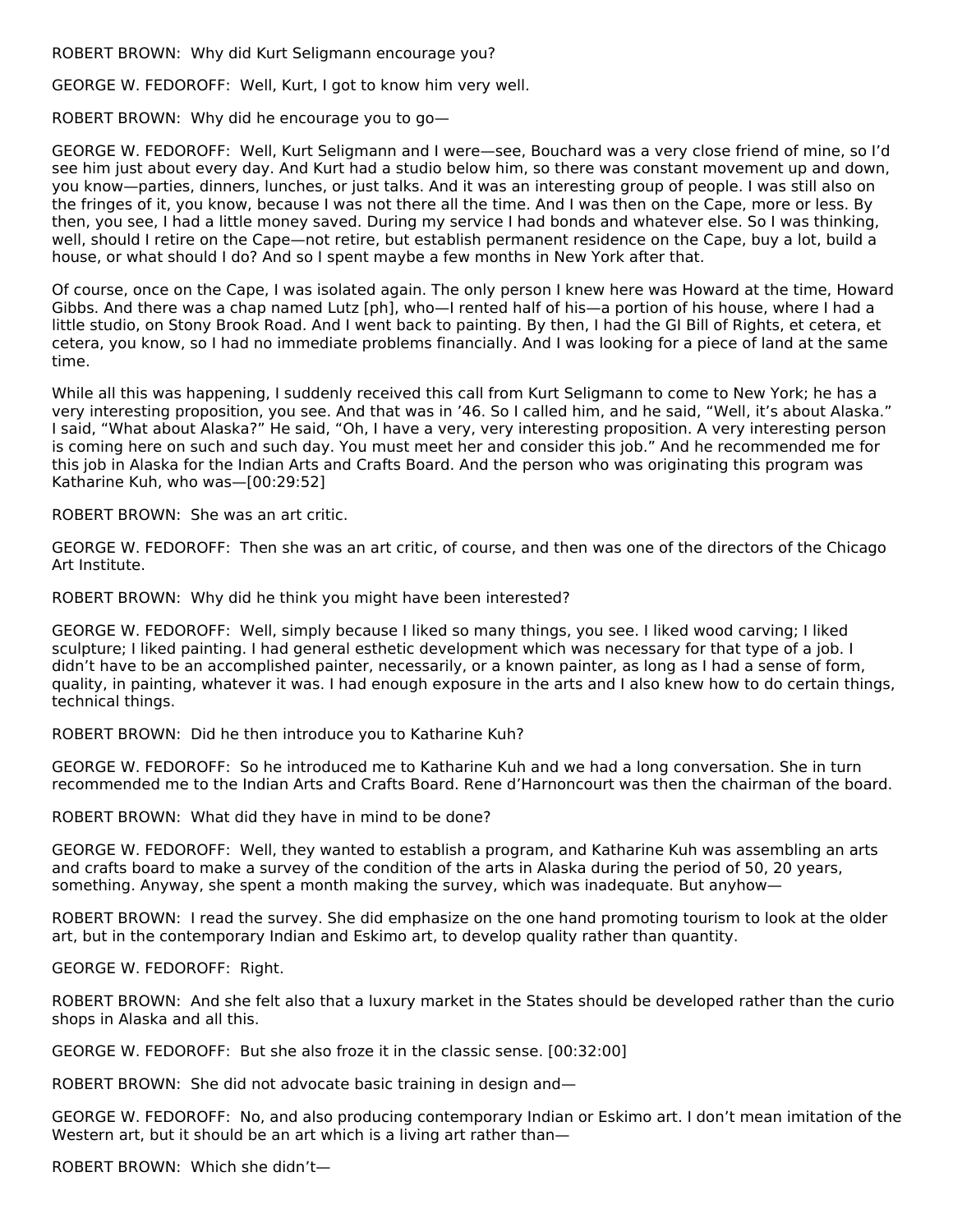GEORGE W. FEDOROFF: Well, she didn't make it very clear. And also, she was overly optimistic about the potentials in Alaska, the reception one would get, response one would get. There was no response from the native people, as I mentioned in my report, I guess, or very little. And there was a constant feeling of suspicion and resentment by virtue of the fact that here are foreigners who are dabbling in our culture.

ROBERT BROWN: She hadn't really queried the natives to that to any great extent?

GEORGE W. FEDOROFF: Oh, no, she didn't, no, but she was rather a stranger, and not naïve, necessarily, but simply overly enthusiastic about the prospects, and there were no prospects at the time that were tangible.

ROBERT BROWN: Now, when you were interviewed in New York for this, did you stress that you wanted to train them so that they could develop their own art, or did you even discuss that?

GEORGE W. FEDOROFF: Well, yes, but rather loosely. I don't believe in formal type of education, particularly when you work with a different culture and adult. You simply have to live and work with them, and by virtue of experience, you can show them certain directions they could take, without being to specifically follow this course or that course. I worked with them as individuals rather than as blocks of various primitive groups. They weren't that primitive, to begin with. [00:34:11]

ROBERT BROWN: But apparently, the people who interviewed you in New York bought that argument that you made to them, suggested to them.

GEORGE W. FEDOROFF: Yes. Oh, yes. But it took some years to develop.

ROBERT BROWN: But I mean, they said that was fine. They went along with it.

GEORGE W. FEDOROFF: Yes, they went along with it. But nevertheless, they held on to the original concept, which was Katharine Kuh's concept.

ROBERT BROWN: To revive the native traditions?

GEORGE W. FEDOROFF: Right. And I was rather opposed to revivals, because revivals of the arts she admired and I admired—was a dead issue. You simply could not revive something which didn't have—no longer had the purpose, culturally, religiously, whatever you will. I mean, the traditional arts were in the process of destruction for many years before my arrival there. So you had to find something that may be based on traditions but it's an evolving form of art rather than complete servitude to something that no longer existed.

ROBERT BROWN: So you were on your way there in spring of '47. You arrived in Sitka, Alaska, on April 1, you said.

GEORGE W. FEDOROFF: Right.

ROBERT BROWN: There's a letter attached from Willard Beatty, the Office of Indian Affairs.

GEORGE W. FEDOROFF: Beatty, yes. He was director of education then.

ROBERT BROWN: And he indicated that what they looked forward to your doing was increasing the economic well-being of the Alaskan—

GEORGE W. FEDOROFF: Right. Well, that's just the excuse, you see. The government's supposed to do that.

ROBERT BROWN: I see. That's why they can—feel they can support it. [00:36:00]

GEORGE W. FEDOROFF: Right. But in order to develop economic well-being, you have to establish sound production, sound approach to the arts or crafts. In other words, you have to start from scratch. In order to destroy the trinket market, et cetera, you have to go through this long process of re-education.

ROBERT BROWN: They thought you could immediately make it economically profitable.

GEORGE W. FEDOROFF: They want it right now, right. Well, and I was considered to be a detriment by the people in Alaska, by the bureaucracy in Alaska.

ROBERT BROWN: Yes. Well, here you have a letter in May of that year from George Dale to you. He was in Juneau at the office—

GEORGE W. FEDOROFF: Yes, he was director of education for Alaska Native Service, right.

ROBERT BROWN: He says you are going to have a small budget, you can't have assistants, and you will have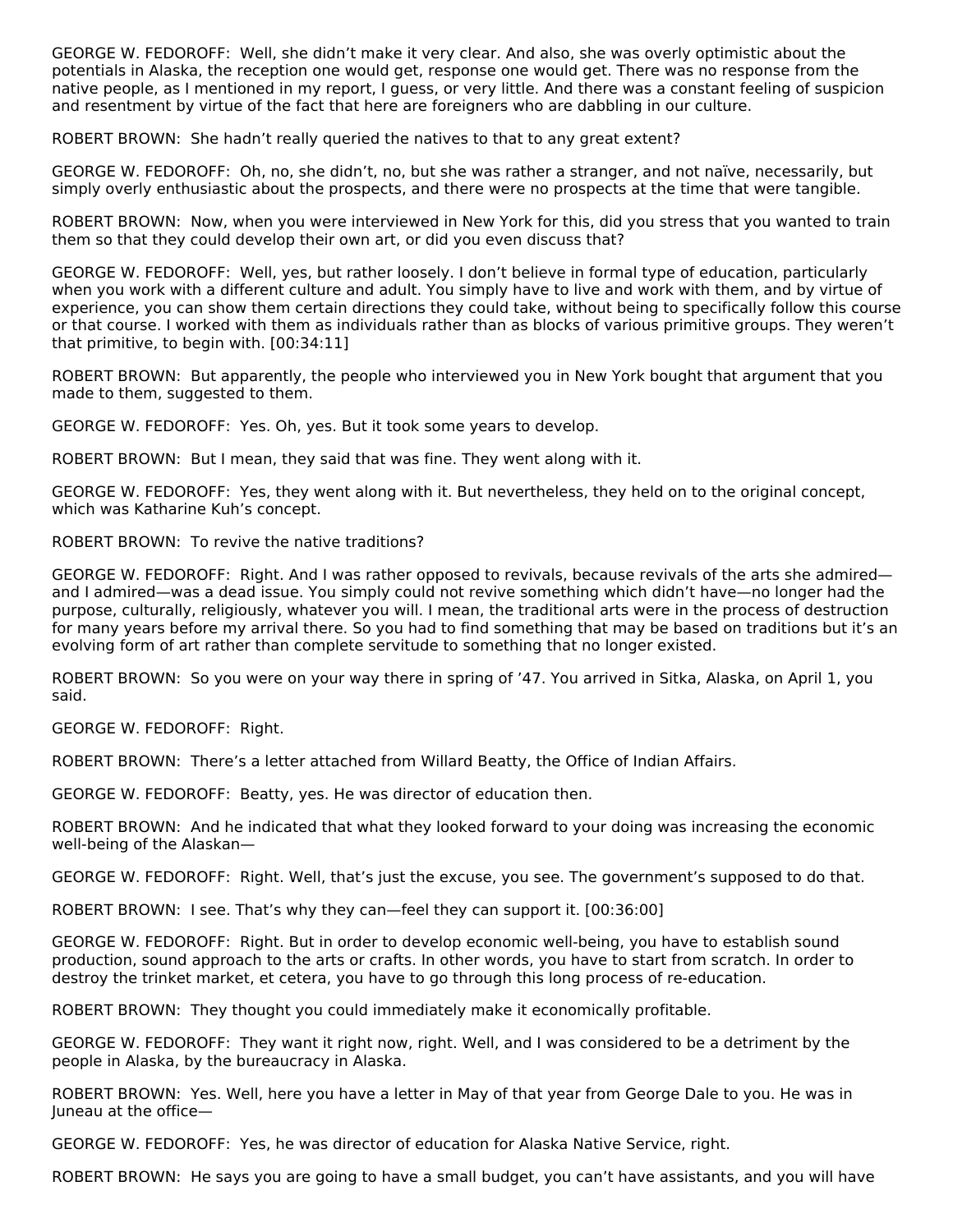the students make models from traditional designs. "This will increase your prestige as an instructor," he said. Get the totem poles restored. You were concerned about that.

GEORGE W. FEDOROFF: Yes.

ROBERT BROWN: I mean, in terms of your role as a teacher, he advocated traditionalism and revival of—

GEORGE W. FEDOROFF: Right. Right. Well, you see, it's all very blind, short-sighted type of a program. It was all based on the existing art forms, which have existed for centuries, let us say, but which no longer had the producers nor the cultural need. It was very difficult to explain to people that we are not trying to recreate the past; we're trying to create a future, or the contemporary artist or individual as individuals, not as a tribal movement of some sort, be it Eskimo or Indian. Of course, with Eskimos, who—were much more flexible, in a sense. [00:38:27]

ROBERT BROWN: You reported to George Dale again in May of '47 that you had limited equipment and that many of the children were working imitating things from popular magazines, though some of the Indians were producing—or rather Eskimos were producing handsome drawings of the native landscapes. In other words, these weren't traditional things.

GEORGE W. FEDOROFF: No.

ROBERT BROWN: Those drawings, they were doing very well. And you also felt that you should be working with adults, as well, to convince them, in your words, "that a better quality of work would find a ready market." But I gather they want you to concentrate on the young children.

GEORGE W. FEDOROFF: Well, at the time, yes, because I was on Mount Edgecumbe, which is an island, and they had this big boarding school. By virtue of the fact I had no funds for travel at the time, I was isolated. And the only people I could work with there were the 700 children.

ROBERT BROWN: How many, 700?

GEORGE W. FEDOROFF: About 700. And of all ages, you see. And it was a beginning. But I don't consider it a waste, simply because I got to know them rather well. So I formed my friendships, like Ron Senungetuk, for instance, was one of them.

ROBERT BROWN: One of the children.

GEORGE W. FEDOROFF: One of the children. Now, of course, he is a professor himself. [00:39:58]

ROBERT BROWN: You—this is rather important, I think. You were writing to Willard Beatty again, back in Chicago in June of '47, prior to your first weeks of teaching. You felt that "the natives have an innate sense for design and a vivid imagination which will, with continuous application, aid them tremendously in materialization of a contemporary function in the world of creative work." Can you comment on that? Once again, you were advocating working basically, right, not trying to revive. [00:40:34]

GEORGE W. FEDOROFF: Right. And they were. The work they were producing at the time had very little relationship with established, rather strict cultural traditions, particularly the Indian. Southeastern Alaskan Indians had a very rigid system which evolved over the years, you see, but at one point it stopped evolving. Consequently, there was no progress forward. They kept on harking back to the past, and very badly, I felt. They lost a sense of quality because there's no need for it any longer, except a commercial need. So with that came simplifications and production of tourist trinkets, et cetera.

ROBERT BROWN: But you did say again to Beatty, feel that they hadn't lost all sense of—

GEORGE W. FEDOROFF: No.

ROBERT BROWN: That there was some hope.

GEORGE W. FEDOROFF: There was some hope, right.

ROBERT BROWN: As you were saying this, you didn't want—you wanted your program to continue.

GEORGE W. FEDOROFF: Oh, yes. No, but it was true, they had hope. Unfortunately, I didn't grasp at the time the fact that the arts were very far from their plans for the future. It was something they enjoyed doing, but they never considered the arts as a part of their future development as adults, either careers or simply cultural development. Only a few remained in the arts, and in most cases because they had no other alternatives. They failed in academics, so they became not even artists, they became craftsmen. And out of that group, of course,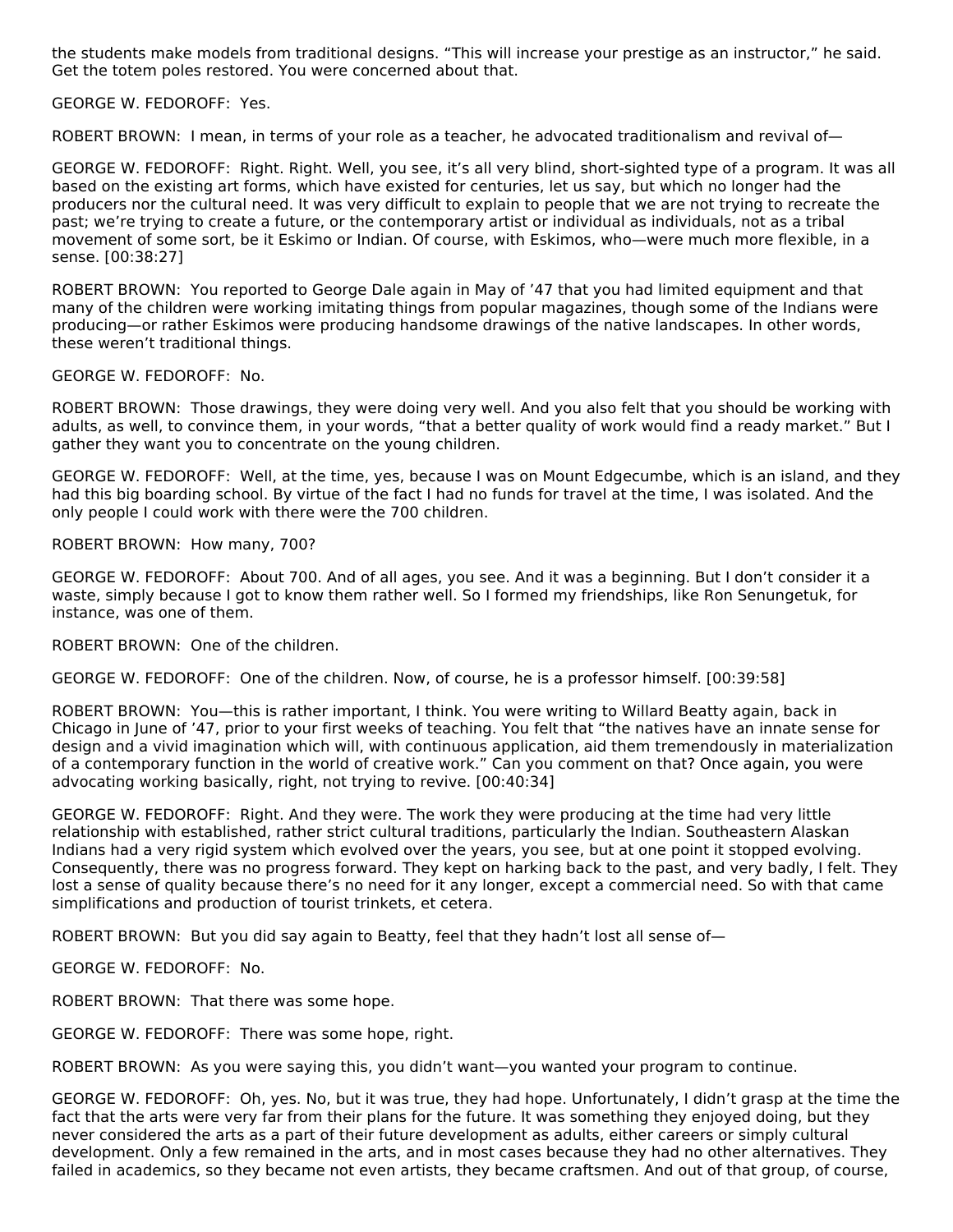there were a few individuals who persisted, and over the years as adults, they became known or successful artists and craftsmen. [00:42:49]

ROBERT BROWN: Reporting back to the Arts and Crafts Board in Washington in July of that year, you said that the natives still continue to have mistrust; there's a need to develop a well-defined aim, therefore; and that the natives need to familiarize themselves with the current trends in arts and crafts, architecture, industrial design. You advocate establishing a reference library.

GEORGE W. FEDOROFF: Yes.

ROBERT BROWN: Did that come to pass? Did they begin to develop—

GEORGE W. FEDOROFF: Yes. Well, I started buying books on the arts, and there were quite a few books published, during that period particularly, on the traditional Eskimo and Indian arts. So—they're not very familiar with their own cultures, you see.

ROBERT BROWN: I see. Did you also include books on Western art; I mean, contemporary—

GEORGE W. FEDOROFF: Oh, yes. Oh, yes. Yes. See, I belonged to the Museum of Modern Art at the time, so I had access to publications. So whenever I got a new book, I immediately carried it to school. I didn't contribute it to the library; I simply left it there for exploration. And a lot of them were not only curious, but they were quite taken by the contemporary art which they had that sort of a freedom which they enjoyed, because they were rather intimidated by the classical arts—oh, classical arts, I'm speaking of the Renaissance, et cetera. But contemporary art, where there was color, form, which was free of slavish imitation, et cetera, was more or less their cup of tea. And again, I'll relate classical art of the Eskimo Indian to the classical arts of the Western world, where there were certain limitations as far as imagination is concerned, et cetera. A requirement of rigid systems, conformity to anatomy or whatever it happens to be. [00:45:12]

ROBERT BROWN: You found that that was rather daunting.

GEORGE W. FEDOROFF: Right, but it was a little too much for them to swallow, you see, excepting of those who carried on later, when mighty few, not many did. You see, only the ones who left Alaska for training outside finally understood what I meant.

ROBERT BROWN: You felt also, though, in this report, the summer of '47, that it would be good to have a school for the exceptionally gifted.

GEORGE W. FEDOROFF: Yes, because there was a tendency of the officials of the Alaska Native Service to send misfits to our art classes because they didn't know what to do with them. They failed mathematics, reading, writing, arithmetic, whatever else, so they immediately—or boat building, which they had a training course—so they would send them to me. So I had all the delinquents and misfits, et cetera, who didn't take to arts any more than they did to mathematics. And at the same time, amongst them were those who were indeed talented, and with a concentrated effort, we could have given them direction for the rest of their lives, which was not done. [00:46:38]

ROBERT BROWN: The Arts and Crafts Board didn't act on this recommendation?

GEORGE W. FEDOROFF: Yes, and they had no power too, you see. The schools had the power. My own encouragement was not enough. In other words, they needed the encouragement of the principal—director of education for Alaska, Dr. Dale, but they were all concerned with economics, primarily, how these people will make a living in the future, instead of, well, the future will take care of itself: provide them with the groundwork in something they can do best. But art was never considered as a serious effort for those who could have gone into other fields, like nursing or machine shop work or whatever else.

ROBERT BROWN: Even though there had been a considerable tourist market for Indian art, they still could not see that art would have an economic—

GEORGE W. FEDOROFF: No. Well, it didn't, actually. You see, most of the profits went into the pockets of dealers, of course. It was not even a 33 and a half percent then. They took half or whatever, and the native people received a pittance for a substantial amount of work. Now, of course, the tables have turned considerably. Now the native peoples simply don't produce for the gift shop unless they can afford to pay a living wage or plus. [00:48:11]

ROBERT BROWN: But you got no support from, say, George Dale?

GEORGE W. FEDOROFF: No. He professed interest in the arts by virtue of the fact he has a doctorate in education or something, but essentially all peasants, I mean, from the area director of education to teachers.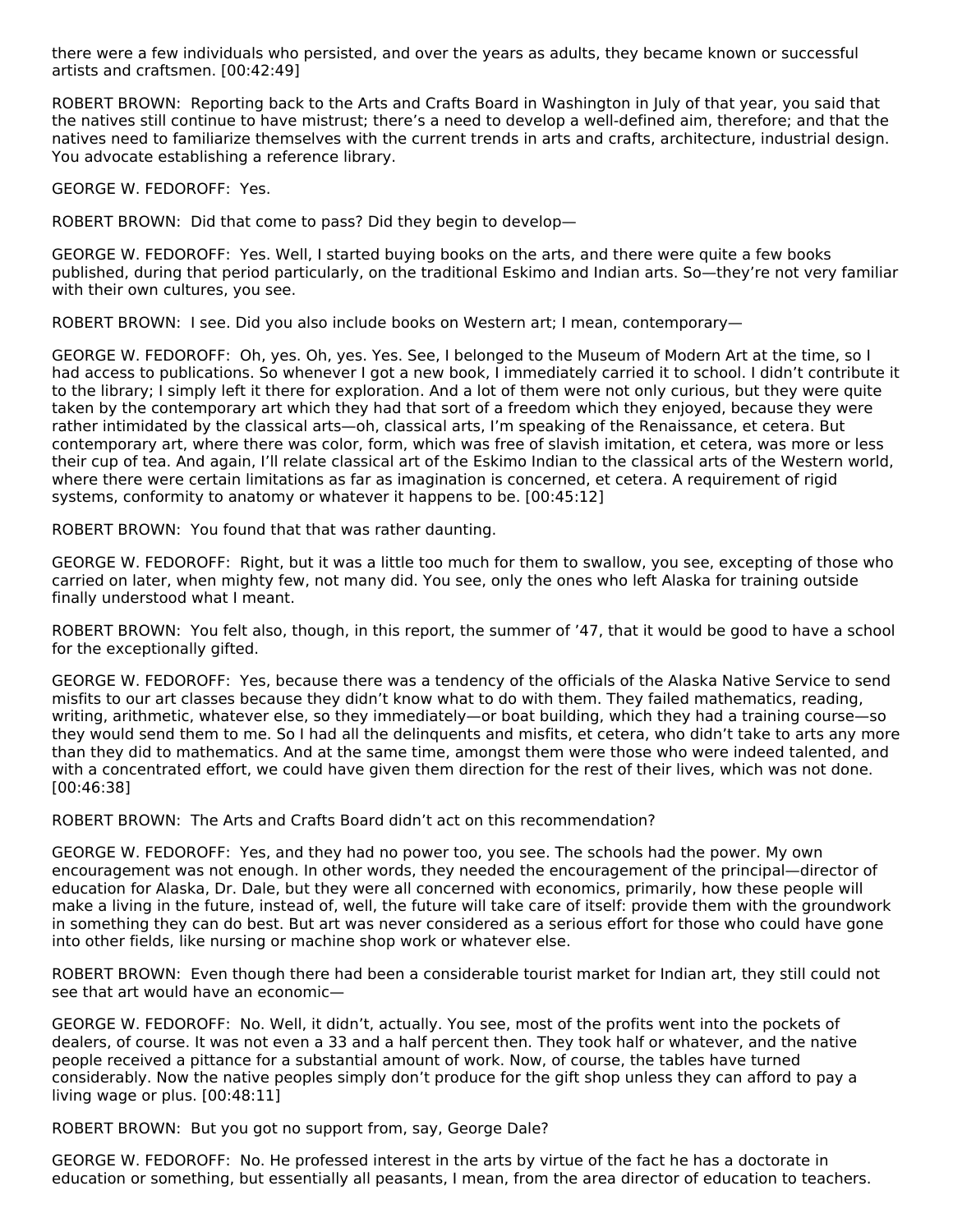And the teachers were good missionaries, in a sense. I mean, they were kind, they were baby-sitting, et cetera, but they were ill-equipped for any kind of cultural activity, you see, or anything substantial. They simply held onto jobs, and they enjoyed the bush work, you know, in the outlying area.

#### ROBERT BROWN: The frontier atmosphere?

GEORGE W. FEDOROFF: Oh, yes, they liked that. And they were rather good. They knew how to mend a wound or set a leg if they break it, and they were concerned about the people's physical condition, but that was about it. But they were not bad people, but simply ignorant people themselves, you see.

ROBERT BROWN: By calling them peasants, you mean they had no sense of culture.

GEORGE W. FEDOROFF: No.

ROBERT BROWN: None.

GEORGE W. FEDOROFF: Well, that's a European expression, if you will. Right.

ROBERT BROWN: Finally, to placate yourself, you turned some interest to saving the totem poles.

GEORGE W. FEDOROFF: That was part of my responsibility.

#### ROBERT BROWN: Was it?

GEORGE W. FEDOROFF: Katharine Kuh recommended that, too. In fact, she was much more concerned about the totem poles than the living artists, it seems to me. However, that too became a problem because they thought it was feasible, but it was so complicated. When you have a soggy mass of wood about 30, 40 feet high that was standing in the rain forest for 20 or 30 years, you simply didn't know what was going on inside of the wood, you know, when you have something about three or four feet in diameter. The rotting that went on was fantastic, you see. Once you chop them down or dry them, they will disintegrate. So it required a wood technologist to analyze the wood and make recommendations. All that costs money.

So I invited the Forest Service, through various channels, people, wood technologists. They thought it was stupid to begin with, trying to save them. The Park Service already warned me that it was not going to be—of course, I was naïve, too. I didn't know much about it. But once I looked, I suddenly realized, good grief, it would take 10 years to dry a totem pole. Well, anyway, but I had to do it. So at great cost, I moved, I don't know, 10, 12 poles from Sitka to the island, to Mount Edgecumbe. I don't mean I carried them on my back, but I had heavy equipment. [00:51:22]

ROBERT BROWN: You had cranes to—

GEORGE W. FEDOROFF: Right, and put them in the hangar to dry. That's where they examined them, and it made sense. You know, it's like an old mummy. If you expose it to—

ROBERT BROWN: —a new atmosphere—

GEORGE W. FEDOROFF: —a new atmosphere, the whole fiber collapses. Well, this was beyond—Katharine Kuh didn't understand all that, so she blamed me for dragging my feet, not saving the totem poles. Till the day I left Alaska in 1970, she still—and she still holds me responsible that I failed in my mission, and also, of course, she opposed my modernization of native artists. [00:52:12]

ROBERT BROWN: But she thought that you had—you had recommended they go very slow with this preservation.

GEORGE W. FEDOROFF: Well, not only slow. I just gave up.

ROBERT BROWN: Yeah.

GEORGE W. FEDOROFF: Well, I told her, but it was—I told them all what was entailed. And Forest Service was much better equipped than I was to make decisions, so I thought—I mean, in terms of wood technology, I didn't know anything about it.

ROBERT BROWN: But the Forest Service was not given—

GEORGE W. FEDOROFF: No, no, they didn't have the responsibility. They simply provided advisory services. You know, it's Madison, Wisconsin, where they have a Forest Service lab. Well, they had scientists, they had experts in the field.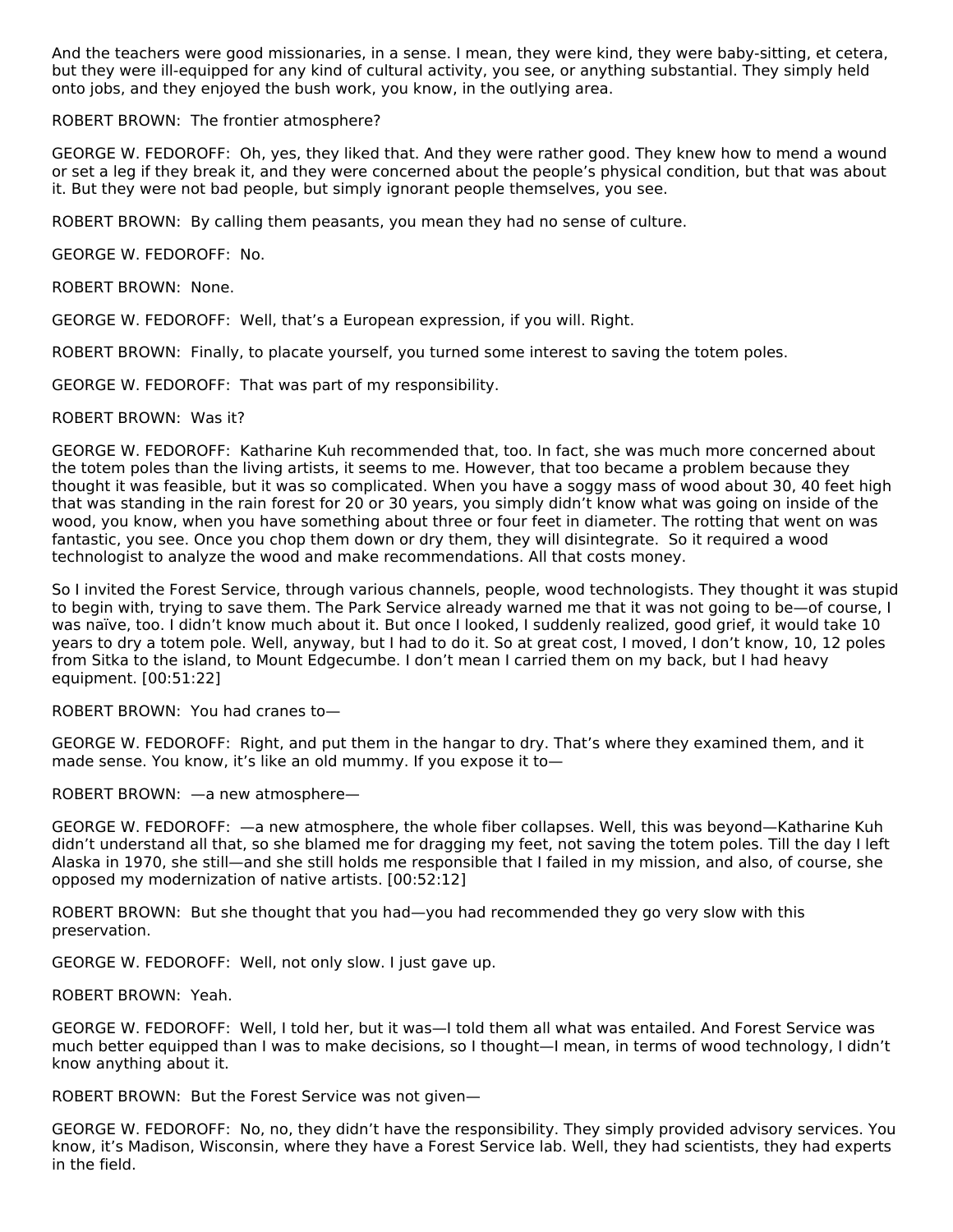ROBERT BROWN: They were not given the power to—

GEORGE W. FEDOROFF: No, no, no. No. And, you know, this was something that pursued me for many years to come. I mean, whenever I ran into Katharine Kuh, she managed to—oh, she wrote an article. She wrote articles in the Saturday Review about the vanishing arts. She didn't mention me by name, but she mentioned the Indian Arts and Crafts Board.

ROBERT BROWN: You had formidable opponents. But she—

GEORGE W. FEDOROFF: She was not my opponent, but she simply—no, she didn't undermine me in any way. Otherwise, I would have lost the job, probably, earlier. No, no, she simply felt that I wasn't—I didn't meet her expectations. Probably at heart, she realized that she made a mistake in assuming that these things were salvageable. But later on, I belonged to—I was on the Council with the governor of Alaska. The Alaska State Council of Arts and Park Service and myself were involved in this. But that was much later, save the totem poles, Katharine, after her article. They were simply shamed into doing something about it

So the governor Alaska—it was Wally Hickel at the time—called these meetings in his office, which I attended, devising ways—trying to devise ways of salvaging, saving the totem poles, not just Sitka, but Ketchikan, wherever else, and museum people. And they dragged a few totem poles in Ketchikan from outdoors to indoors, but they didn't save them all. It's an unbelievable task, you know. [00:54:54]

ROBERT BROWN: It would be comparable to drying out a submerged ship or something like that.

GEORGE W. FEDOROFF: Well, exactly. I did save one totem pole, but it was sort of partially saved, which is in the museum. But even that was a miracle. I don't know how it stood there.

ROBERT BROWN: You mentioned that in about '47 or '[4]8, you were transferred to the Bureau of Indian Affairs.

GEORGE W. FEDOROFF: Yes. You see, I had a conflict with the bureau from the day I arrived. First of all, they resented an outsider coming in, because they had sort of a close clique there.

ROBERT BROWN: That's also in the Department of Interior, though.

GEORGE W. FEDOROFF: Yes. Oh, yes. But a different batch. And Indian Arts and Crafts Board is sort of an autonomous organization anyway, in the department. It's directly under the secretary. So Bureau of Indian Affairs were always sort of blowing hot and cold. They didn't know whether they should be with us or against us type of thing.

ROBERT BROWN: So that was yet another problem you had.

GEORGE W. FEDOROFF: Oh, yes. That was local as well as in Washington. [00:56:01]

ROBERT BROWN: But nevertheless, you felt you would stay on in Alaska.

GEORGE W. FEDOROFF: Yes. Well, I was very fond of Alaska. I liked the nature. I like mountain climbing and hunting—at the time. I don't hunt—I stopped hunting years ago because I just stopped —I don't like to kill anything. But it's a beautiful land, you know, and I liked the people. I got along very well with people, individuals.

ROBERT BROWN: You were going to be married up there, too.

GEORGE W. FEDOROFF: I married almost immediately upon my arrival. I was married in '48—'47, I'm sorry, not '48, '47. And both of us liked Alaska, and so we had children, two.

ROBERT BROWN: Was your wife also interested in the arts, or—

GEORGE W. FEDOROFF: No, she was a physical therapist. She was interested in the arts, but not in practicing arts, not anything of that sort. She just enjoyed art, all arts. She was exposed to them somewhere. And my children, of course, were born there—our children.

ROBERT BROWN: You were at the Mount Edgecumbe School for about six years, till '53?

GEORGE W. FEDOROFF: Yes, to '53, right. And then I had had it up to there, because I simply could not move. I was making some headway with a few students, but our department simply was neglected. We had no funds, no salaries, no travel, and you had to—in Alaska, you can't accomplish anything without travel, you know.

ROBERT BROWN: And you also mentioned that there was some resistance from the natives.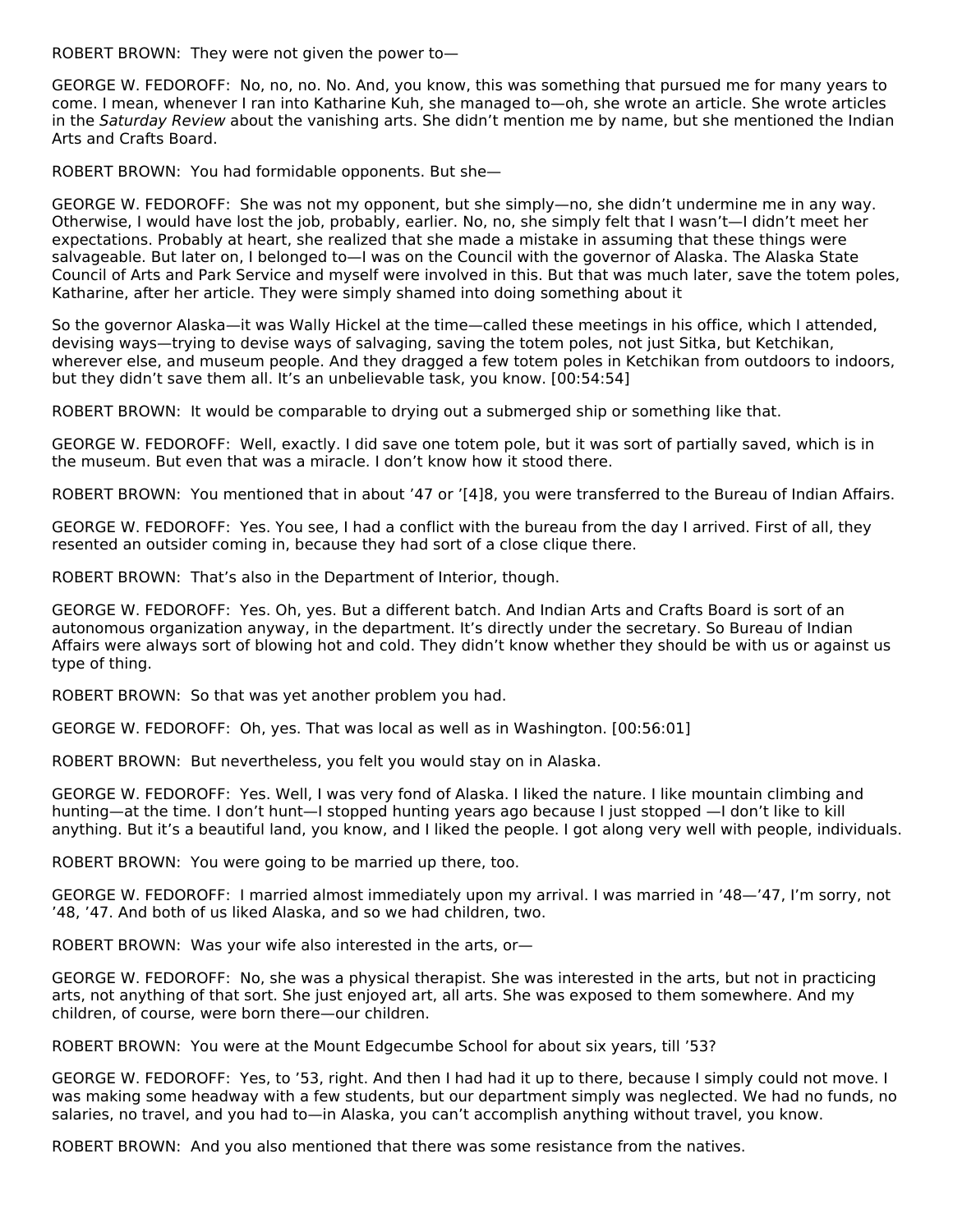GEORGE W. FEDOROFF: There was some—oh, yes. They felt that—well, it was purely a cultural thing. They felt that the white people had no business in trying to revive their arts. If the arts were to be revived, it was going to be through their own efforts at all levels. And it doesn't necessarily mean that I was completely ignored, but I was questioned and questioned and questioned, and wasted too much time on the diplomatic relationships, and finally it became a bloody bore, you know. [00:58:25]

ROBERT BROWN: So at about that time, then, you wanted to freelance as a designer and craftsman in Sitka.

GEORGE W. FEDOROFF: Craftsman in—yes, we bought a house in Sitka.

ROBERT BROWN: What kind of a career did you think of?

GEORGE W. FEDOROFF: Well, I was working in wood, you see, so I became terribly interested in wood. So I started producing wooden objects.

ROBERT BROWN: You were no longer painting. By this time you were—

GEORGE W. FEDOROFF: No. By then, I was aware of the fact that I'll never be a painter. For sculpture, maybe, yes, but I also had to make a living then, you see. I already had a family. And sculpture was iffy; however, I knew that I could sell my wooden things, which were mostly salad bowls or things of that sort, fruit.

ROBERT BROWN: Utilitarian objects.

GEORGE W. FEDOROFF: Useful objects. And it caught on rather well.

ROBERT BROWN: Also in the States?

GEORGE W. FEDOROFF: Mostly in the States.

ROBERT BROWN: You exhibited quite a bit.

GEORGE W. FEDOROFF: Oh, yes, exhibited everywhere. And first of all, I jointed the Northwest Designer Craftsmen, which was sort of an offshoot of American Crafts Council. And through them, I finally got to be recognized as a very competent artist in wood. I did do some sculpture, too, but little. I simply didn't have time. I had to work around the clock to make a go of it. I had to import all the woods, which was very expensive, hardwoods. Alaska doesn't have any, excepting alder, and that had to be seasoned, all that problem. [01:00:03]

ROBERT BROWN: What's the wood called?

GEORGE W. FEDOROFF: Alder.

ROBERT BROWN: Alder, yes. So you gained some national recognition at that time.

GEORGE W. FEDOROFF: National, international, right. And my work appeared in publications, et cetera, which helped. I spent most of the time actually establishing my reputation, rather than producing potboilers. So I had to spend more time than it was worth, actually, in terms of returns. I would spend more time on a piece than I would have if I was producing for the market alone.

ROBERT BROWN: But you were able to eke out a living.

GEORGE W. FEDOROFF: Right, but both of us worked. My wife also worked.

ROBERT BROWN: Then in '61, you were offered a new job by the Indian Arts and Crafts Board.

GEORGE W. FEDOROFF: Yes. The board was reorganized. You see, I kept in touch with the board throughout all these years, unofficially. I wasn't doing any work for them at all, but whenever they sent their representatives to Alaska, they always came to me, as a senior citizen or something. And I corresponded with them and I corresponded with the present manager, who asked me some—he was writing a book on crafts or something. So I did keep in touch with their Arts and Crafts Board, and then it was reorganized and this new manager was coming in.

#### ROBERT BROWN: Who was that?

GEORGE W. FEDOROFF: Robert G. Hart, his name was. And he was a sensitive guy and very knowledgeable guy in the arts as well as the practical aspects of the arts. And he asked me whether I would care to work for them. At that time, I was really hard-pressed financially because the children were growing up and I thought, "Gee, whiz, they've got to go to college soon." And I knew that I would have to make super-human effort to provide for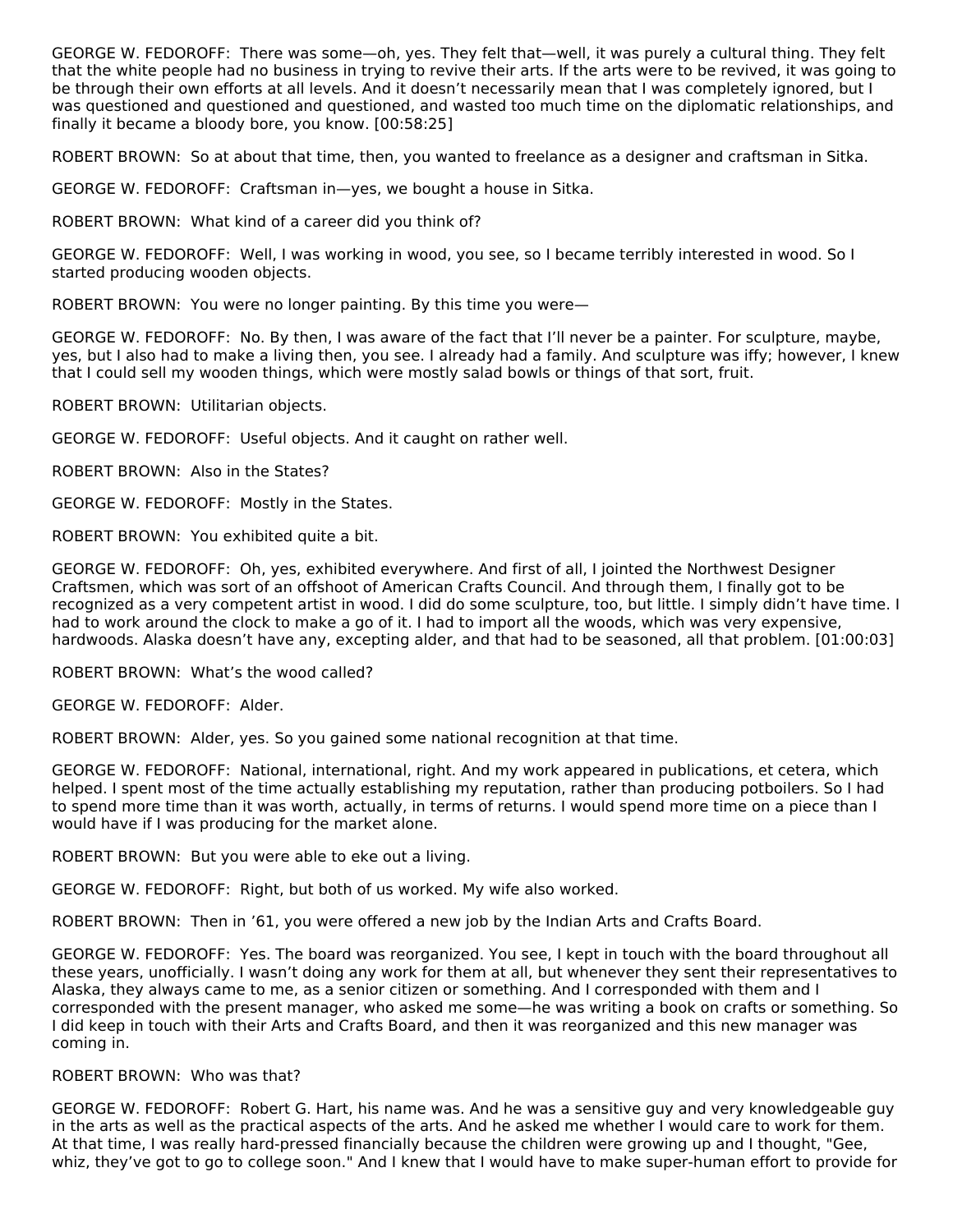their education. And between the two of us, we managed, but it was just a bit tight. And it was a good job they offered me, a considerable raise, so I accepted it. And I worked with them until my retirement four years ago. [01:02:21]

ROBERT BROWN: What did your job all amount to, a lot of travel—

GEORGE W. FEDOROFF: No, yes. Then I began to—see, my first job in Alaska was in southeastern Alaska, so after 1960, '61, I took care of the entire state, which helped a lot. In other words, I had immediate contact with the artists and craftsmen in communities throughout Alaska, the producing communities, not every community.

ROBERT BROWN: You were to start workshops or at least provide instruction and equipment?

GEORGE W. FEDOROFF: Some workshops, but—right, markets, provided equipment, right, in the likeliest areas.

ROBERT BROWN: You found that there were, you said, many more challenges than there had been before.

GEORGE W. FEDOROFF: Oh, yes. Right.

ROBERT BROWN: What do I mean by that?

GEORGE W. FEDOROFF: Well, first of all, it's not just visualizing a possibility, but also I was able to move into the area where I suspected we had potential artists and craftsmen, not only the needy people, but also the talent, the cultural background, et cetera. In the past, it was just a dream of sorts. I thought, well, maybe someday I would do it, but I never did while I was working for the Bureau of Indian of Indian Affairs. Here, I was able to move in and follow through on development of an individual or a group of individuals or a community.

[END OF TRACK AAA\_fedoro80\_3732.mp3.]

ROBERT BROWN: So this new position that you started in 1961, did you enjoy it much more than you had in your earlier work?

GEORGE W. FEDOROFF: Oh, yes. Yes. I had considerably more freedom, independence, and acceptance of my plan or ideas, et cetera. So I had a flow of information; financial assistance from our agency, like in development of workshops, materials; and a recognition, of sorts, of the arts and the needs, and the potentials—the real potentials, not imaginary potentials—of what should be done but could be done, and what the conditions were in Alaska. After studies—we made quite a few studies, and others made studies, et cetera—it suddenly dawned upon them that there are certain things which are not desirable, that you simply cannot command the natives to do this or that, but they will respond to ideas informally. See, my total approach is very informal. There's no whip or—

ROBERT BROWN: This was even before you had come on the job that they had made studies, had they?

GEORGE W. FEDOROFF: Right.

ROBERT BROWN: And they realized the old approach was—

GEORGE W. FEDOROFF: Right. And of course, they were a little bit ashamed of the loss of values, the loss of culture, et cetera, particularly Indian people. So the rebelling was part—so they were a substitute for their own shortcomings, you see. And it never—somehow it didn't produce anything positive. The efforts they made to cover up, for instance, their inadequacies were rather childlike. They were transparent. However, you could not deny them completely. They had to find their own way. [00:02:14]

ROBERT BROWN: This was occurring in the sixties?

GEORGE W. FEDOROFF: Throughout my career in Alaska. However, they also wanted to know what—it's not simply conversations with them, but what are you going to do for us or with us? We don't want you to interfere, but provide us with the tools to do it, or be patient, or whatever, you see. And you have to be very subtle providing them guidance, you see. You cannot demand anything. You simply suggest certain things. Maybe a year or two later, maybe years later, you finally see the realization of your particular plan. It may not happen immediately.

ROBERT BROWN: So you would often be meeting with groups as you moved around the territory—

GEORGE W. FEDOROFF: Right.

ROBERT BROWN: —and perhaps only obliquely suggesting things.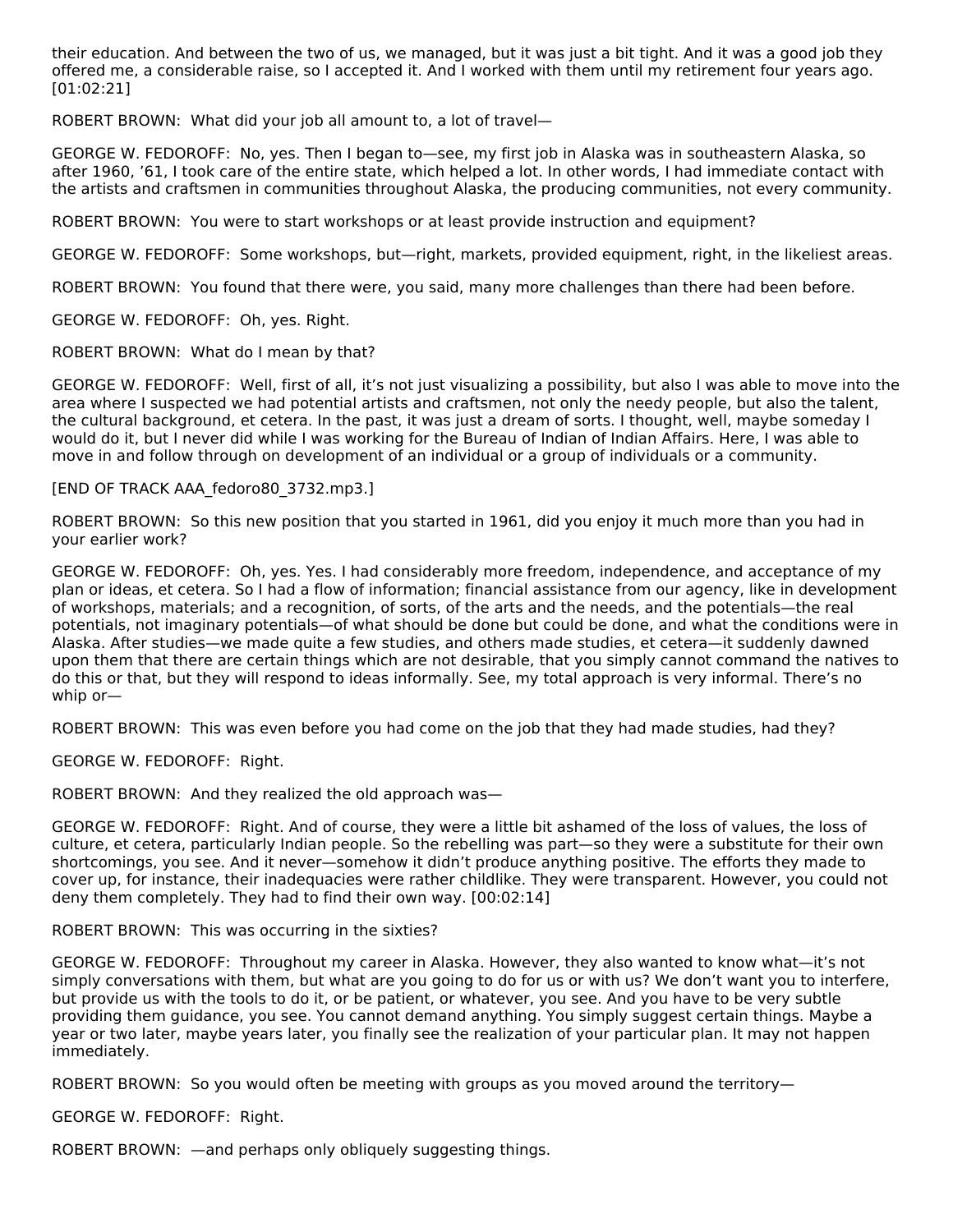GEORGE W. FEDOROFF: Right.

ROBERT BROWN: You spent more time just by listening to them and—

GEORGE W. FEDOROFF: Listening to them and showing them certain things without saying, well, why don't you do this or that? But showing it to them. And there some are imitators, but others borrow the right things. They're sensitive to an object or to a material. They're not stupid, by any means.

ROBERT BROWN: In effect, you were sorting out—they were sorting themselves out.

GEORGE W. FEDOROFF: Right. Right.

ROBERT BROWN: And the more talented and gifted came to the top.

GEORGE W. FEDOROFF: Right. Right. Right. I used to just simply underline the universal values of an object of art or craft. I tried to explain to them why certain things are unacceptable at certain levels, why certain things—I used to translate, for instance, to more tangible terms, like economic returns, even though I didn't believe in it. However, if they were economically inclined, you simply show them by doing, producing something of quality, they will increase their income immediately. [00:04:28]

ROBERT BROWN: Did they understand these differences that you pointed out?

GEORGE W. FEDOROFF: Oh, yes, eventually. But they had to be shaken out of their lethargy or out of their habits. And it was also a battle—my battle with the dealers, you see. The dealers, many of them resented my being there, because they felt I was spoiling the natives. Well, I treat the natives as I treat anybody else. I mean, they were your friends or acquaintances. I didn't speak down to them. I depended on them to some degree, but nevertheless, I did not impose myself on their lives or their work, et cetera.

ROBERT BROWN: The dealers simply wanted the status quo—

GEORGE W. FEDOROFF: All they want is production at a certain price, you see, which was slave labor, practically.

### ROBERT BROWN: [Cross talk.]

GEORGE W. FEDOROFF: Right. Oh, yes, something they had been doing for 10 years, and something they could knock out, which was—I mean, they would immediately translate a piece of work into hours. For instance, I would say, "Why don't you do this instead of doing that?" They would say, "Ah, but this takes me five minutes; this would take me maybe a day, maybe longer." I said, "Okay, you'll be paid," but they didn't believe, because the merchants simply got them into a situation where they could see only one thing, that they want a certain product which they would do over and over. They knew exactly how many minutes it would take. [00:06:04]

ROBERT BROWN: They were paying on a piecework basis.

GEORGE W. FEDOROFF: Piecework basis, right. Right. And the quality was insignificant there. It didn't matter. Of course, they varied. The dealers varied, even in Alaska, but the majority of them were tourist dealers, you see.

[Audio Break.]

ROBERT BROWN: — you would point out to the Eskimos and Indians things that were unacceptable in terms of design. What sort of things would they be? You said you—when you would be discussing these things with them, you meant unacceptable in terms of the first-class [inaudible]?

GEORGE W. FEDOROFF: Right. I mean, certain shortcuts they take which were based merely on time and size.

ROBERT BROWN: But these were shortcuts that would have shown up among connoisseurs?

GEORGE W. FEDOROFF: Oh, yes, of course they would. Yeah.

ROBERT BROWN: That the work was shoddy.

GEORGE W. FEDOROFF: Shoddy work, shoddy design. The whole concept was not acceptable at certain levels. And simultaneously with that, I was upgrading the prices, you see, by finding markets for them which will pay adequately, or by practically forcing a dealer to pay more for quality.

ROBERT BROWN: Now, that, of course, was an idea that—

GEORGE W. FEDOROFF: By forcing, I don't mean I—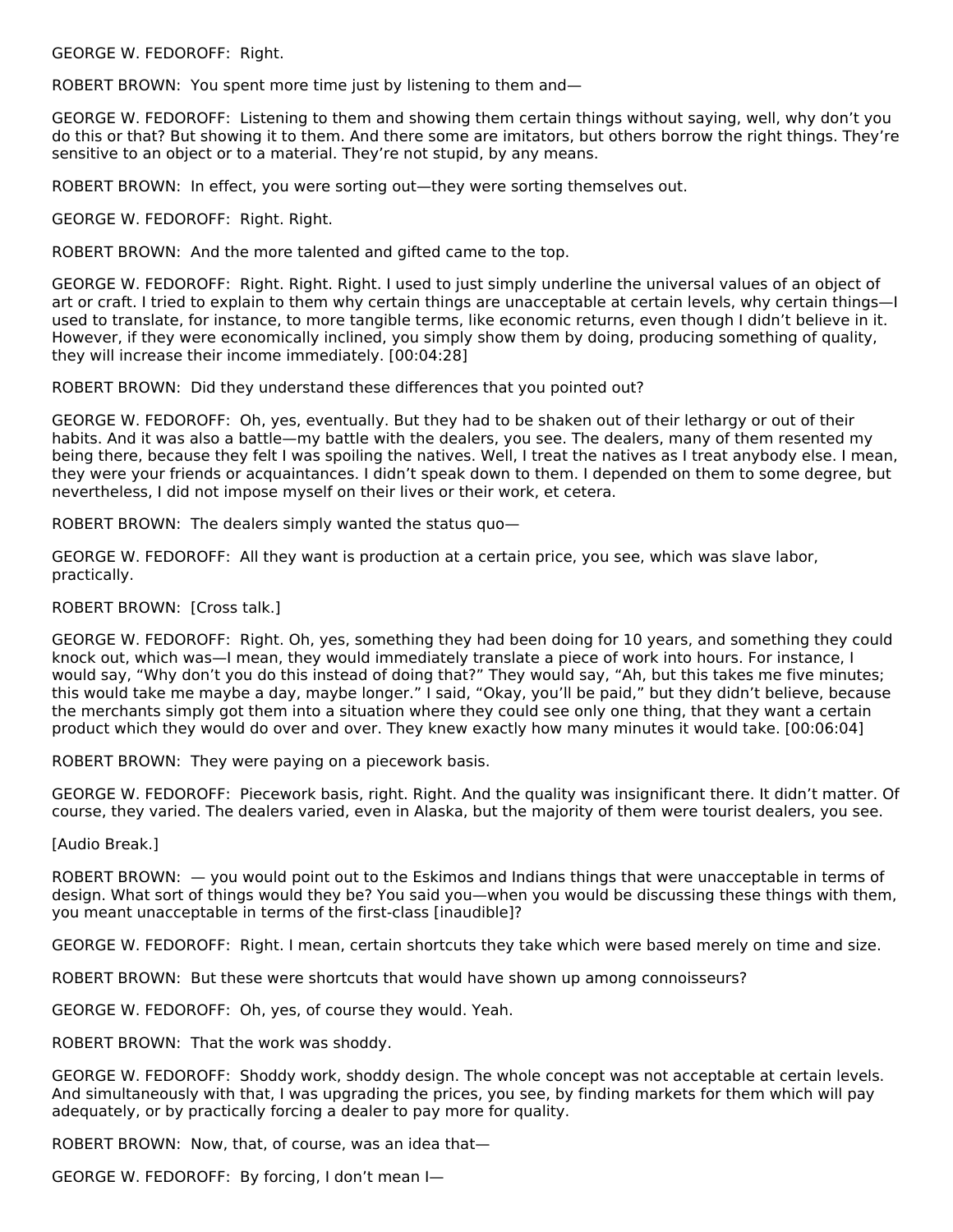ROBERT BROWN: —Katharine Kuh was having for you—

GEORGE W. FEDOROFF: Right, right.

ROBERT BROWN: She saw what they needed [inaudible]—

GEORGE W. FEDOROFF: Oh yes. Right, right, right. But also, I was interested in original concepts. In other words, it's not only a question of quality in finishing a product, but also quality in the whole concept of a product: design, et cetera, and form. And all of that, of course, means—meant, at the time, shattering the precedents which were set by—for many, many years by the buying public, by the pioneers and bureaucrats, you name it. I mean, you had to spend considerable time in reversing those trends, you see. And it was not just saying, well, let's do it right now. [00:08:30]

ROBERT BROWN: Do you feel that, on balance, you did?

GEORGE W. FEDOROFF: Mm-hmm [affirmative].

ROBERT BROWN: You did reverse this inertia?

GEORGE W. FEDOROFF: To some degree, yes. Right.

ROBERT BROWN: How about education of the children? You had a few—that was probably the bright side of the earlier phase, the fact that people like Ronald Senungetuk made a career on the outside.

GEORGE W. FEDOROFF: And indirectly through Ronald, many others, and also during the last few years there was a new crop of artists who finally tore themselves away from the dependence on the gift shops. They began to exhibit first in Alaska museums, then later on they started exhibiting outside in galleries and museums, et cetera. So they became participants on almost universal basis.

ROBERT BROWN: Did you encourage, though, this time the most gifted students to go on down to the Lower 48 to study?

GEORGE W. FEDOROFF: Well, yes, but—

ROBERT BROWN: On the other hand, you developed, in '67, a program for a visual arts center in Alaska.

GEORGE W. FEDOROFF: In Alaska. Yes, but that was a cross-cultural type of a thing, which was not—

ROBERT BROWN: Which was to involve—

GEORGE W. FEDOROFF: Right, where they would have—that it would be all integrated. So there would be exchange of ideas on a permanent basis, and acceptance of various cultural differences, and understanding in terms of materials, quality, markets, et cetera. And prestige, of course. And it helped a great deal, because a lot of the artists now are indeed making a very good living by it. By "a lot," I don't mean—[00:10:22]

ROBERT BROWN: But this took a good while to establish this mixed center.

GEORGE W. FEDOROFF: Right. And of course, there was a fear that it would become a white-dominated type of establishment. But fortunately, it did not, because the artists who were involved, the white and the natives, didn't look at it from that point. It was apolitical. It had nothing to do with politics, racial problems, et cetera, which were rampant at the time.

ROBERT BROWN: The center was established, though.

GEORGE W. FEDOROFF: Oh, yes. It's still going on.

ROBERT BROWN: In Anchorage or in—

GEORGE W. FEDOROFF: In Anchorage. And we got the building from the state of Alaska, which was abandoned after a theater, a contemporary building which was suitable and is still being used. However, funding was a bit of a problem, so I had to go to Ford Foundation and spent about two years raising funds through it. But we got enough money out of the Ford Foundation to—and the Rockefeller Foundation. They gave us the original grant of \$20,000. And the Rockefeller—the Ford Foundation gave us about half a million altogether.

ROBERT BROWN: Eventually did the government, the state or federal, take over this?

GEORGE W. FEDOROFF: No. We stayed out of it. The only thing that belonged to the center was myself. [Laughs.] The Indian Arts and Crafts Board contributed me to work for the center. In other words, that was not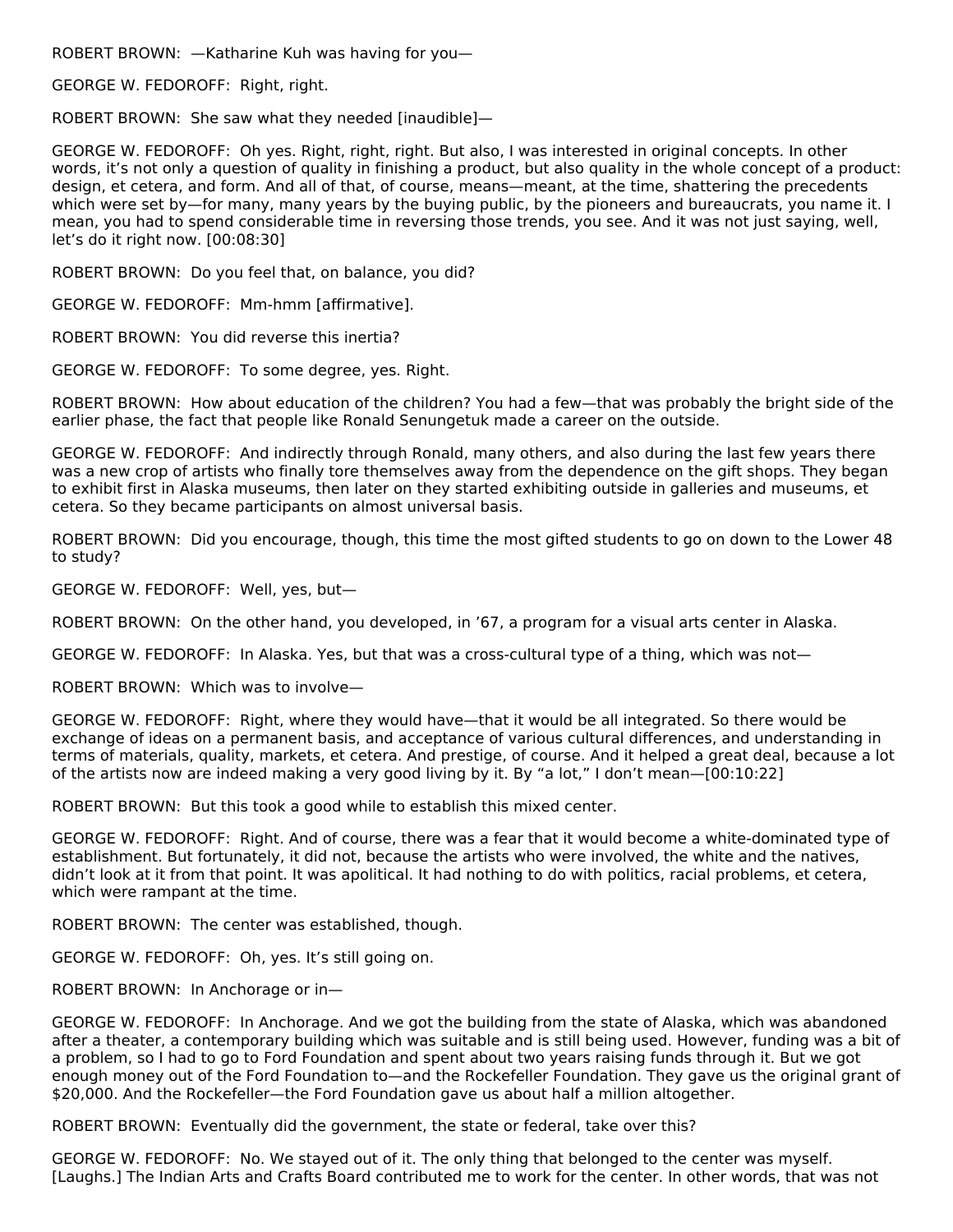my only chore, but I spent—

ROBERT BROWN: You did that. [00:12:00]

GEORGE W. FEDOROFF: I did that. And I spent the better part of a year, let us say, by working with foundations trying to justify grants; employed the people to run the center, and interviewed them, et cetera. Making constant trips there to Alaska.

ROBERT BROWN: Did you feel that governmental funding would tie your hands or—

GEORGE W. FEDOROFF: Well, the government was not interested because—

ROBERT BROWN: They weren't?

GEORGE W. FEDOROFF: No, they couldn't because—they were, but they couldn't, simply because it was crosscultural, you see. Our agency is essentially—

ROBERT BROWN: [Inaudible.]

GEORGE W. FEDOROFF: Right. But we also contributed my assistant, who was an Eskimo artist. He is dead now. His name was Seegana.

ROBERT BROWN: Peter Seegana.

GEORGE W. FEDOROFF: Peter. He died. Well, he was employed by us but he worked for the center with the native people who came to work there. They received small grants, but essentially they came there to use the facilities which we had, were provided some tools, et cetera, and seed money or whatever.

ROBERT BROWN: Now, in Sitka you continued a—

GEORGE W. FEDOROFF: And I had a workshop in Sitka.

ROBERT BROWN: —demonstration workshop for Indian and Eskimo artists.

GEORGE W. FEDOROFF: Right.

ROBERT BROWN: What did the word "demonstration" mean?

GEORGE W. FEDOROFF: Well, this was simply to show what can be done in the contemporary sense with the arts, native arts, in terms of products as well as audiences or—

ROBERT BROWN: This wasn't for tourists. The audience was meant to be—

GEORGE W. FEDOROFF: —museums, galleries, name it, as well as tourists. You see, unfortunately, as I told you before, the center, we were established—

ROBERT BROWN: Partly to serve tourists, weren't you? [00:14:00]

GEORGE W. FEDOROFF: Because we were connected to the Park Service. Park Service provided us with the physical facilities for the workshop, which was an excellent workshop. Of course, we bought the equipment, but the architect incorporated our design for the workshop, where we had Eskimo and Indian artists producing experimental models. In other words, they could be anything they wished them to be: traditional, contemporary, whatever. And they were paid to produce that work. They were on monthly salaries. So they could sell their work, but they didn't depend on that because they had enough of an income to survive, so they could produce things the best they could produce. In other words, they were not tied to any shop or gallery, et cetera, where they would be obliged to produce a number of pieces a month. They could produce one piece or produce a dozen pieces.

ROBERT BROWN: Mm-hmm [affirmative]. In the late '60s, then, the Arts and Crafts Board—[inaudible]—of Alaska when—did you say the Indians—

GEORGE W. FEDOROFF: Indians, right.

ROBERT BROWN: A decision was made that they should [inaudible].

GEORGE W. FEDOROFF: Right.

ROBERT BROWN: As you explained, in the process, a lot of the Eskimos left.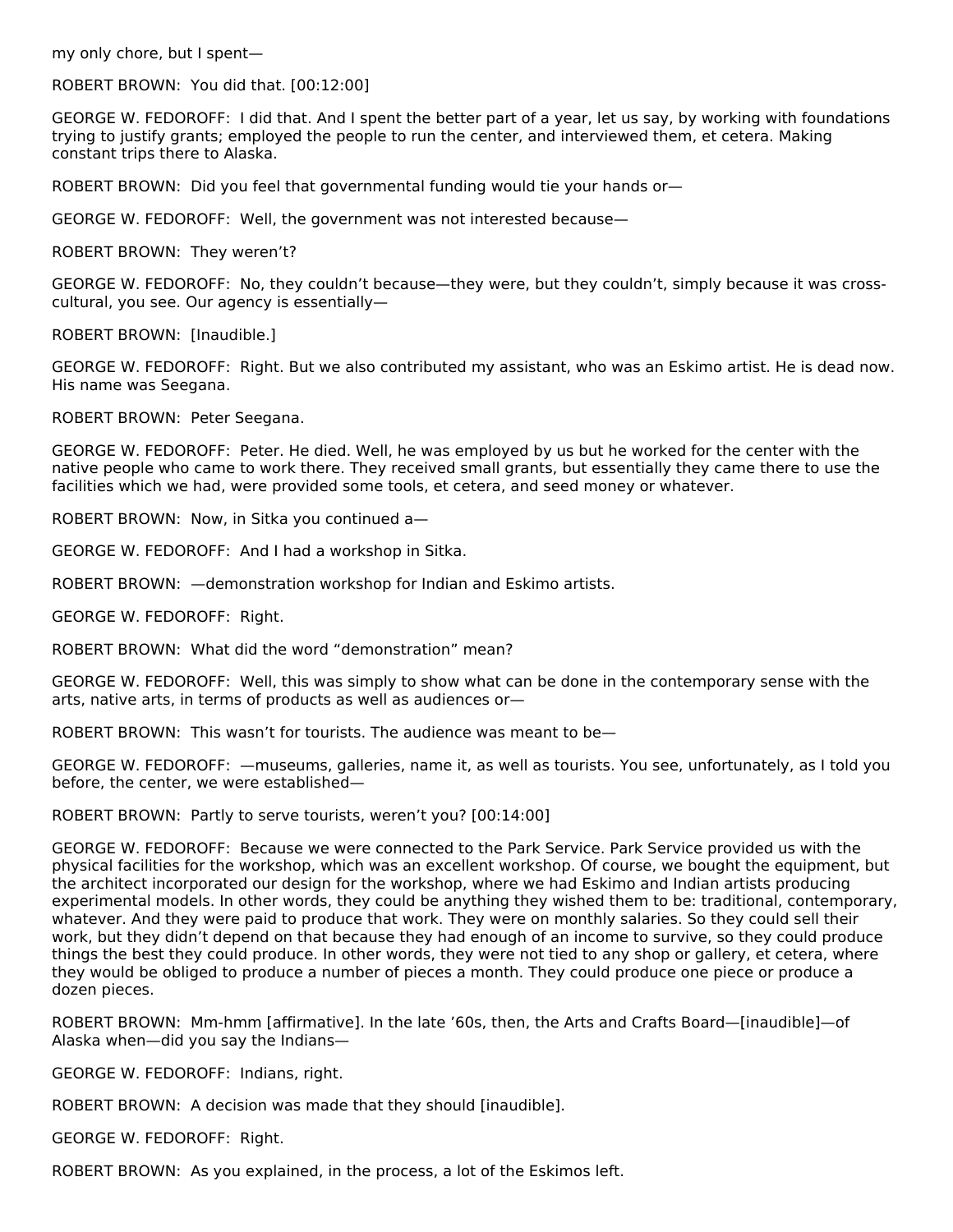GEORGE W. FEDOROFF: They left because—there was a degree of chauvinism there. And the Indians, of course, in that area felt that the Eskimos had no business to be in southeastern Alaska. That's Indian territory. They were that narrow.

ROBERT BROWN: As you look back, were there any distinguishing differences between the Indians and the Eskimos in the set of students that you saw come along?

GEORGE W. FEDOROFF: Oh, substantially, yes, right.

ROBERT BROWN: Could you characterize those distinctions? [00:16:00]

GEORGE W. FEDOROFF: Well, first of all, the Indians had probably longer exposure and more exposure to nonnatives, to the whites. They were somewhat more outspoken. They were also bitter, more so than the Eskimos, resentful of the whites, much more chauvinistic than the Eskimos appeared to be. Eskimos, out of their own environment, were sort of guests of the Indians. And the Indians made them feel that, you see, not being wanted; being tolerated simply because they were also natives, you see. Socially, they mixed to a point, but they also felt that they were—the Indians felt they were taking away jobs or space which should be Indian because it is Indian territory. So, eventually it just was a failure, excepting that the products were not a failure. A lot of people, that year or two they spent in the workshop gave them a chance to find themselves, to establish themselves and go on from there on their own. Some have already, but mostly Eskimos. The Indians are still carrying on, because the whole shop was turned over to the Indians.

ROBERT BROWN: And it does continue.

GEORGE W. FEDOROFF: Right. The quality is shaky. The best people, even Indians—we had an excellent man who is the best Indian carver in Alaska.

ROBERT BROWN: Who is that?

GEORGE W. FEDOROFF: Davis. David. No, what's his name? David Williams. I suddenly forgot. David Williams. Well, he was an older man. He was about my age. And he was excellent. He was a good teacher, too. However, he didn't get along—he came from Hoonah, which is a bit north of Sitka. But native people of Sitka were jealous of him, that type of thing. So when they took over, he said, "George, if you go, I go." And as soon as we left, he— I went to Washington, you see, at that time. [00:18:30]

ROBERT BROWN: Yeah. But then by now some people who didn't want to stay in Sitka could go to the Visual Arts Center in Anchorage, couldn't they?

GEORGE W. FEDOROFF: They could, right. They could. If they could afford it, they could go, right. And some have.

ROBERT BROWN: Now, your time in Washington—you went there in, what, '69 or '70?

GEORGE W. FEDOROFF: I went in '69, end of '69, right.

ROBERT BROWN: Was that a good time for you? Did you summarize a lot? Did you make recommendations?

GEORGE W. FEDOROFF: Oh, yes, of course. And I kept on going back to Alaska, you see, about two or three times a year. And during that period, that was the period when we started the Visual Arts Center. So I kept on working on that, as well as—well, we had a program at the University of Alaska, too, which was run by Ron Senungetuk. He was a professor of art, or associate professor then. So we provided him with assistance, or his students, financial, equipment, et cetera, to get him started.

ROBERT BROWN: That time when you came back to Washington and made your trips back was a pretty good era in the Indian Arts and Crafts Board.

GEORGE W. FEDOROFF: Oh, yes. Right. Right.

ROBERT BROWN: The understanding on both sides was quite good?

GEORGE W. FEDOROFF: Right. And it sort of established a precedent and remained. It was a root which bore fruit, you see. And even though without us—of course, the board is no longer involved now in Alaska, excepting exchange of information, et cetera. I don't think they are providing funds now to university or the Visual Arts Center. I'm sure they don't. Visual Arts Center is supported by Alaska State Council on the Arts, by the governor's office, by the state of Alaska and by the National Endowment for the Arts, and evidently are doing rather well. I still belong to the organization. I was on the board. And now, of course, I'm useless, more or less, but they keep me informed about what's going on. I get their pamphlets of exhibits. And it is integrated now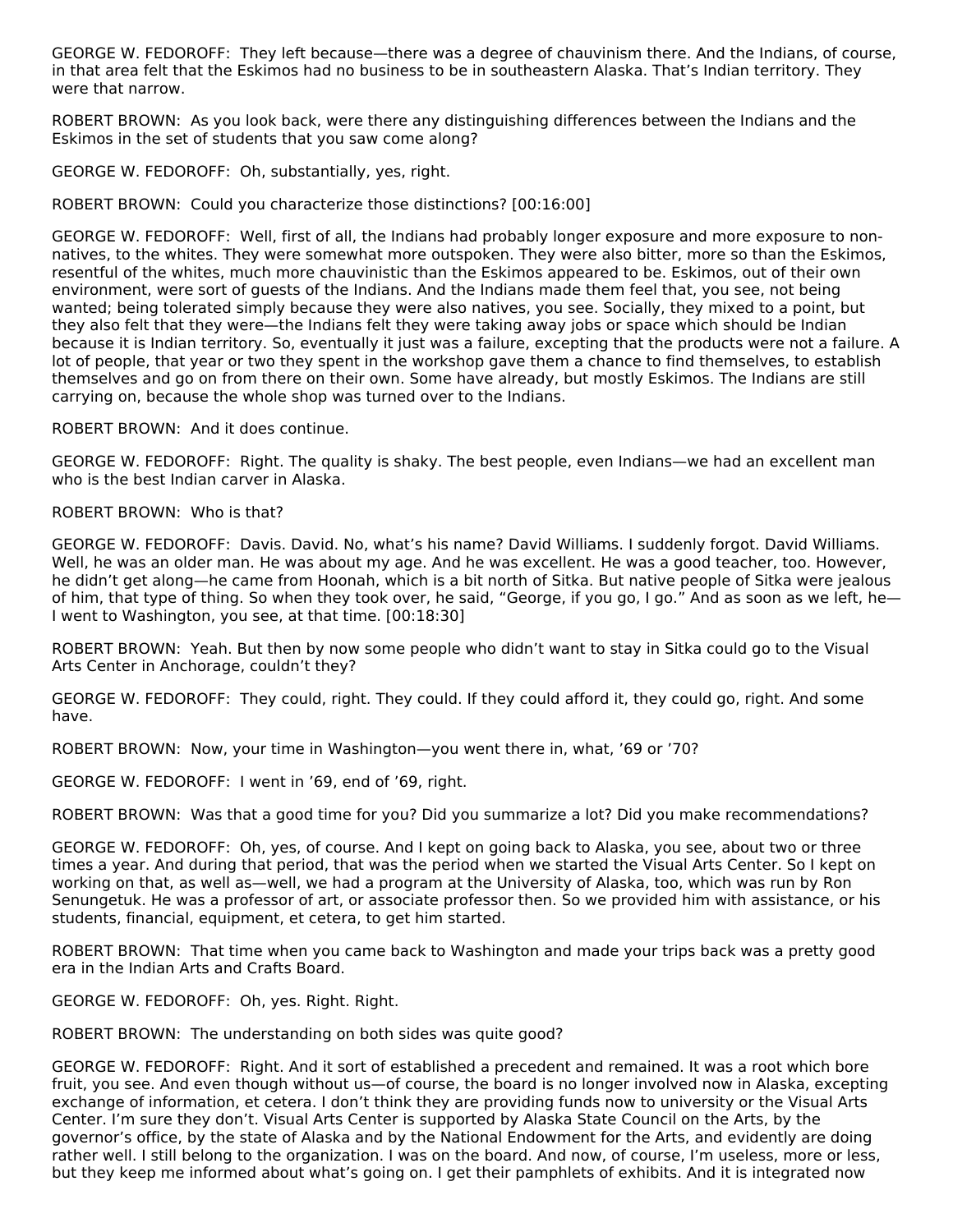completely. [00:20:38]

ROBERT BROWN: You wrote a series of reports before your retirement. In '71 you wrote a report on revitalization and development of Eskimo arts and crafts in Alaska, a pilot program.

GEORGE W. FEDOROFF: Right. That was for the Indian Arts and Crafts Board, right.

ROBERT BROWN: And this was based on your experience. Do you recall if there would be any radical differences from most programs that you had set up while you were in Alaska? Were there any really new things?

GEORGE W. FEDOROFF: No.

ROBERT BROWN: Simply to get it down?

GEORGE W. FEDOROFF: Get it down, right, because the board began to withdraw then, you see, from Alaska. See, Alaska became more or less self-sufficient at that point, the native people, because of a land claim settlement, oil, et cetera.

ROBERT BROWN: Money was coming in.

GEORGE W. FEDOROFF: The money was coming in, the established corporations.

ROBERT BROWN: You thought that you should direct-send them this as a program, that they might or might not, but—

GEORGE W. FEDOROFF: Right, right. But might not, right, right.

ROBERT BROWN: —serve as a guide.

GEORGE W. FEDOROFF: Right. And the board decided then that—first of all, it was very expensive to support a program there; as you know, the distances, et cetera. And the cost of living in Alaska was very, very high. That's maybe one reason why I left. Of course, I personally had no objections to leaving. I was becoming, as they say, bushy, in Alaska. [00:22:07]

ROBERT BROWN: You mean a bit too out of touch with things?

GEORGE W. FEDOROFF: Right. Right. One is apt to become sort of introverted, and it's like the old pioneers or explorers, you know, lost in the jungle.

ROBERT BROWN: But your being in Washington then revived you.

GEORGE W. FEDOROFF: Revived me. But I still feel that I have roots in Alaska, somehow. I kept up my interest in it, but I could no longer be actively involved with people there, you see, not to the extent I was before, you see.

ROBERT BROWN: Well, when you had to retire, were you ready to retire?

GEORGE W. FEDOROFF: Oh, yes, I had to retire at 70, you see.

ROBERT BROWN: Were you ready to retire when you were 70?

GEORGE W. FEDOROFF: No. I wanted to go on. But then I realized suddenly that I had to do something else then. You see, my job was just about finished then with the Visual Arts Center and other projects. We simply closed down shop, and they probably would have been hard put to find another job for me somewhere else. And I didn't particularly care about a normal involvement throughout other states. I have traveled around. During my stay in Washington, I did work for other areas as well, you know. So I've covered most of the territory where like the Southwest and the Plains.

ROBERT BROWN: But you felt that your main contribution—

GEORGE W. FEDOROFF: —was in Alaska.

ROBERT BROWN: Alaska.

GEORGE W. FEDOROFF: Yes.

ROBERT BROWN: Do you feel good now having been a bureaucrat off and on?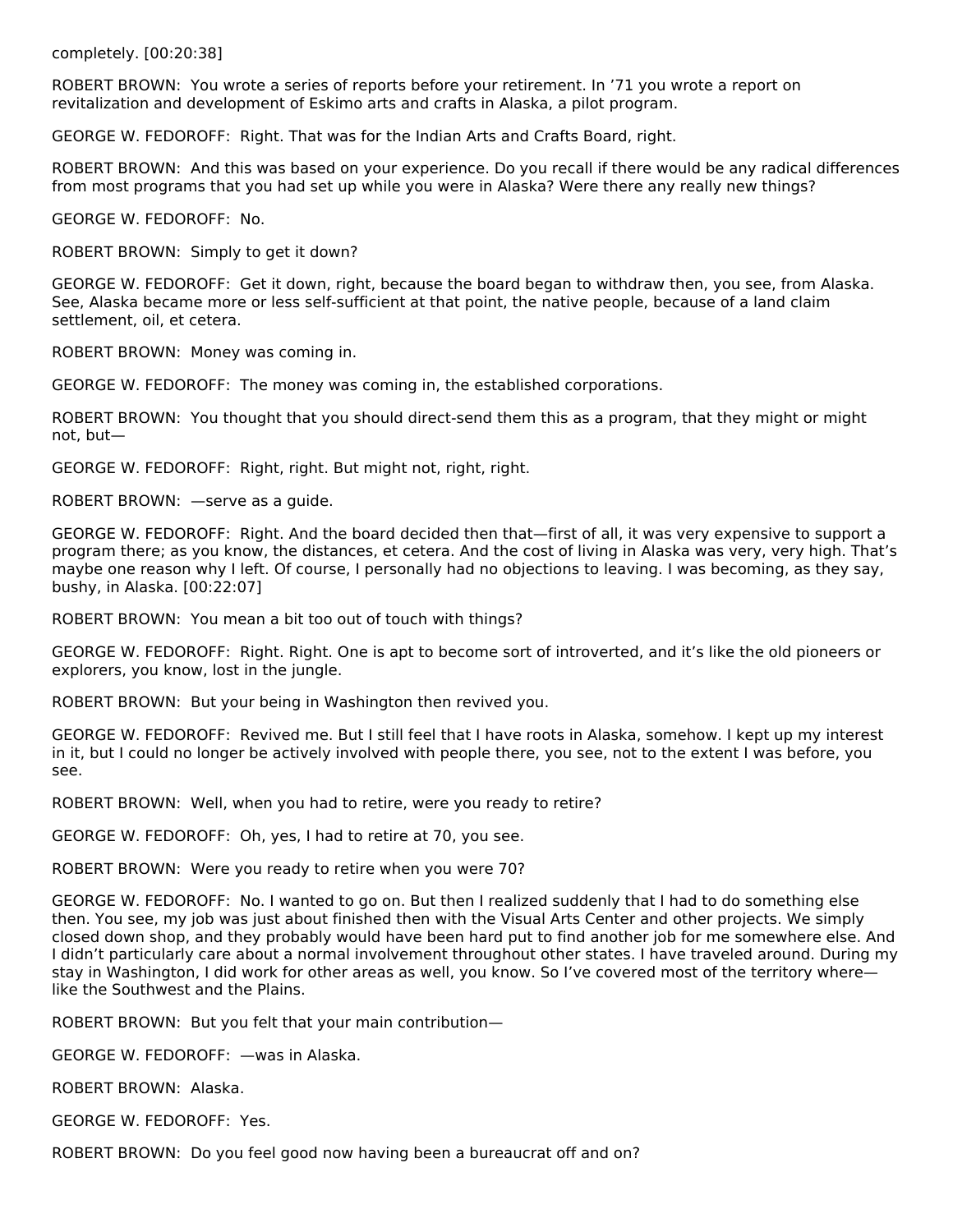GEORGE W. FEDOROFF: Well, after a while, in the second—at first, no. But during the second tour of duty with the board, I felt that it didn't really matter. I was just paid by the board. But I could do what I believed in, and people accepted it, which was fine, and I showed some progress. And it was sort of gratifying, yes. But I could have worked in other—by the end of '71, I felt sort of useless there, you see. No, not '71, by the end of '69—'79. No. When did I retire? [00:24:27]

ROBERT BROWN: No, '76.

GEORGE W. FEDOROFF: In '76, right. By '76, I was—

ROBERT BROWN: Did you feel some impulsion to get back to sculpture or woodworking?

GEORGE W. FEDOROFF: I am now. That's what I'm doing now.

ROBERT BROWN: And that was one of the things you—

GEORGE W. FEDOROFF: —I wanted to do.

ROBERT BROWN: —had to postpone a bit.

GEORGE W. FEDOROFF: Oh, yes. I couldn't do it, of course. I tried. But from day to day, you didn't know whether you would have time to finish and whatever.

ROBERT BROWN: What are you doing now? Do you have outlets? Do you send things to exhibitions?

GEORGE W. FEDOROFF: No. Not yet. I haven't done anything.

ROBERT BROWN: You mainly do things for yourself.

GEORGE W. FEDOROFF: I do things in stone, like these things there or that thing here. It's fairly small, marble things mostly. But I'm not hard-pressed, but at the same time, I feel I should do something about it, you know. So as soon as I have—of course, I sent some things out to Alaska. [Laughs.]

ROBERT BROWN: How do you feel, as you go back? I mean, your life was, of course, greatly disrupted when you were a boy, and it took you a good while, I think, to find just what you wanted to stick with it, didn't it? You said you were—

GEORGE W. FEDOROFF: Oh, yes. You see, that's part of my whole development, because I wasn't settled, you see. As a boy, I would have known what I would do 10 years from now, and suddenly this was taken away, you know. So I had to adjust myself to various conditions: first, I mean, a revolution, starvation, horrors of all sorts. And then finally, relative comforts of China, and pretty good schooling, and then the adventure of going to France, studying art there, and then—but I was still unsettled. I didn't have my roots in France. I wanted to come to the United States. [00:26:27]

ROBERT BROWN: Even after World War II, you really didn't quite find what you wanted to do.

GEORGE W. FEDOROFF: No. No.

ROBERT BROWN: You thought you would want to—

GEORGE W. FEDOROFF: You see, I became more or less—I was sort of a dilettante, I guess, and with some knowledge. But I had fairly broad experience in social sets, let's say, and professionals, but it's sort of vicarious experience, you see. So when I went to work for the board, I suddenly realized that I have something to give, with my observations, my experience of seeing things, even or doing, to a lesser extent. I became sort of a teacher, if you will.

ROBERT BROWN: Do you think that partly your effectiveness with Indians and Eskimos was owing to your own—

GEORGE W. FEDOROFF: —experiences. Right.

ROBERT BROWN: —experience of being uprooted?

GEORGE W. FEDOROFF: Right, right, it was, because I had no racial problems. I still don't. You see, I actually don't draw any lines. I mean, I would be just quite at home with Chinese as I would be with French, let us say, or somebody else. I can get along with people of all races. And I don't—I mean, I don't want to be a chauvinist in any sense, or a patriot of any sort, except I'm a patriot of—I have responsibility to the country where I live, like I have responsibility to the United States in many ways. First of all, it gave me not only a living, living wage, or